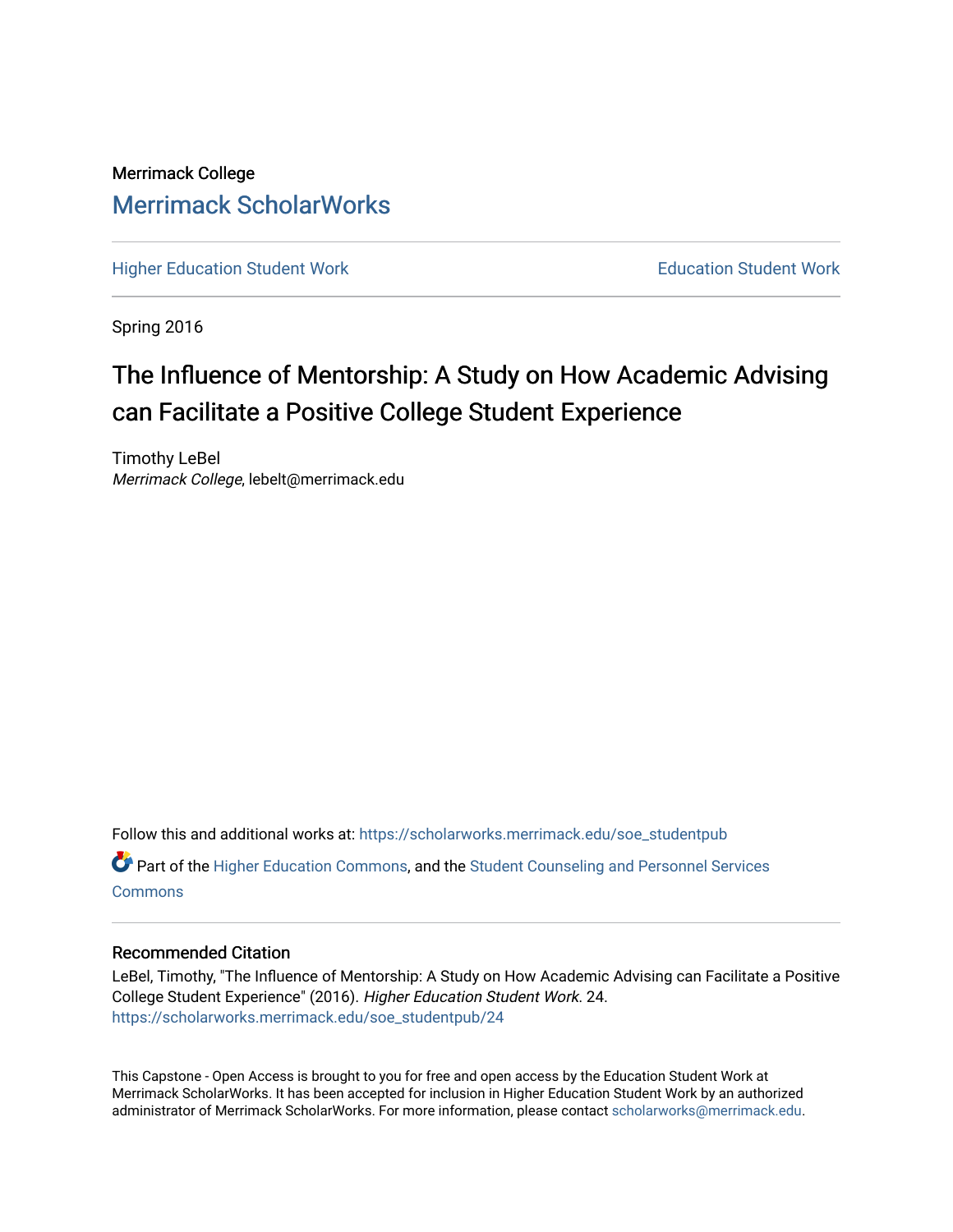The Influence of Mentorship:

A Study on How Academic Advising can Facilitate a Positive College Student Experience

Timothy LeBel

Merrimack College Higher Education Program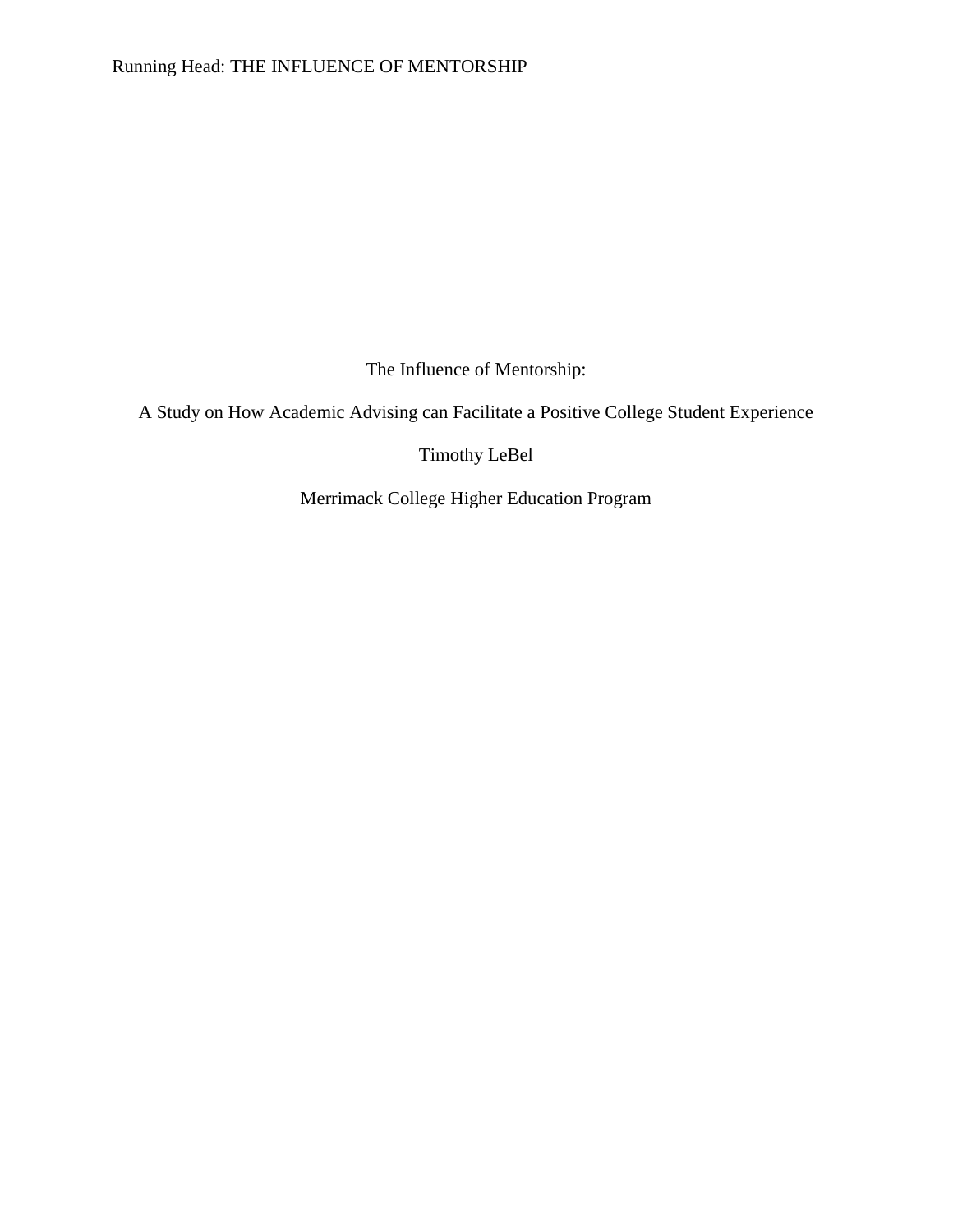#### **Abstract**

At American colleges and universities, academic advising has been traditionally utilized as a tool to aid students in course registration and making sure they are on track towards graduation. However, as the student population continues to diversify, their needs and concerns need continual adaptation to be met as well. Students need an outlet to not only discuss their academic progress, but also to converse about how to tie in their interests and passions, extracurricular involvement, social life, and career and future aspirations with their academics. This opportunity for positive mentorship can go hand in hand with academic advising. Through this qualitative mixed methods study, surveys and interviews were conducted with 98 participants amongst different academic majors (Education, Business, and Criminology) and class years, to gauge an overall perspective of how this notion of holistic advising can be incorporated into the current academic advising experience. The findings and implications suggest that utilizing academic advising in this holistic manner can aid in the facilitation of a positive college student experience. Recommendations include shifting the mentality of what academic advising can entail, students meeting more frequently with their academic advisor, for faculty advisors to attend a mandatory academic advising orientation (with supplemental materials provided), as well as better communication to students about the power of mentorship through academic advising.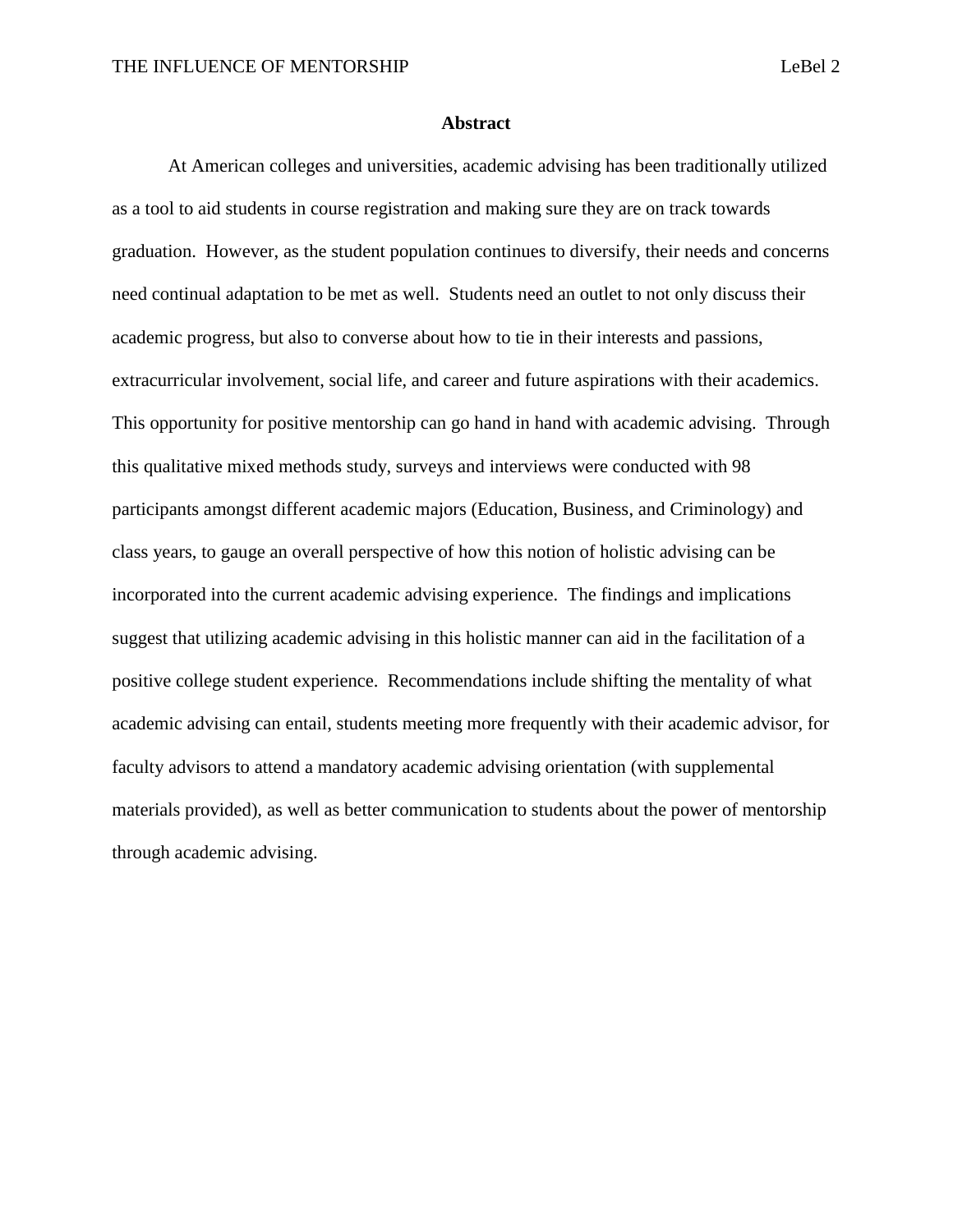## **Table of Contents**

| Appendices: |  |
|-------------|--|
|             |  |
|             |  |
|             |  |
|             |  |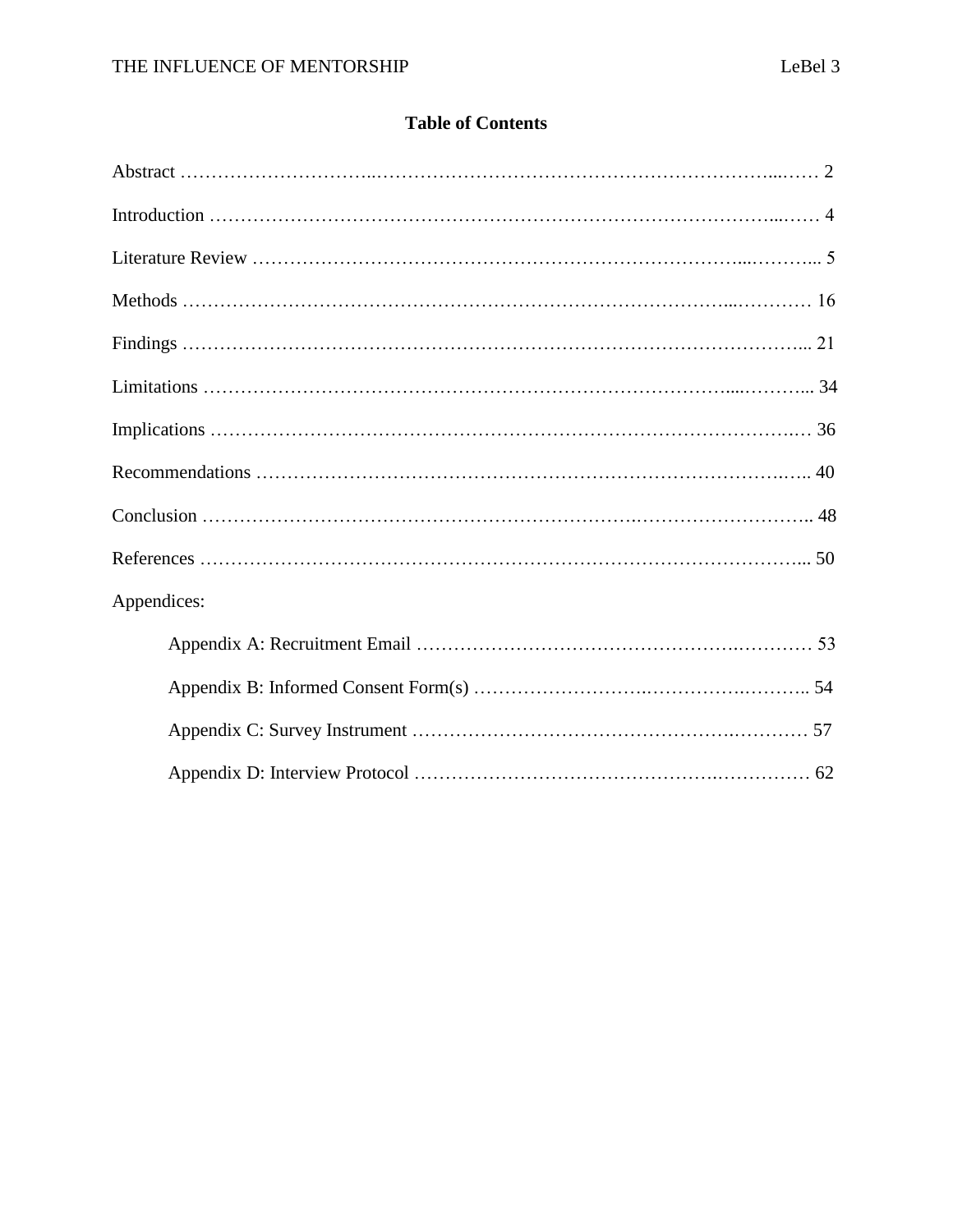#### **Introduction**

As American higher education has evolved throughout the years, academic services and the need for academic counseling became an increasingly important tool to ensure collegiate success. Academic advising is a crucial intervention in a student's college experience that traditionally aims at ensuring their academics are in check and the student is on the path to graduation. However, the fact remains that many students view academic advising as superfluous to their overall college experience, and it does not receive the emphasis it deserves. The power of academic advising and the potential it has in facilitating college student retention and success is often overlooked; according to Drake (2011), "academic advising is more than clerical recordkeeping; it is the very human art of building relationships with students and helping them connect their personal strengths/interests with their academic and life goals" (p. 8).

Academic advising, in addition to administrative academic consultation, also provides a unique mentorship opportunity to bridge the gap between a student's academics and other aspects of college, such as their interests and passions, social and extracurricular involvements, and their future life plans and goals. This holistic approach to academic advising builds the meaningful advisor-advisee relationship, which could in fact be the closest form of mentorship that a student encounters at college. Academic advising also can improve student retention and success in relation to fostering that campus connection, and can provide overall support to the student to benefit multiple forms of their college experience. However, due to a lack of resources and institutional emphasis placed on academic advising, the great potential in benefits for the students are often left up to the discretion of the advisor (McClellan, 2007). In many occurrences, academic advisors do not receive adequate training on student learning and development, and thus cannot provide the intrusive mentorship that is appropriate for the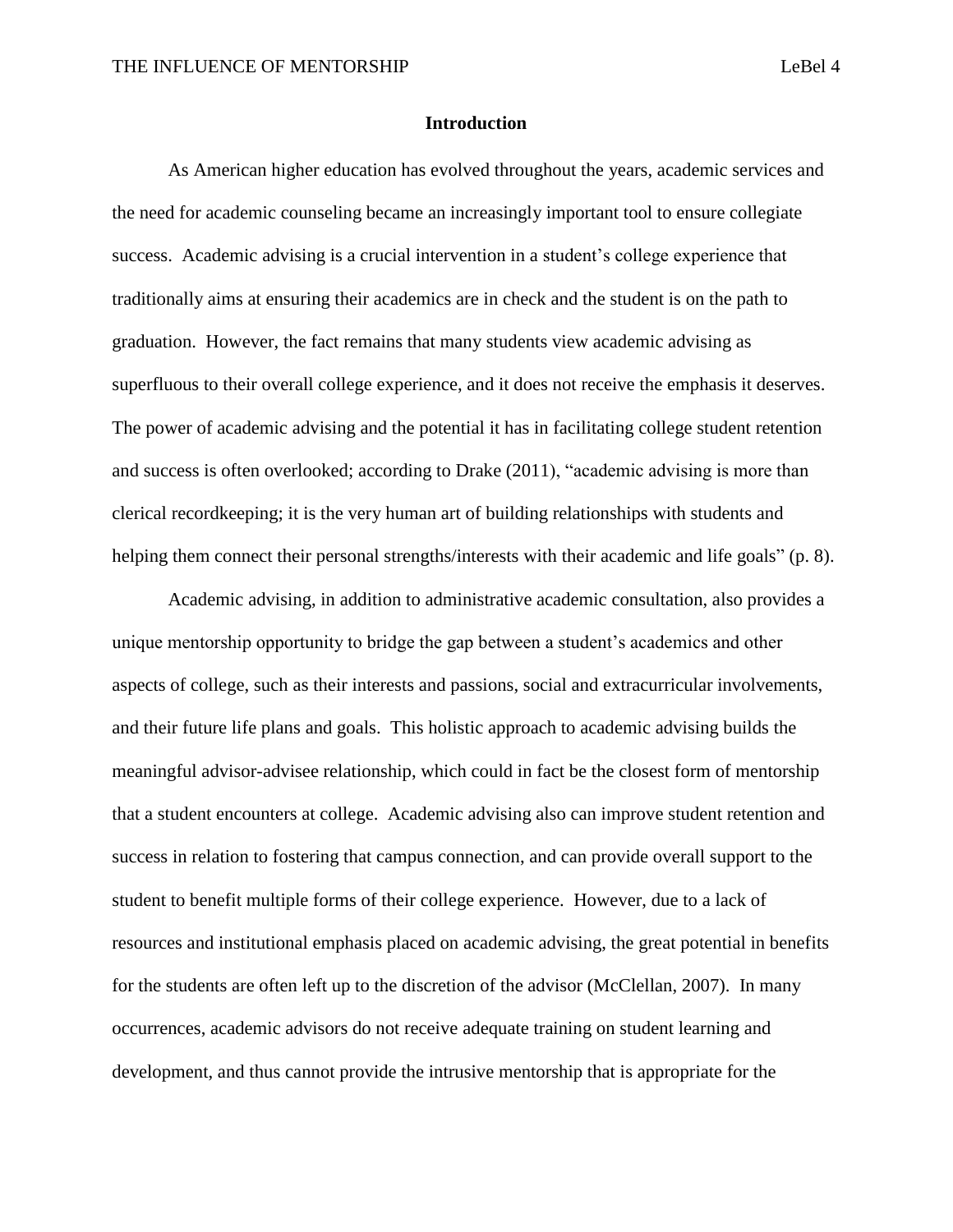changing demographics of the current college student population (Kechichian, 2012). Students crave an academic advisor that is not only an advocate for their academics needs and concerns, but someone that truly cares about their holistic success in college.

In this qualitative study, I aim to answer the question of how academic advising can facilitate this positive college student experience. Students were selected from a population of undergraduate students, at a college under the pseudonym of Mountain College, throughout a few different academic majors, to cast the scope on mentorship as broadly as possible. Through purposive sampling and the implementation of surveys and brief follow-up interviews, the findings help to gain a better understanding of how academic advising's unique mentorship can positively aid in a multitude of college aspects, as well as allows me to make recommendations to current academic advisors, in hopes of holistically improving the advising structures at Mountain College. This paper will not only explore literature and research associated with the benefits of academic advising, but will also attempt to implicate that the power of academic advising extends far beyond its current use and emphasis in America's higher education.

#### **Literature Review**

A significant amount of research has been conducted on the effectiveness of academic advising, and how academic advising can facilitate student learning, personal development and mentorship. While some research speaks to the broader benefits of academic advising, both for academic and non-academic reasons, other articles and studies focus on specific aspects of academic advising, with the goal of utilizing a holistic advising approach to influence an overall positive college experience for students. Specific topics that the literature mainly addresses include: academic advising and the relation to student success, academic advising and the advisor-advisee relationship, and how to utilize academic advising for overall student support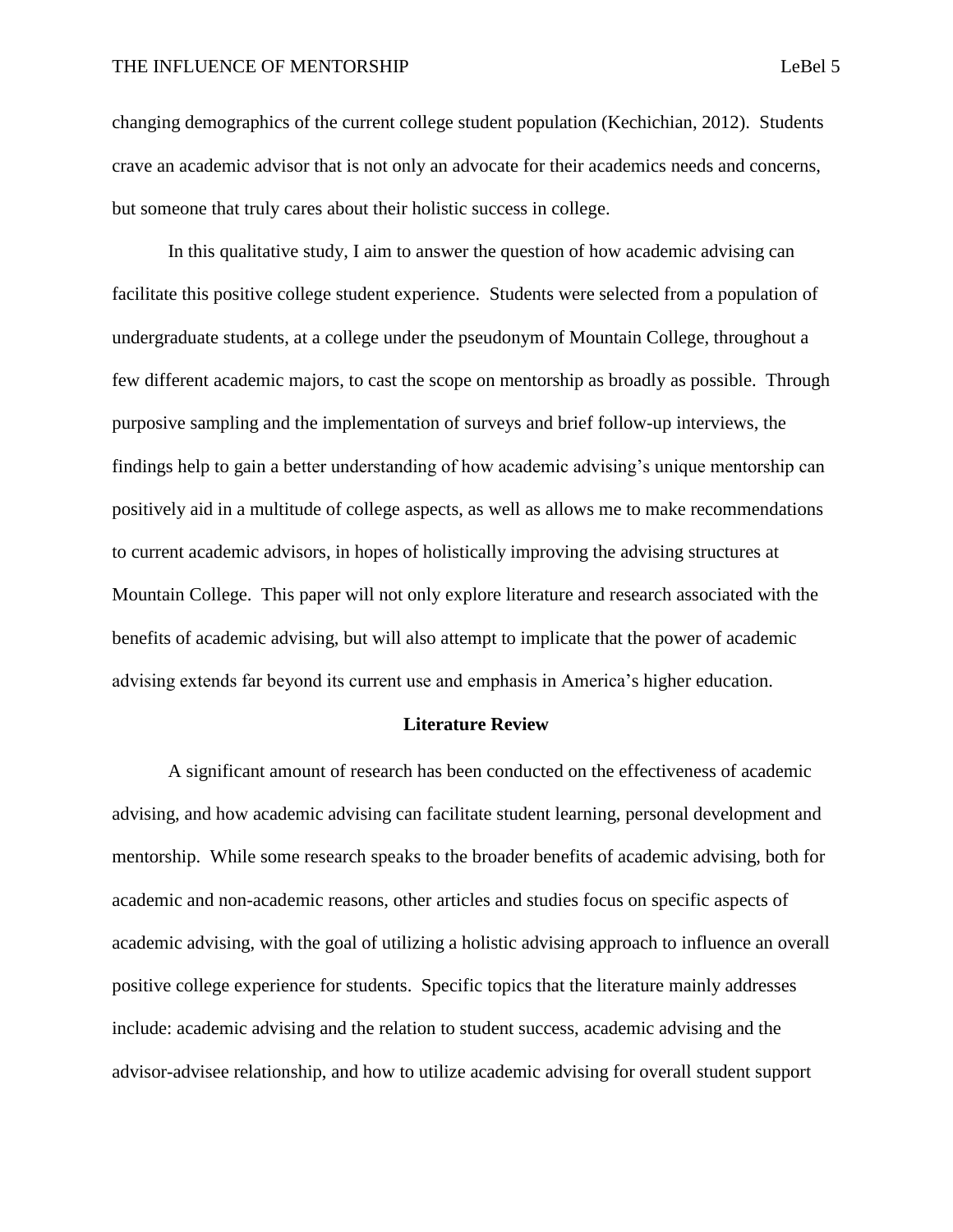and for comprehensive development facilitation. The following literature highlights such themes, as well as speaks to the multitude of benefits that academic advising can provide to promote a positive college student experience.

### **Academic Advising and Student Retention/Success**

The most obvious benefit to academic advising is the promotion of academic standards, course and curriculum checks, and to maintain the student's success, both within academia and without. Academic success can be measured within the classroom, but the use of academic advising as an educational tool is a bit more complex. The developmental paradigm to academic advising, observed as fostering personal growth and development, while connecting this internal development to a student's academic experience and life goals, is a great learning outcome for advising. In an article by Lowenstein (2009), the author demonstrated that the role an advisor plays with respect to a student's entire curriculum is analogous to the role that a teacher plays with respect to the content in a class. Based on the developmental model of academic advising, the author asserts that this form is best practice due to the two-directional dialogue between the advisor and advisee, as well as engaging the student to become more proactive participant in their learning (2009). The advisor's instruction in curriculum and personal development then elevates the significance of the advisor's role in enhancing the student's education. Lowenstein goes on to mention that, "the advisor provides a service to the student that is distinct from that of anyone else on campus" (2009, p. 65). This teaching atmosphere of academic advising furthers the student's connection to education outside of the classroom, and can allow for greater retention and success if the student feels that advising is as positive of a teaching experience as classroom learning.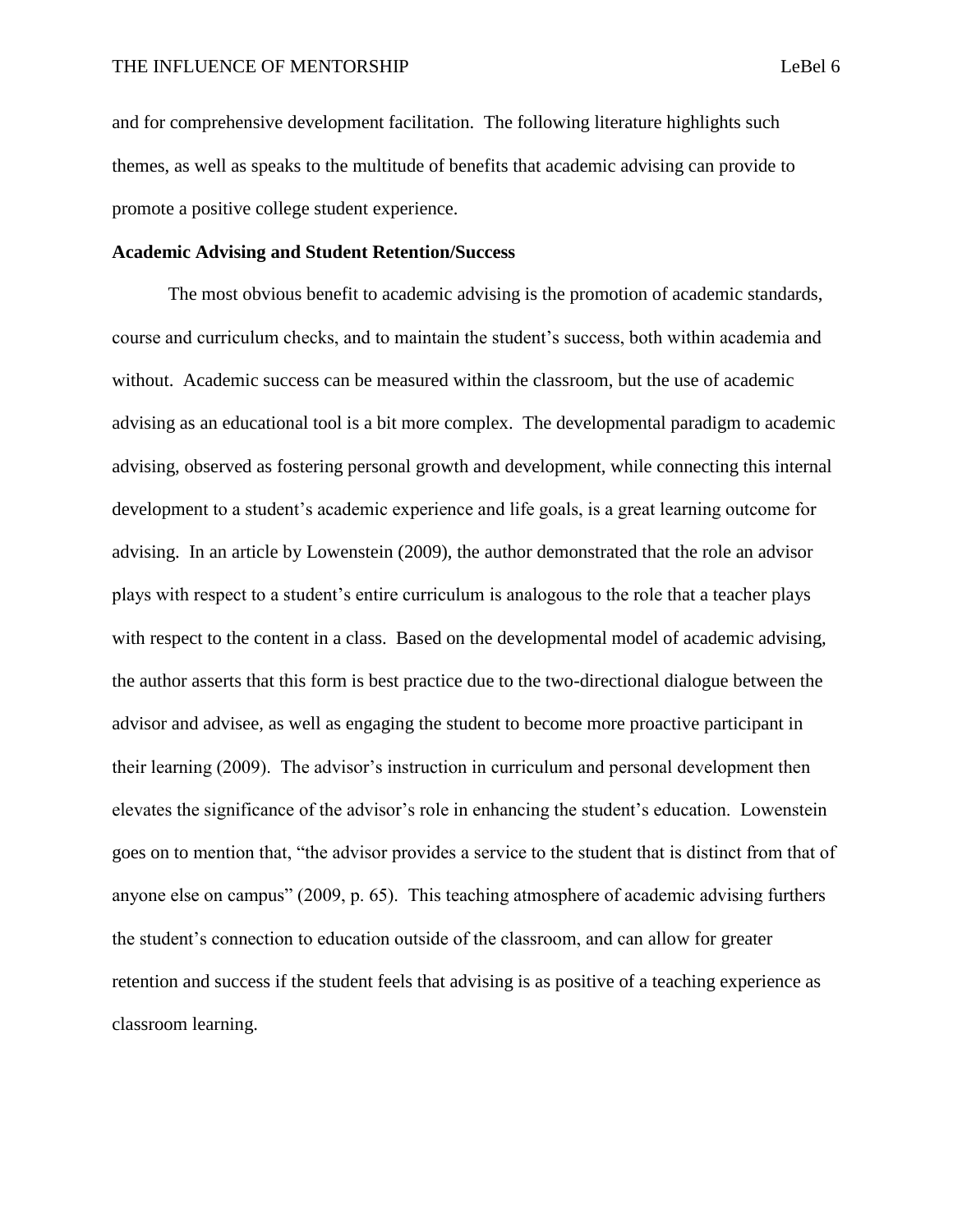Lowenstein's illustration of the benefits to developmental advising in regards to student success is further explored in Strayhorn's study. If academic advising can foster more learning and developmental experiences for students, as referenced in Lowenstein's article, then components of how this teaching can be utilized in different facets of higher education can be examined. Strayhorn (2014) discussed student success, diversity and the culture of students and institutions, being highlighted as main priorities of modern higher education. Strayhorn completed a number of studies at the University of Tennessee-Knoxville, finding not a single student in his years of research who does not want to be successful (2014). Based on his numerous studies, student interviews, investigations into vulnerable student populations, and studies on programs at other institutions, the author asserted that higher education is a culture in itself, which relates to student success as students need more than academic skills to be ready for college of successful at an institution. Strayhorn uses this explanation of higher education as a culture to insinuate that academic advisors must also act as "cultural navigators" to ensure students successfully traverse all aspects of college, within academia and through other aspects of the institution's culture. The article goes on to mention the importance of cultural navigators and academic advisors extending their mentorship past academics: "Cultural navigators know something about the culture - how it operates, how to get things done, how to be a part of it and feel a sense of belonging. They share that information with students, help them adjust to college life, and make themselves available as trusted to-go resources whenever possible," (Strayhorn, 2014, p. 59). A sense of belonging takes on a heightened importance through certain contexts of college experiences, as Strayhorn's (2014) research described that students who feel a positive

sense of belonging earn better grades, are retained at higher rates, and adjust to college life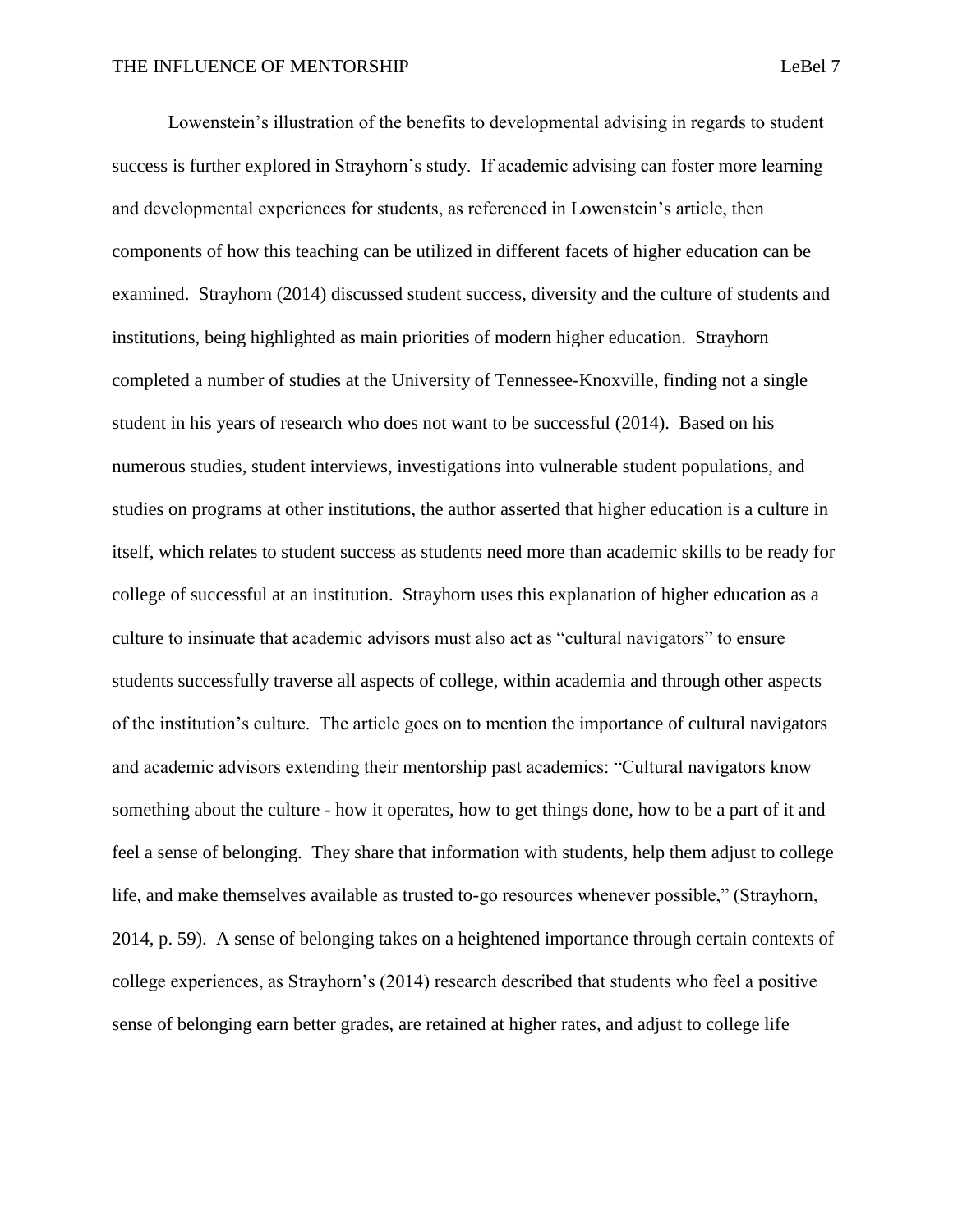easier. An academic advisor's role through this cultural navigation drives home a simple message: students that belong can succeed.

With regards to student success and retention, the power of academic advising, communicating and mentoring can also positively influence student persistence. "The Role of Academic Advising in Student Retention and Persistence" further explains how academic advising is more than just academic recordkeeping; the art of academic advising lies within building relationships with students and helping them to connect their personal strengths and interests with their academic and life goals (Drake, 2011). Drake's insight, based on ten years of qualitative research with over 1,600 recent college graduates from over 90 national institutions, underscores the value of academic advising and its positive influence on student retention (2011). Student persistence, as noted in this article, is maintained by fostering positive student relationships with their faculty, administrators and collegiate environment, as well as connecting what is being learned and developed with the student's interests, passions and life goals. Out-ofclassroom interactions with a faculty member or academic advisor appeared to have a powerful effect on student persistence; at the bare minimum, it demonstrates to the student that there is someone who cares whether or not they enjoy their time at the institution. Drake (2011) asserted that academic advising can provide that link between students becoming more self-aware about their interests and goals, and how to connect those developments to their present academic experience, their potential and purpose, and their future life plans. Student success should be at the core of institutional work and decision making, and both Strayhorn and Drake contend then academic advising is critical to the success of higher education. This literature not only implicates the importance of placing emphasis on the academic advising process, due to its connections with student retention and success, but also illustrates how academic advising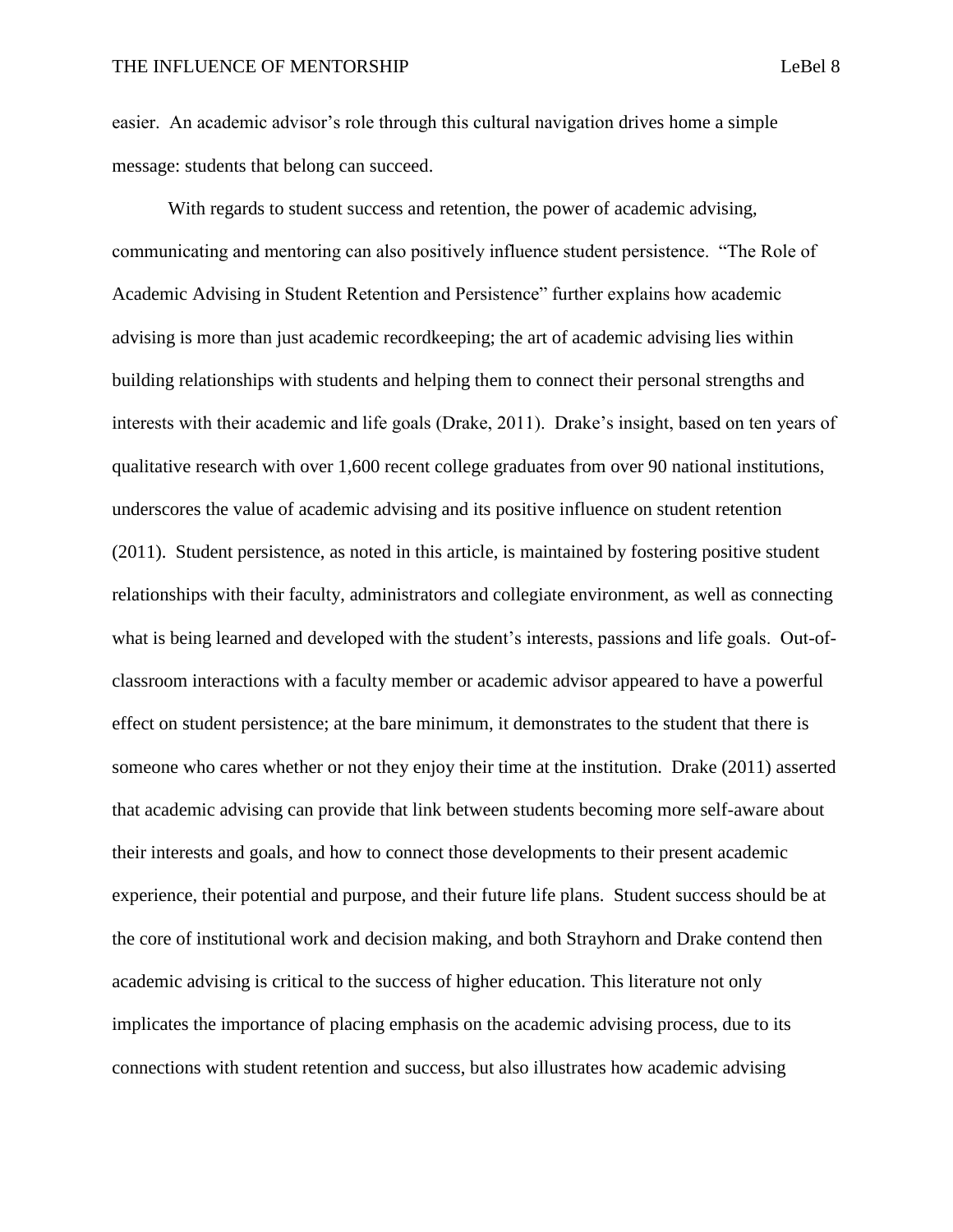contributes to a core mission of institutions: to retain its students and provide them with the appropriate resources to allow them opportunities to succeed.

### **Academic Advising and the Advisor-Advisee Relationship**

Not only is the relationship between academic advising and overall student retention and success one to be noted, but the effects of the advisor-advisee relationship also play a pivotal role in the student's positive or negative perception of institutional mentoring. Colleges and universities have become increasingly concerned about the quantity and quality of facultystudent contact, both inside and out of the classroom. Beasley-Fielstein (1986), examined the question of what type of relationship is most productive and satisfying for students. The purpose of this research was to develop a better understanding of the type of relationship that students prefer by exploring specific aspects of academic advising that are perceived as desirable by students. The participants in this study included randomly selected sophomores and seniors from three different colleges of the University of Arkansas; their college and major stratified the population of 90 students, so the results could be easily compared, but a 20-student sample responded. Interviews were then conducted with these 20 students. The results of the study demonstrated that students prefer a close advisor-advisee relationship, specifically highlighting that respondents characterized the preferred personal relationship as knowing the student as a person, taking an active interest, recognizing the student on campus, and to be adequately knowledgeable in a range of academic areas and concerns. The interview findings also recognized that while students preferred this personal relationship with their advisor, the concept of developmental advising was seen as going "above and beyond" (Beasley-Fielstein, 1986); the consensus agreed that the traditional academic advising routines were necessary, while activities that discussed a broader scope beyond academics were perceived as additional benefits. A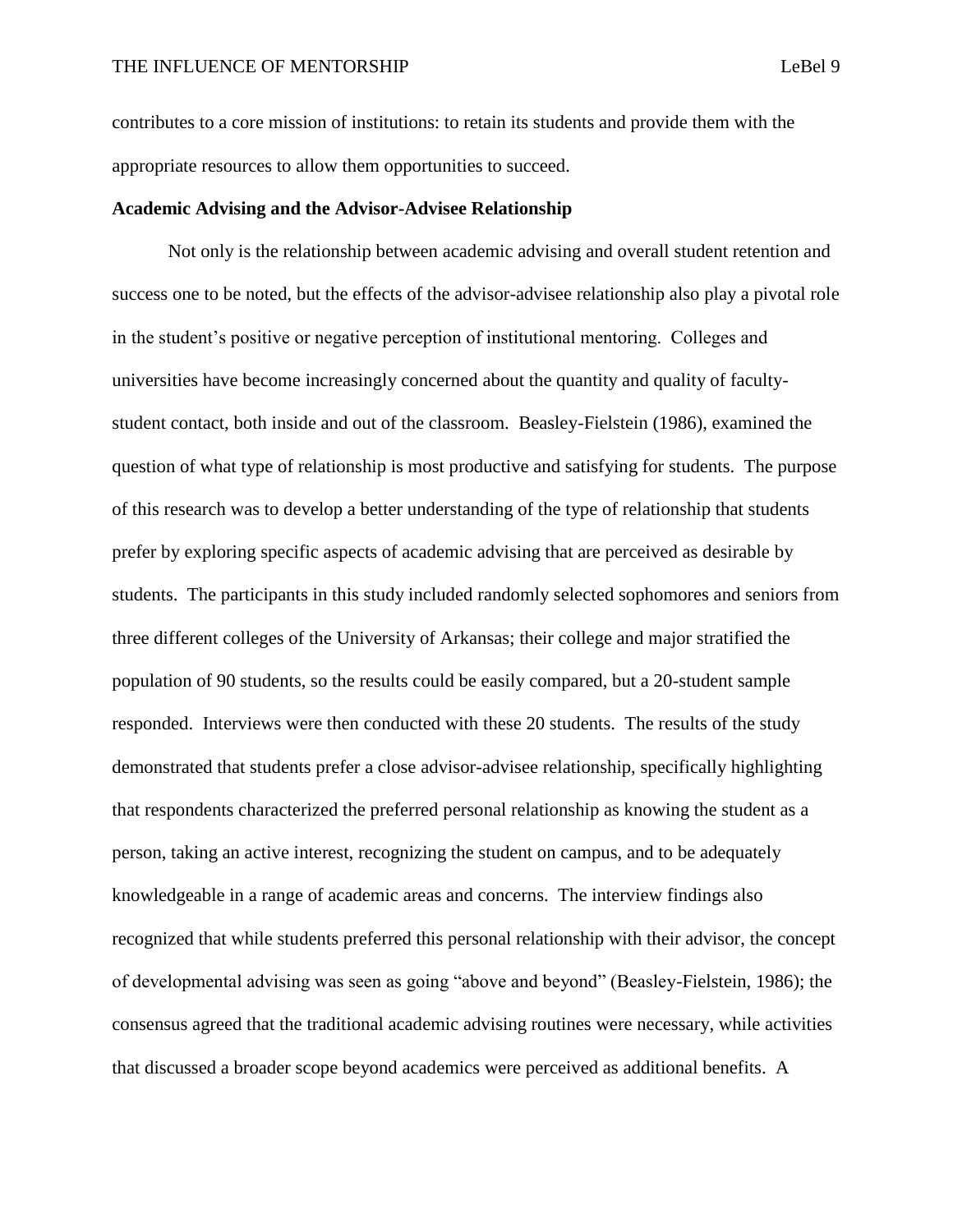holistic or developmental approach to academic advising is rooted in student development theory, echoed in this study's discussion, which was a relatively newer concept around the previous decade of when this study was conducted.

It is one thing for an advisor to believe that they are promoting a personal advising approach to their students, but a student's perceptions and expectations of psychosocial, academic and career support must be taken into account as well. Fullick, K. Smith-Jentsch and D. Kendall (2013), authored a study that addressed such perceptions. In this study, researchers sought to examine the how the advisee's initial expectations may influence their perceptions of the received support, the advisor's actual behavior, and how the advisee's expectations changed based on these two factors. The sample of 179 participants, both peer advisors and advisees, included students from different academic years and ethnic backgrounds. All participants agreed to complete a demographic survey before their first advising session, as well as were interviewed before and after three different advising sessions. They were asked questions about their psychosocial and career support, their initial expectations and concerns leading up to their advising session, and which behaviors by the advisor increased advisee perception of support and trust.

The findings of this study varied; while students' expectations of psychosocial support related positively to their perceived support in this area from their advisor, the participants' expectations for career support were not significantly related to their perceived career support. The greatest correlation was found in the third element of this study; the findings significantly indicated that advisors who exhibited behaviors consistent with psychosocial and career support were perceived to provide overall better quality advising to their advisees. These findings imply that the perceptions of the advisor-advisee relationship are going to be affected by the advisee's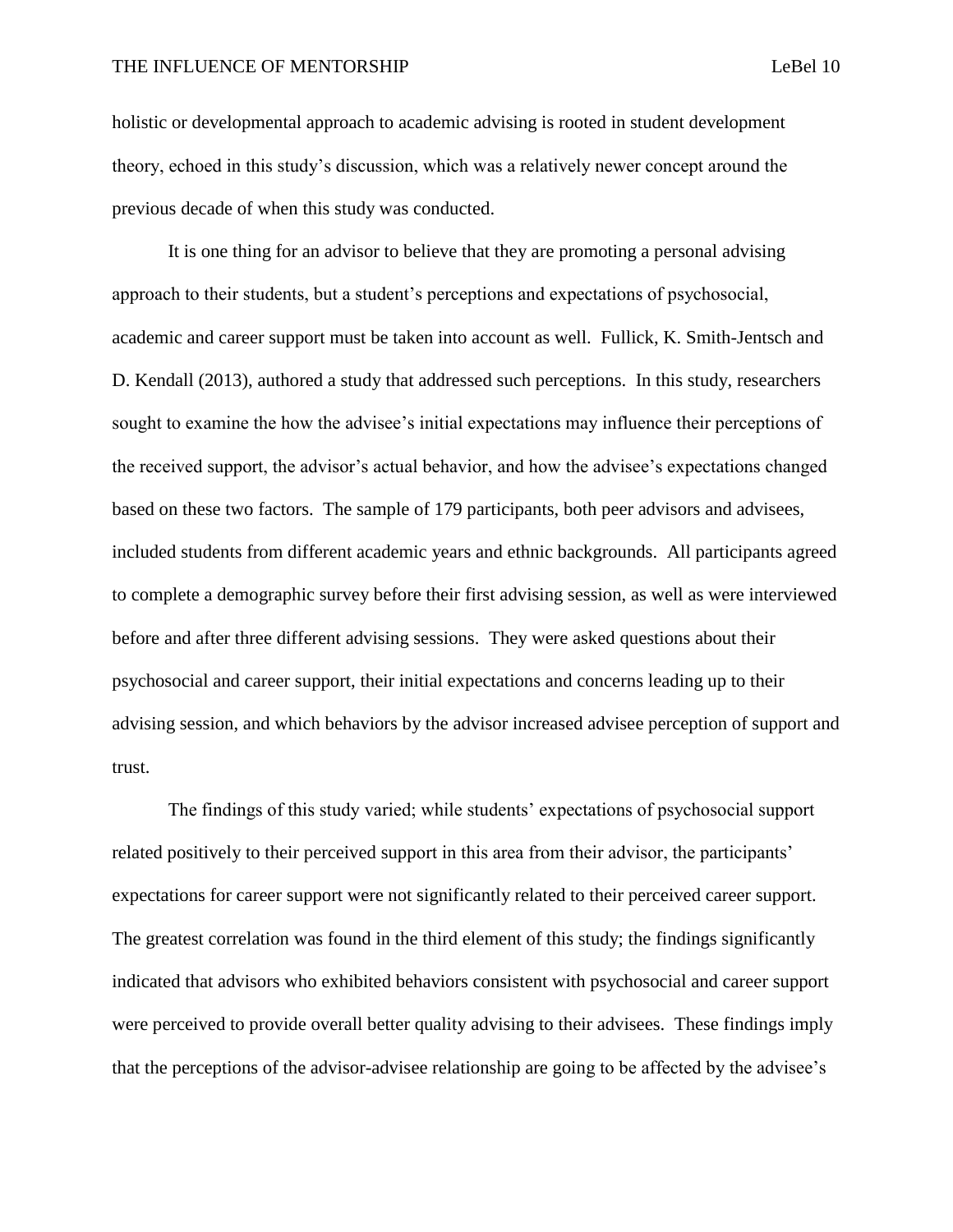preexisting expectations, as well as the advisor's consistent behaviors; for that reason, advisors must be cognizant of their behaviors and information presented to students during every advising session.

While developing a personal approach and recognizing how student perceptions play into the equation are important to recognize, Hughey (2011)'s research provided actual examples of how an advisor can strengthen their communication and interpersonal skills with their advisee. Hughey based his findings and examples off of the National Academic Advising Association's core values. Hughey agreed with the aforementioned literature that the role of an academic advisor is, "to engage in a series of intentional interactions with students for the purpose of facilitating student-learning outcomes" (Hughey, 2011, p. 22). Interpersonal relations are built upon an inclusive advisor-advisee relationship, the article stated, and goes on to highlight the positive correlation between the amount of time students and advisors engaged in discussions related to personal values and possible areas of study, with positive feelings about academic advising and the overall college experience. Through a developmental approach, Hughey echoed Beasley-Fielstein (1986) and Fullick et. al (2013) by asserting that interpersonal skills such as self-reflecting and discovery, asking probing questions, challenging and confronting issues, initiating and maintaining change, and demonstrating warmth and support can positively influence students as they develop through college. The implications of this research suggest that advisors should pay close attention to the relationship they are building with their advisee, and that this relationship can either positively or negatively enhance the academic advising experience and the power of mentoring that it can provide.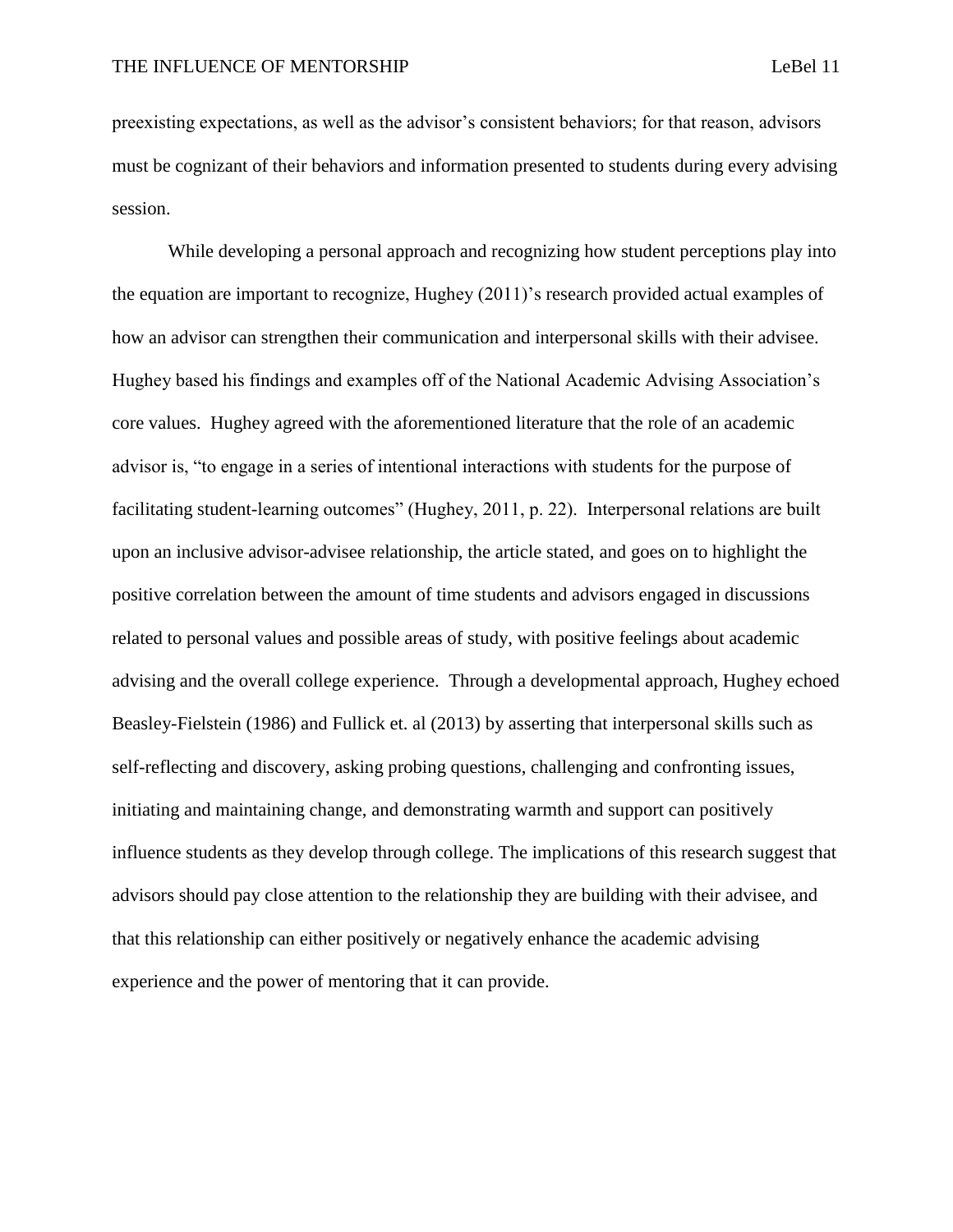### **Academic Advising and Graduate Students**

Though research in this review has focused extensively on the implications of an undergraduate advisor-advisee relationship and the benefits for student retention and success, mentoring support amongst graduate and doctoral students should also be examined to demonstrate how these same aspects could benefit students of all academic levels. Mansson and Myers (2013) aimed to examine whether career and psychosocial mentoring received from an academic advisor related to the advisee's perceptions of advisor-advisee relational uncertainty. They proposed that there is great uncertainty with regard to abilities, expectations and relationships within graduate and/or doctoral studies; their study highlights that a strong relationship with a mentor or advisor, one who can provide quality support, can facilitate an advisee's academic and developmental success. A participant sample of 378 students in PhD and EdD programs was surveyed to try and gain perspectives on how an advisor-advisee relationship can positively influence this level of uncertainty.

The findings showed the study's hypothesis to be true; advisee's reports on their advisor's research assistance, protection, promotion, and friendship, as well as career, collegial social and psychosocial support showed a significant, positive correlation to the advisee's relational uncertainty, or their uncertainty on completing their degree (Mansson & Myers, 2013). In summary, the more mentoring support that advisors provided, the better students tended to feel about their advisor-advisee relationship. Effective mentoring strategies hinge on the perception of the advisor-advisee relationship, and this literature emphasizes the importance of continued examination of advisor-advisee dynamics.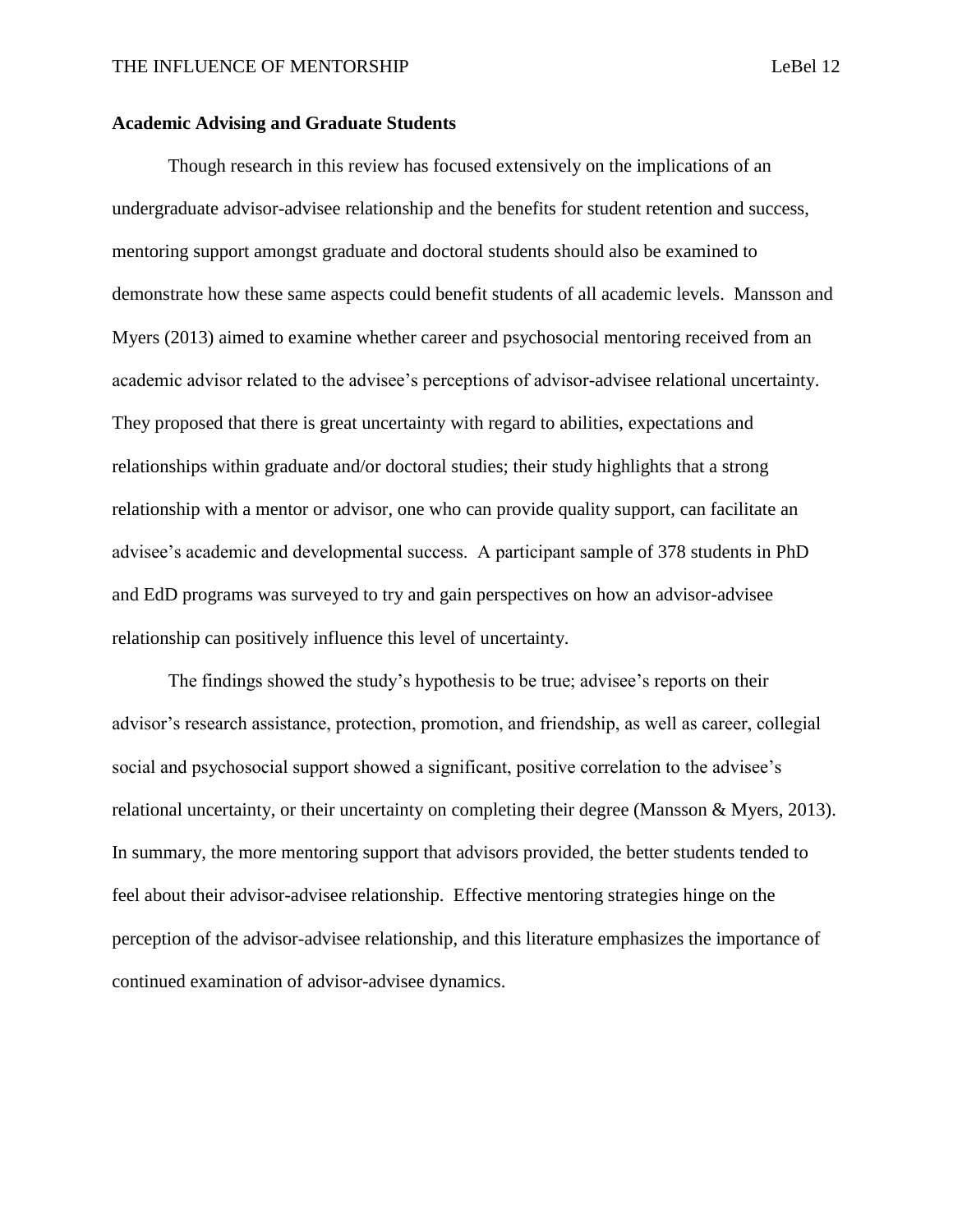### **Academic Advising and Differentiated Student Support**

Literature suggests that academic advising positively relates to student retention and success, as long as the advisor-advisee relationship is taken into account and an educative or developmental approach is implemented. Pragmatically, advisors must also have adequate knowledge of the program of study and curriculum. More specifically, however, academic advising can lend its support to those from a multitude of backgrounds. Lynch and Stucky (2001) explored how advisor roles and responsibilities have transformed to address the different needs of millennial students. The article focused on examining advisor responsibilities in relation to institutional type, mission and size, as well as highlighting important aspects of tailoring advising approaches to the needs and concerns of the younger millennial population. The article referenced the NACADA Academic Advising Survey of 2000, conducted with 2,695 respondents to gauge a multitude of advising experiences at various institutions. Through this study, findings suggested that the main advisor roles and responsibilities included mentorship, new student orientation, course selection/registration, and career/life planning. An important implication discussed the importance of adapting common advisor responsibilities to the changing demographics of the millennial population. The authors noted that with a younger, more eager population of students, advising strategies must continuously be revisited and revamped. Academic advising must largely be differentiated to meet the needs of the different students that are being mentored.

A common theme among millennial students is the increase in reported mental illnesses while in college. While Lynch and Stucky's (2001) article broadly discussed tailoring advising strategies to the certain demographics of advisees, Houman and Stapley (2013) sought to gain a better understanding on the consequences of chronic mental illness in regards to classroom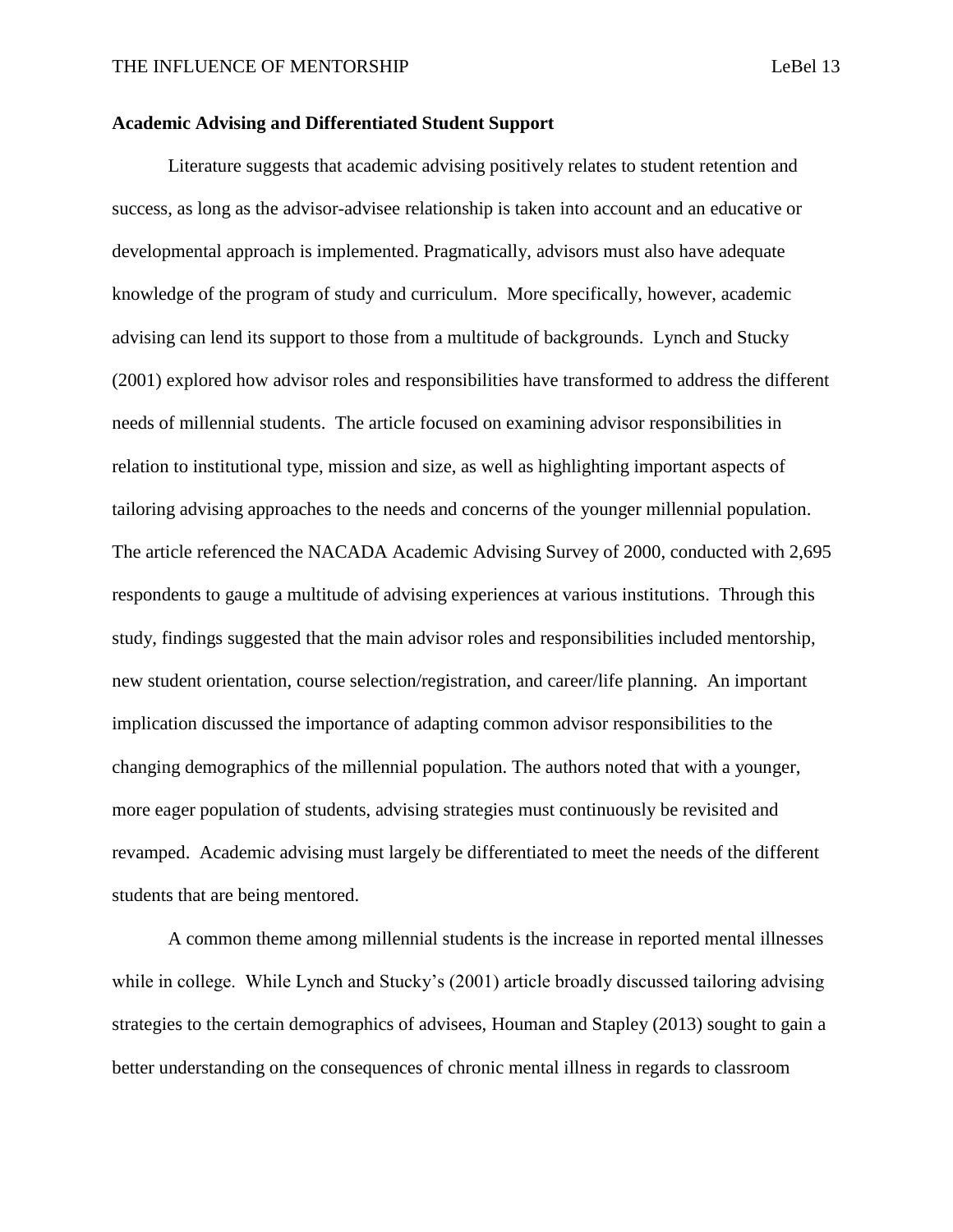performance, progression through curriculum and college, and lived experiences. A purposive sample of two male and three female students, ages ranging from 18 - 29 years old, was utilized in completing standards measurements and semi-structured interviews. The students were asked scalar questions that pertained to their academic, personal-emotional, and social adjustment to college, as well as on their attachment to the institution. The findings suggested that stress was a major factor in continuing these chronic illnesses, and the students desired extra support on campus. The students interviewed also faced great adversity to the adjustment to college, as well as staying connected to the institution, due to the perceived lack of support. The implication from this study, in relation to academic advising, is that there is a need for differentiated student support. Students with chronic mental illness can benefit greatly from developmental or holistic academic advising, specifically addressing validation of their particular challenges, and appropriate references and intervention to support systems and resources on campus.

In addition to the example of how differentiated student support through academic advising applies to certain populations of students such as those with chronic mental illness, first-year undecided students are another demographic that can benefit from the tailored mentorship of academic advisors. Ellis (2014) echoed the "cultural navigation" lens presented in literature above, in reference to first year student needs. This study aimed to show how first-year undecided students made meaning of academic advising. In this study, meaningful data was collected through interviews of 30 first-year undecided students at a particular institution. These interviews suggested that much success can be attributed to students' experiences in the academic advising process, and also the benefits that an advising center can bring to this student population. The findings from this study spoke to three main themes: the advisee's pre-advising expectations, undecidedness during the first year, and their experiences with advising throughout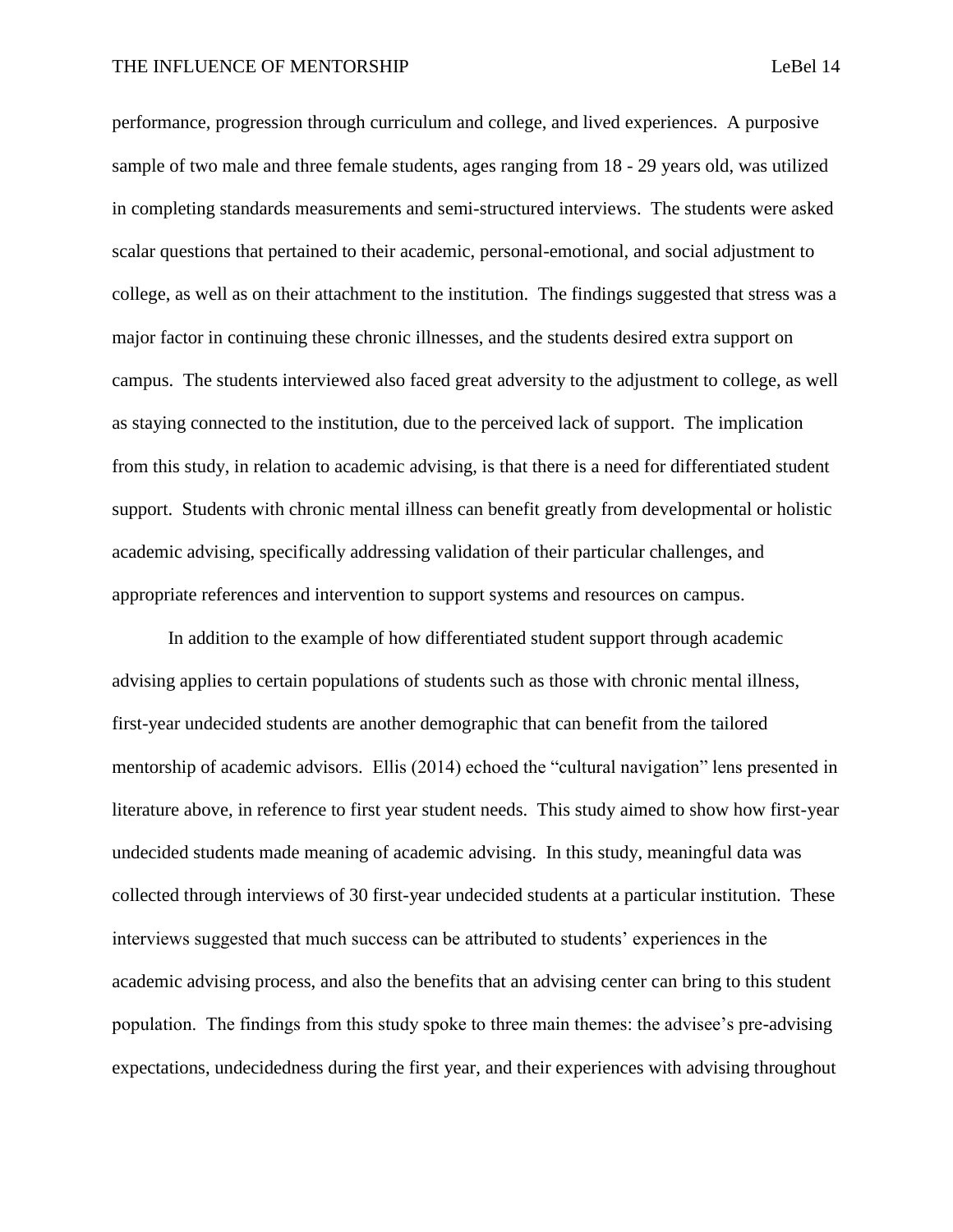#### THE INFLUENCE OF MENTORSHIP **Legislation** Lebel 15

the first year. For the initial advising expectations, it is important to recognize that most participants thought their academic advisor would be much more proactive in the student's academic life, like their guidance counselor in high school. The undecided nature of the students' first year also demonstrated an increased sense of anxiety over indecision, with "the importance of selecting a course of study weighing down on them" (Ellis, 2014, p. 45).

As for how academic advising factored into these concerns, Ellis's (2014) respondents noted a significant increase in positive feelings towards the advising process from fall to spring, as advisors helped to alleviate that stress and facilitate the student having a better sense of their intended program of study. The implications for academic advisors from this study speak to broad recommendations that tie this literature together: advisors should be aware of initial advising expectations, advisors can not assume students' reasons for being undecided, advisors should inquire about students' apprehensions regarding curricula and overall campus life adjustment, student's comfort with the advising process will grow with their investment into the advisor-advisee personal relationship, and advisors should be educated on varying levels of student development theories.

In conclusion, student retention and success, the advisor-advisee relationship, and differentiated student support are all intertwined aspects of the benefits to quality academic advising. The literature reviewed in this paper spoke to the beneficial inclusion of educative, developmental or learning approaches to academic advising, which in turn strengthens the relationship of the advisor and advisee, while also strengthening the student's connection to their program of study and institution. Academic advising is another form of teaching, which is necessary to tailor to different populations of students, depending on their specific needs and accommodations. The positive aspects of academic advising, in relation to student success, will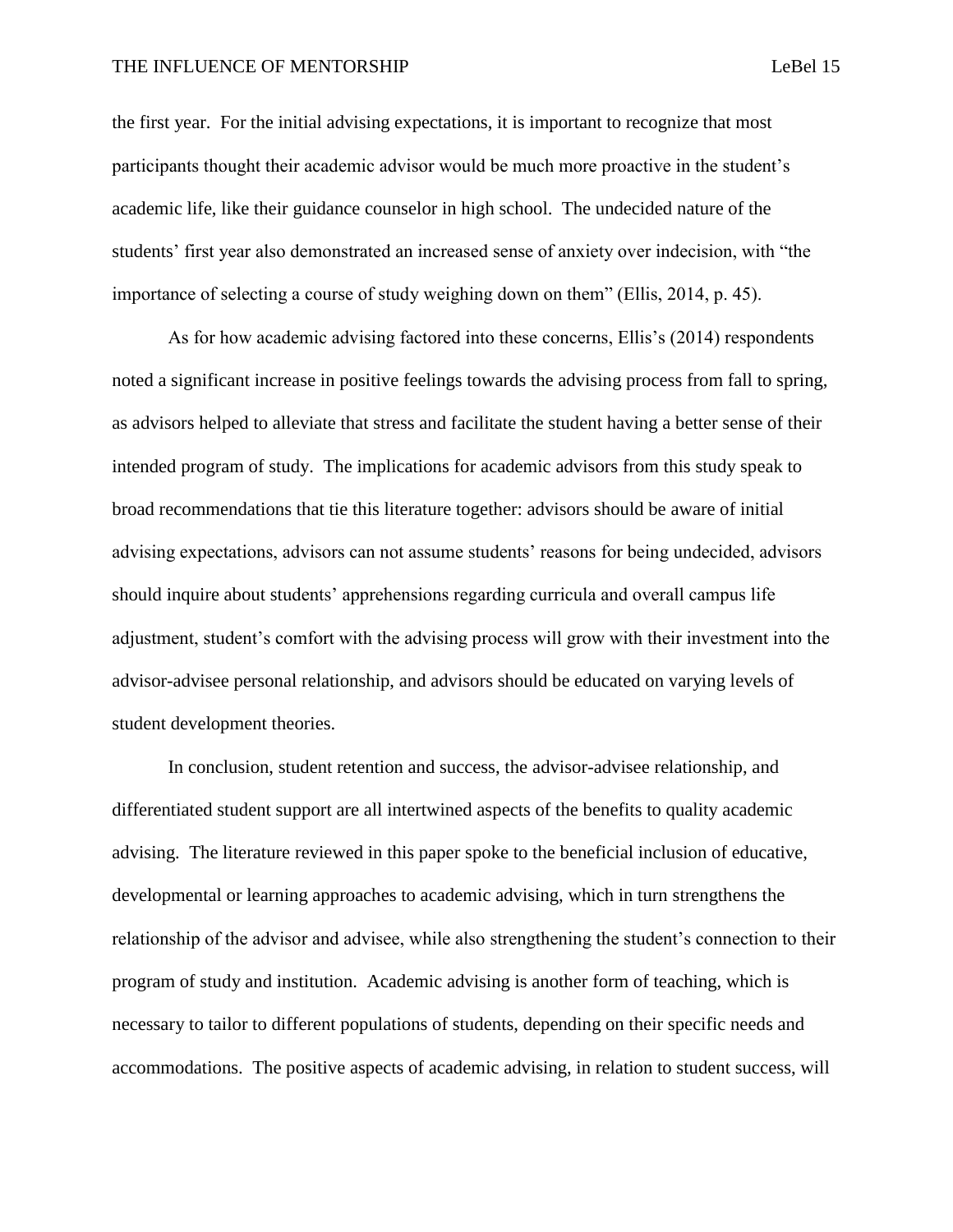only make the student feel better about the academic advising process, and will allow students to translate this sense of assurance to a more positive college student experience.

#### **Methods**

The relation between academic advising and how it can facilitate a positive college student experience can be explored through multiple avenues. A quantitative satisfaction survey, in regards to academic advising, has traditionally been used to troubleshoot general pros and cons to an advisor's style, helpfulness, usefulness, etc. However, the point of this study is to delve deeper into how aspects of successful and beneficial academic advising can influence a college student's experience in a positive way. For that reason, applying a pragmatic paradigm to this research allows for both the general reactions through an initial survey, with those experiences explored more in depth through several interviews. According to Mertens (2015), the pragmatic paradigm is described as "providing an underlying framework for mixed methods research" (p. 35).

This paradigm is driven by the outcomes; reasonings behind this approach include gaining knowledge in pursuit of desired ends as influenced by the researcher's values and politics, asserting that there is a single reality and all individuals have their own unique interpretation of that reality, and involving a mixed methodology to explore specific questions and purposes of the research (Mertens, 2015). The pragmatic paradigm goes hand in hand with this study, as I am using my values rooted in educative and developmental advising to prove through the research that this advising approach is most beneficial when making the connection between academic advising and facilitating a positive college experience. I also believe that there is one reality, and everyone has a different interpretation and view of that reality; this pragmatic characteristic connects to my research as I wished to explore different connotations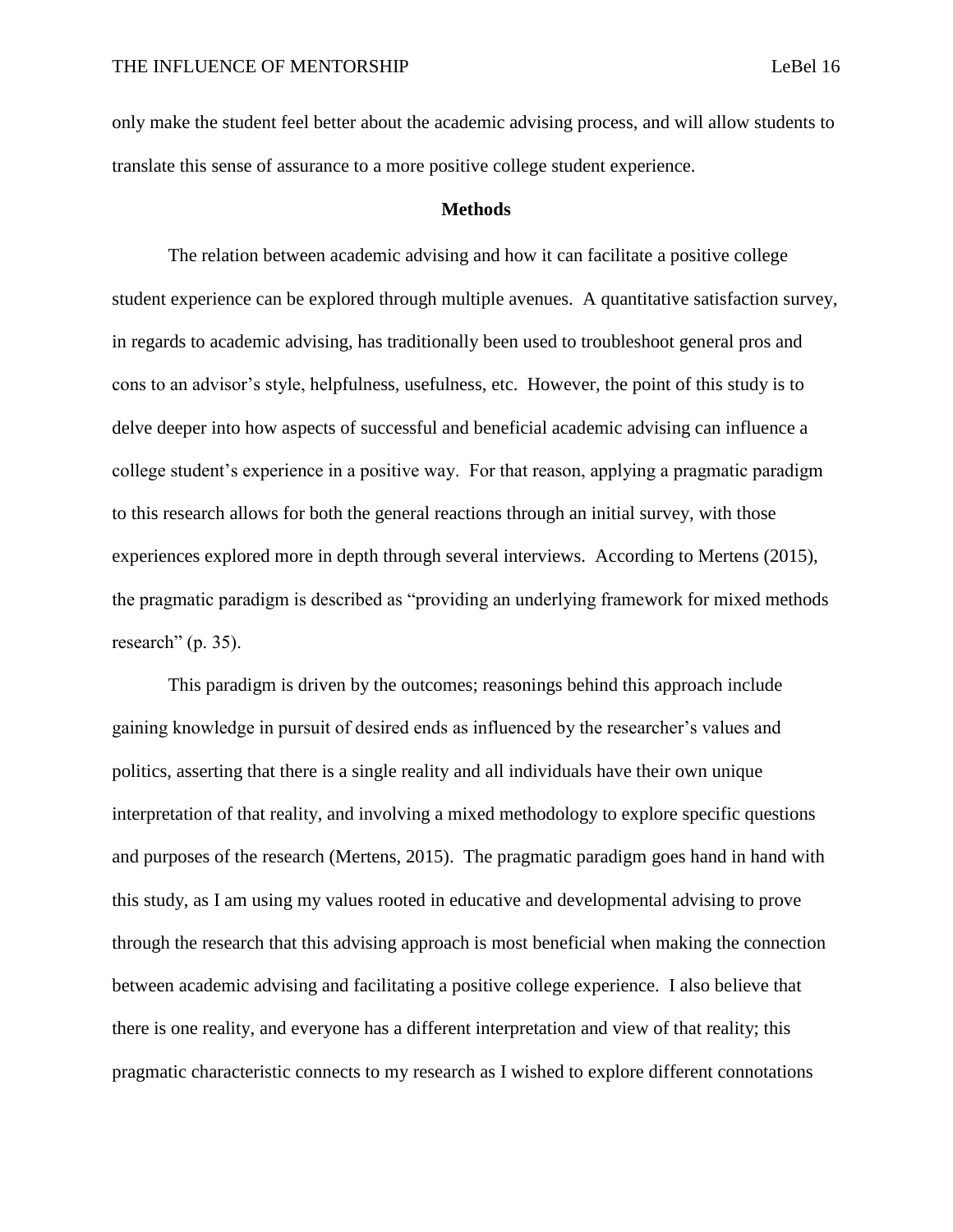and experiences related to the reality of academic advising at Mountain College, and seeing the beneficial or negative advising approaches through different students' lenses.

In order to keep in line with the pragmatic paradigm's research goals, as well as to gather the necessary depth of information needed to broadly assess the influence of academic advising and mentorship on a college experience, I used a mixed methods approach for my research. First, I utilized a survey to cast a broad scope on general reactions to aspects of academic advising. On a realistic survey, much depth cannot be obtained in a meaningful way, which is why I conducted the survey to gage initial reactions to the satisfaction of academic advising. Questions on this survey ranged from asking if the student has had positive or negative experiences from academic advising, how their academic advisor has bridged the gap between academics and other college life aspects, how academic advising could improve certain aspects outside of academics, etc. From the general questions on this survey, I was able to better understand whether or not academic advising has been satisfying student needs in a holistic way, and what aspects they can already identify that could help strengthen their college experience through this additional mentorship. The bulk of my data arose from the survey findings; however, to add more depth into the experiences of academic advising and positive mentorship, I also conducted a few follow-up interviews with students. In certain situations, students may feel rushed or not as comfortable to truly speak their mind on a survey, so the interviews acted as a deeper, more meaningful analysis on specific academic advising experiences, how (if at all) has their advising experiences echoed a holistic or developmental approach, and the benefits to academic advising in aiding with a student's college and life experiences, not solely in academics.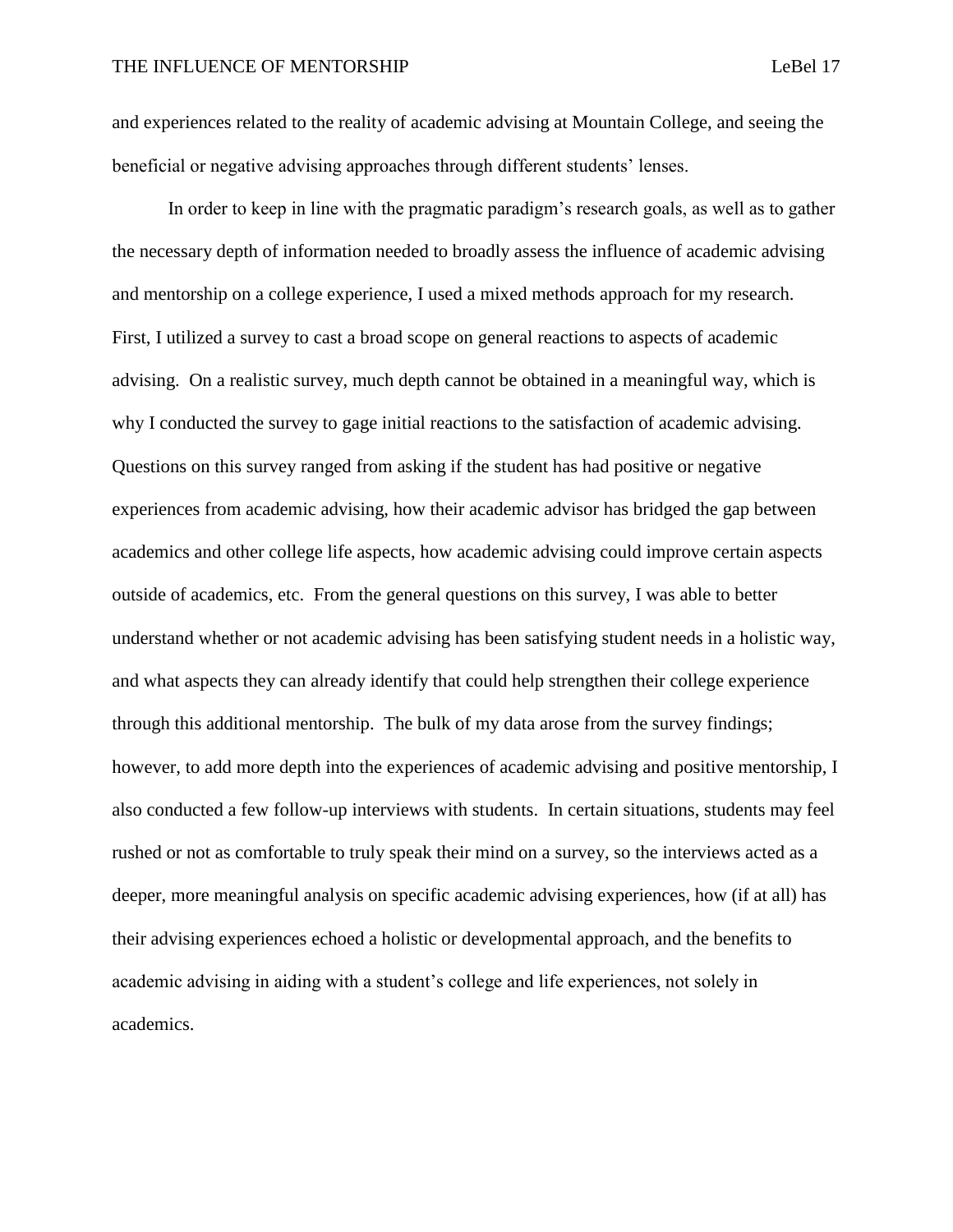Ideally, my research was able to cover a broad spectrum of academic advising experiences, to cast a broad scope on the influence of mentorship in general; for that reason, I wanted the population and sample size to extend beyond one major or one class year. The population I used for my research is Mountain College students, ranging in academic year. I sampled 98 students from a variety of class years, and from varying academic majors including education, business, and criminology. This purposive method of sampling was crucial to the reliability of the research findings, as dealing with only one class year or one academic major would only be able to be applied to that specific audience; it would be a stretch to utilize those findings and make the assumption that all academic majors or multiple class years feel the same about the benefits of academic advising and its connection to a positive college experience. The most logical approach to accomplish was to have a few classrooms of students from a variety of these majors take a few minutes to fill out the surveys; I needed consent from the professors of these classes to do this as well. Conducting the survey amongst three (different major) classes, each with multiple sections of students ranging in class year, made the goal of obtaining almost 100 students very feasible. For the follow-up interviews, I selected three participants, with their approved consent, to delve a bit deeper into their survey answers. Again, using this purposive sampling technique allows for the researcher to make sure the data findings are as credible, reliable, and applicable to the broader scope as possible.

While utilizing a mixed methods study, there are a few concerns to consider in terms of human subjects. As alluded to above, the reliability, credibility and confidentiality while using a survey is always an important question. It is only natural for students to compare their answers after taking the survey, which could in turn skew the follow-up interviews if anyone's opinions are influenced by other's answers. Keeping the survey findings as confidential as possible was a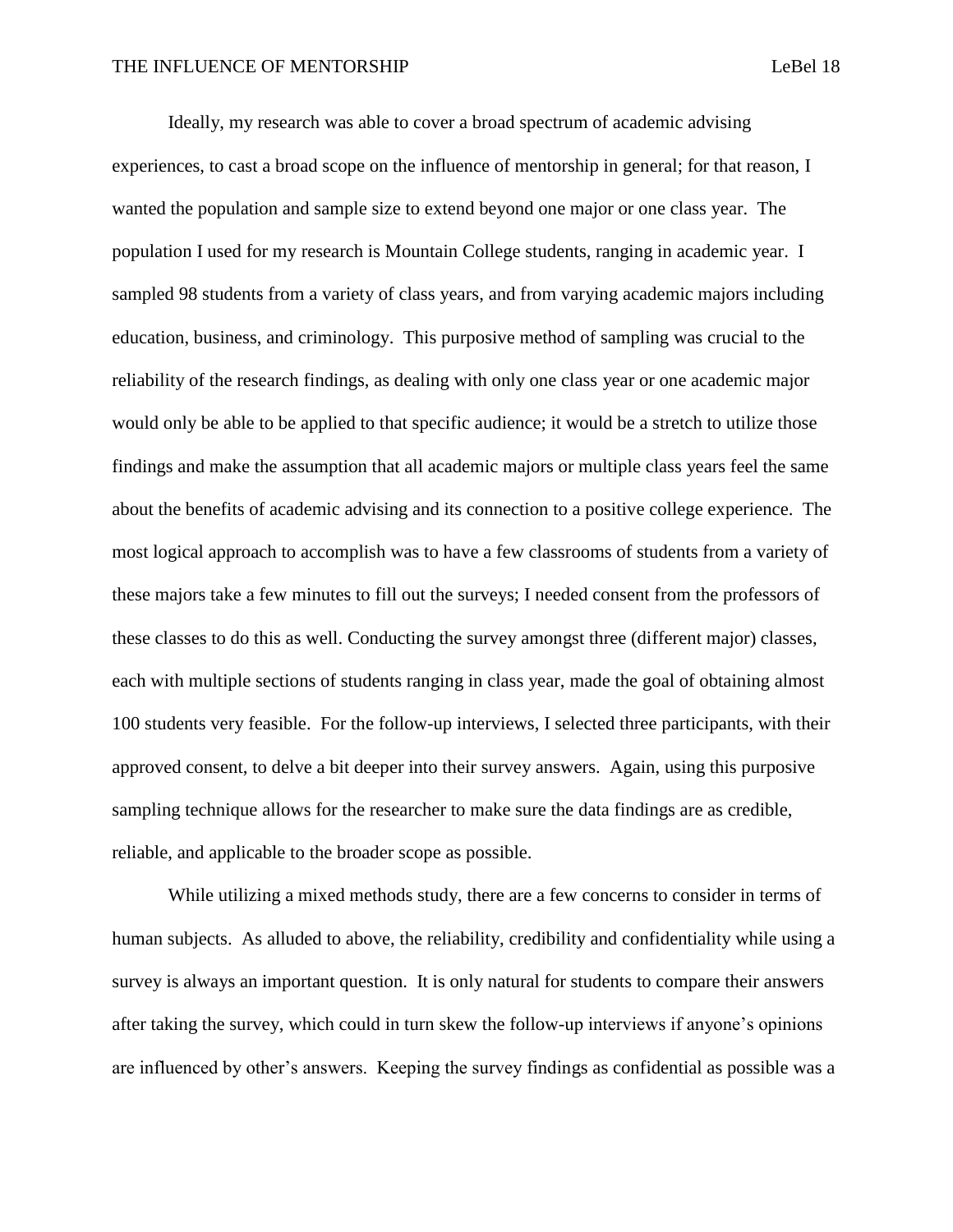great concern, as I am surrounded by academic advisors in the School of Education & Social Policy; if the survey findings were shown to the wrong person, who may not be the strongest academic advisor, negative survey results could open the door to a bit of backlash. My experience thus far with certain academic advisors and students within the School of Education & Social Policy could also have influenced the student's perceptions of confidentiality, as they may not be as open as I hoped to share their experiences, if they think I am connected to the advisors they are referring to. I reassured students that none of their responses will be communicated with any School of Education & Social Policy or Business advisor, their responses are safely protected with me, and the success of my project depended on the students being as open and as honest as possible.

While the topic of academic advising and how it can facilitate a positive college student experience may not initially seem like a sensitive topic, students have very different experiences with their academic advisors and I was prepared for either the survey or interview questions to dredge up unpleasant memories or challenges from the students' past. This ties back into the confidentiality factor, which is crucial to not only protect the students' responses and anonymity, but also to protect the integrity of the research. Lastly, compensation was also a likely issue to consider with this study; while administering a survey in a classroom may be a bit easier to assure there will be minds taking the survey, getting a few students to commit to a possible follow-up interview can be more challenging. For the brief follow-up interviews, I compensated each participant with a coffee while we conducted the interview.

The main reason behind conducting this survey is to improve my own practice moving forward, and to ensure that I "practice what I preach" in future advising settings. Ideally, the overall outcome of this research is to demonstrate how academic advising encompasses more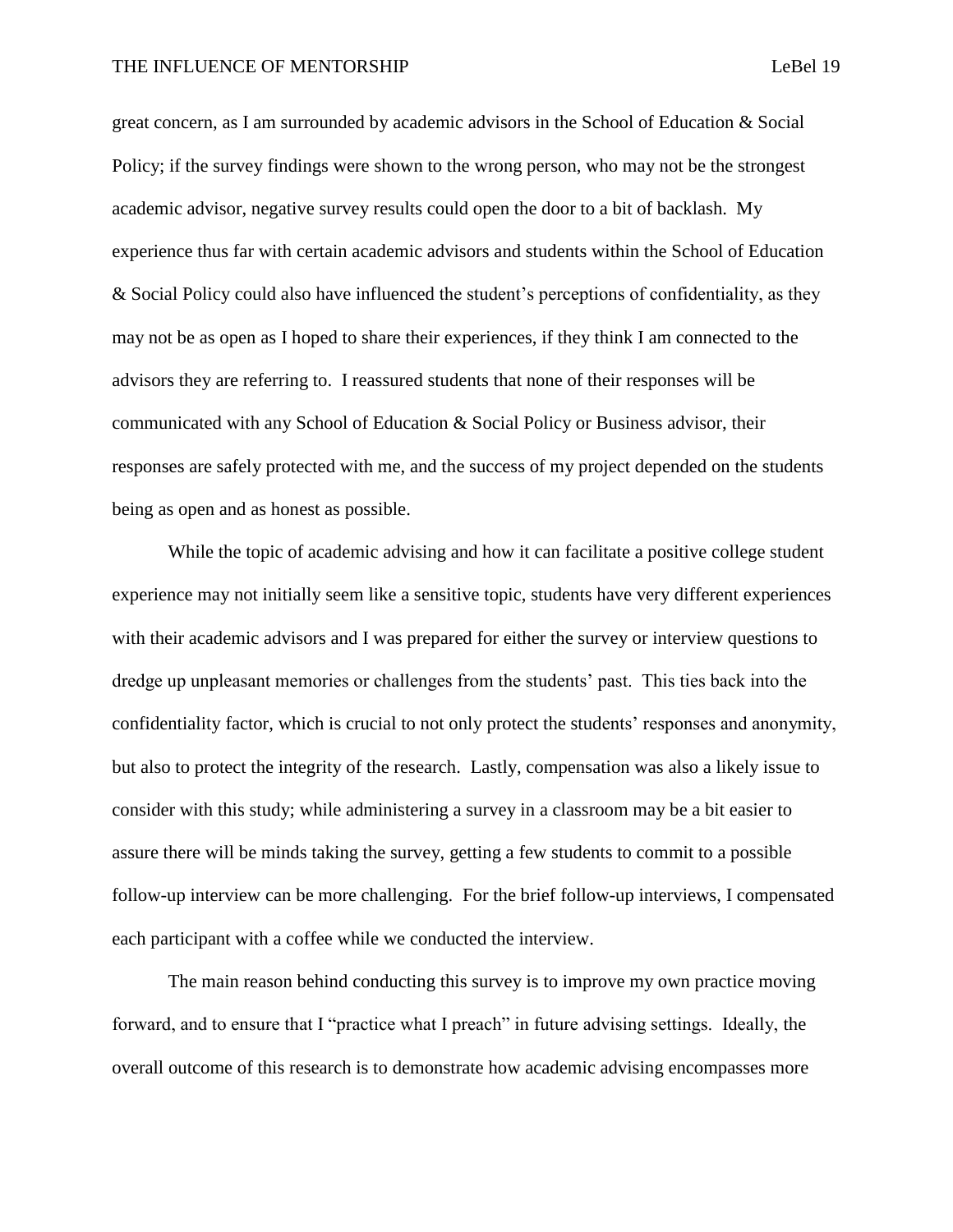#### THE INFLUENCE OF MENTORSHIP **Legislation** LeBel 20

than just academics and how this additional mentorship can aid in a student's overall college experience. Subtly, however, the research findings also implicate that a holistic or developmental advising approach, based on how academic advising's mentorship can benefit other aspects of college life, is best practice when it comes to academic advising. I am a strong advocate for a holistic advising model; I believe that providing that mentorship to a student in hopes of developing them as a whole person is sometimes non-existent in students' lives, and an academic advisor is a crucial part of the college community to help a student connect their academics to their social life, their extracurricular life, their interests and passions, and their future life plans. This research hopefully highlights the need for academic advisors to bridge the gap between academics and non-academics, and how that additional mentorship can overall improve a student's college experience.

Not only do the findings of this study benefit my own understandings and practice about the benefits to academic advising, but the implications also aid the academic advising structures at Mountain College. From the research findings, recommendations are provided to academic advisors, within the academic majors studied, to demonstrate to them that focusing more on the student as a whole and utilizing holistic techniques are more beneficial strategies to academic advising. This research will also emphasize the importance of academic advising to current advisors, faculty, and administration at Mountain College. I believe that academic advising is often seen as an afterthought; something that serves as an administrative check to make sure students are on track academically, with little to no value outside of that or to the faculty advisors. This study demonstrates the greater benefits to academic advising, in fostering that connection between academics and a positive college experience, and that academic advisors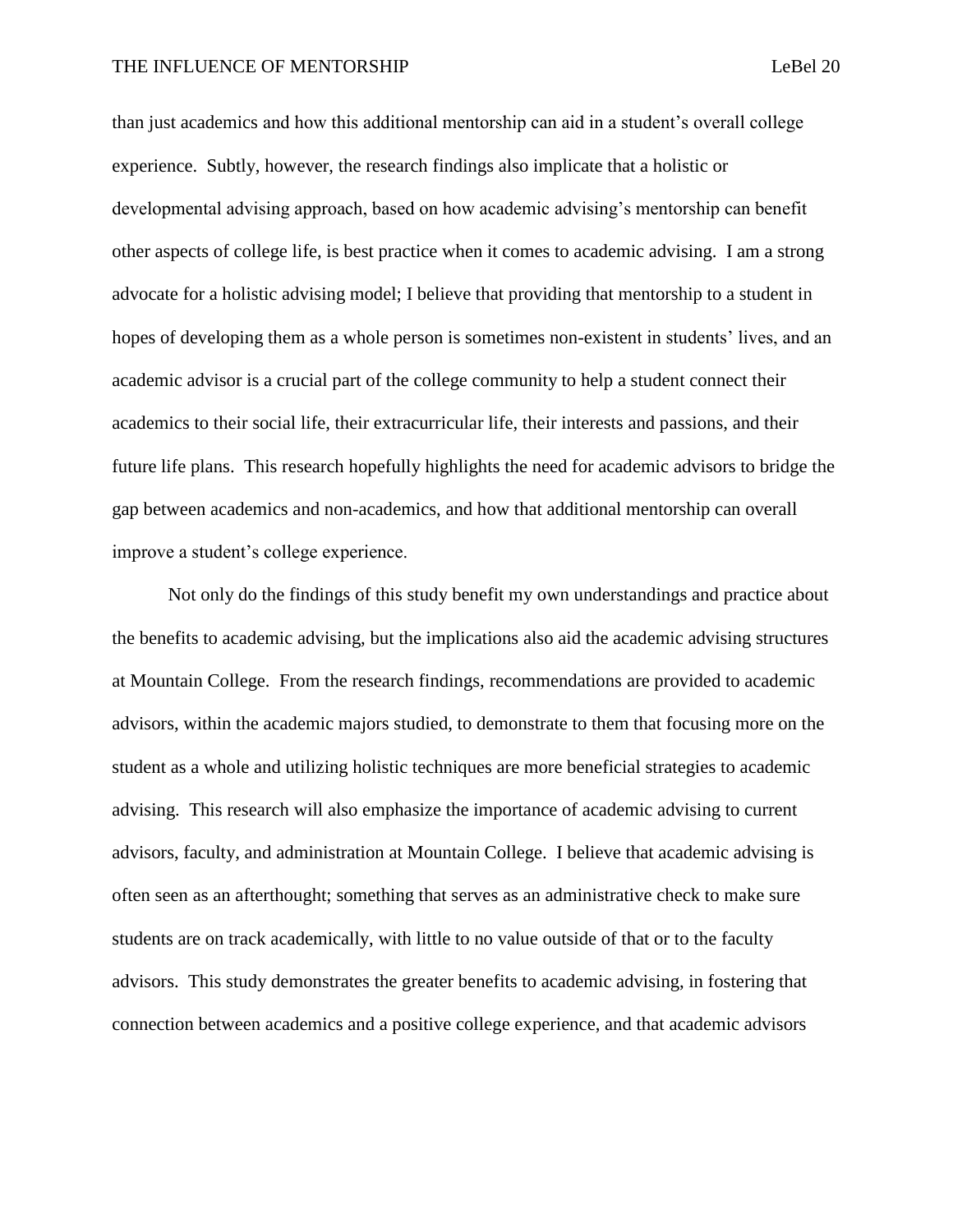should put the holistic effort in based on how meaningful the mentorship could truly be to students.

#### **Findings**

Through the multitude of questions presented through the primarily-quantitative survey, numerous findings have arisen that aid in the understanding of how students experience academic advising at Mountain College, as well as how certain aspects of their diverse backgrounds with academic advising relate to their overall positive college experience. The twenty-question instrument contains questions referring to demographic information on the student, aspects of their advisor-advisee relationship, and how academic advising has benefitted the student both inside and outside of the classroom. While responses to these questions range depending on the student's academic major, class year, previous experiences with academic advising, and their overall perception of the advising process, the findings by-and-large suggest that most students' academic advising experience remains isolated within academia and pertains almost primarily to course registration. A more holistic approach to academic advising, evidenced in the literature as facilitating a more positive college student experience, is apparent among some of the advising practices studied in this survey; however, the findings suggest that this correlation is exactly what students are looking for from their academic advising experiences and is also exactly what the students are not receiving at Mountain College.

It is first important to discuss the demographic breakdowns of the survey respondents. The population utilized for this research project was undergraduate students at Mountain College, ranging in class years with an Education, Criminology, or Business major. The sample for this survey ended up being 98 students amongst three academic classes – an educational psychology course, a statistical criminology course, and an introductory business course. Figure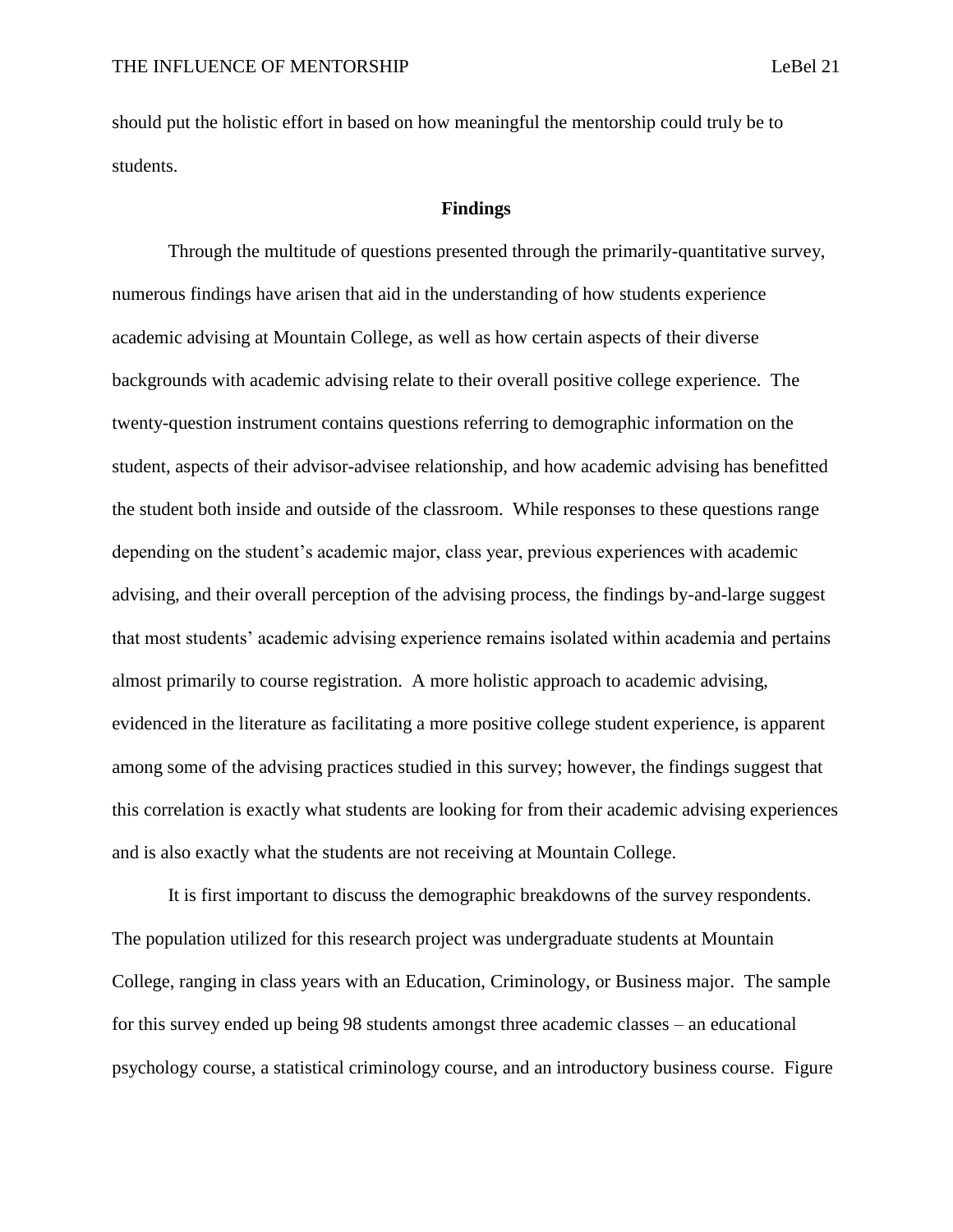1.1 depicts the breakdown of these 98 student respondents in regards to the academic school that





Figure 1.1: Pie Chart – Academic School Breakdown

The vast majority of respondents to the survey are completing a major within the School of Education & Social Policy; Education majors and Criminology majors all lie within this school. Although the majority of respondents' primary major is in the School of Education & Social Policy (79 of the 98 respondents), it is important to recognize that a section of this particular group has a double major that lies within the School of Liberal Arts or the School of Science & Engineering. The School of Business & International Commerce houses 19% of the student respondents (22 out of 98); numerous business students also have a double major indicated on the survey, but all respondents from this group are completing both majors within the School of Business. This is an important breakdown to highlight, as the original intention was to have an even spread across the three academic majors; however, Education and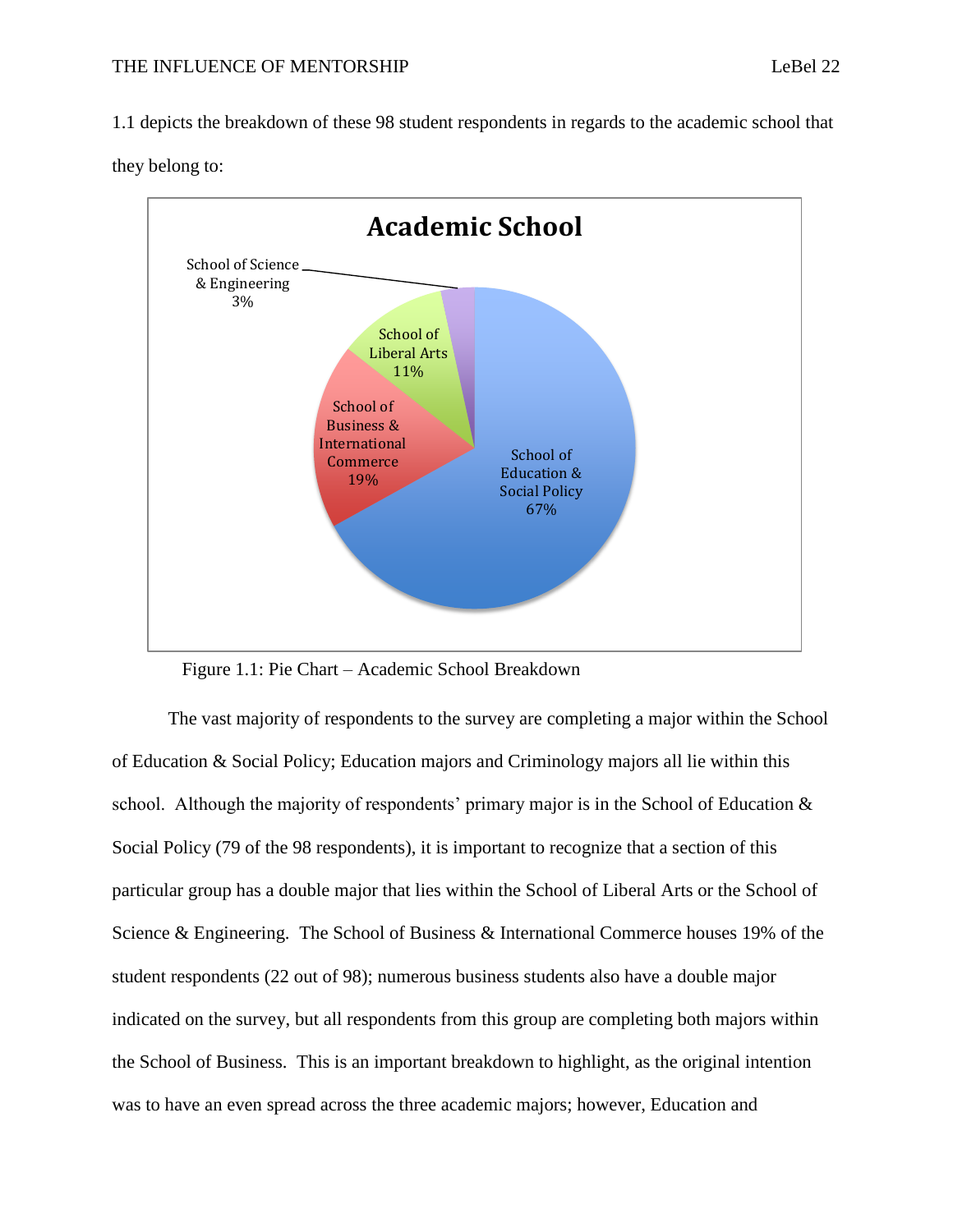#### THE INFLUENCE OF MENTORSHIP **Legislation** Lebel 23

Criminology are from the same school, and thus their experiences with academic advising largely mirror each other. The smaller percentage of business students represented in these findings present very different experiences with their understanding of academic advising and its relation to a positive college experience both within and outside of the academic experience; this will become more evident as further findings are discussed.

In regards to the gender, race/ethnicity, and class year demographics of the survey respondents, findings illustrated an even less diverse sample population amongst these aspects than in terms of their academic school and major. The most balanced demographic out of the three categories is gender; out of the 98 respondents to the survey, 42 identified as male and 56 identified as female. The table below illustrates the gender breakdown, in regards to the primary academic major with which participants associate:

| <b>Gender Breakdown In Regard to Academic Major:</b> |           |             |                 |
|------------------------------------------------------|-----------|-------------|-----------------|
|                                                      | Education | Criminology | <b>Business</b> |
| Male                                                 |           | 24          | 13              |
| Female                                               | 27        | 23          | 6               |
| <b>Totals:</b>                                       | 32        | 47          | 19              |

Table 1.1: Gender and Academic Major

The majority of male respondents are majoring in Criminology, while the majority of female respondents are majoring in Education. There is a very small sample of male Education students; they only represent about 5% of the total respondents, while the female Education students comprise about 28% of the total survey sample. Although Criminology is what the majority of respondents are majoring in, the most polarizing findings actually came from the Education student population, which will be further explored in this section. The students' class year also ranges amongst the survey respondents; for example, 2 out of 98 respondents are of freshman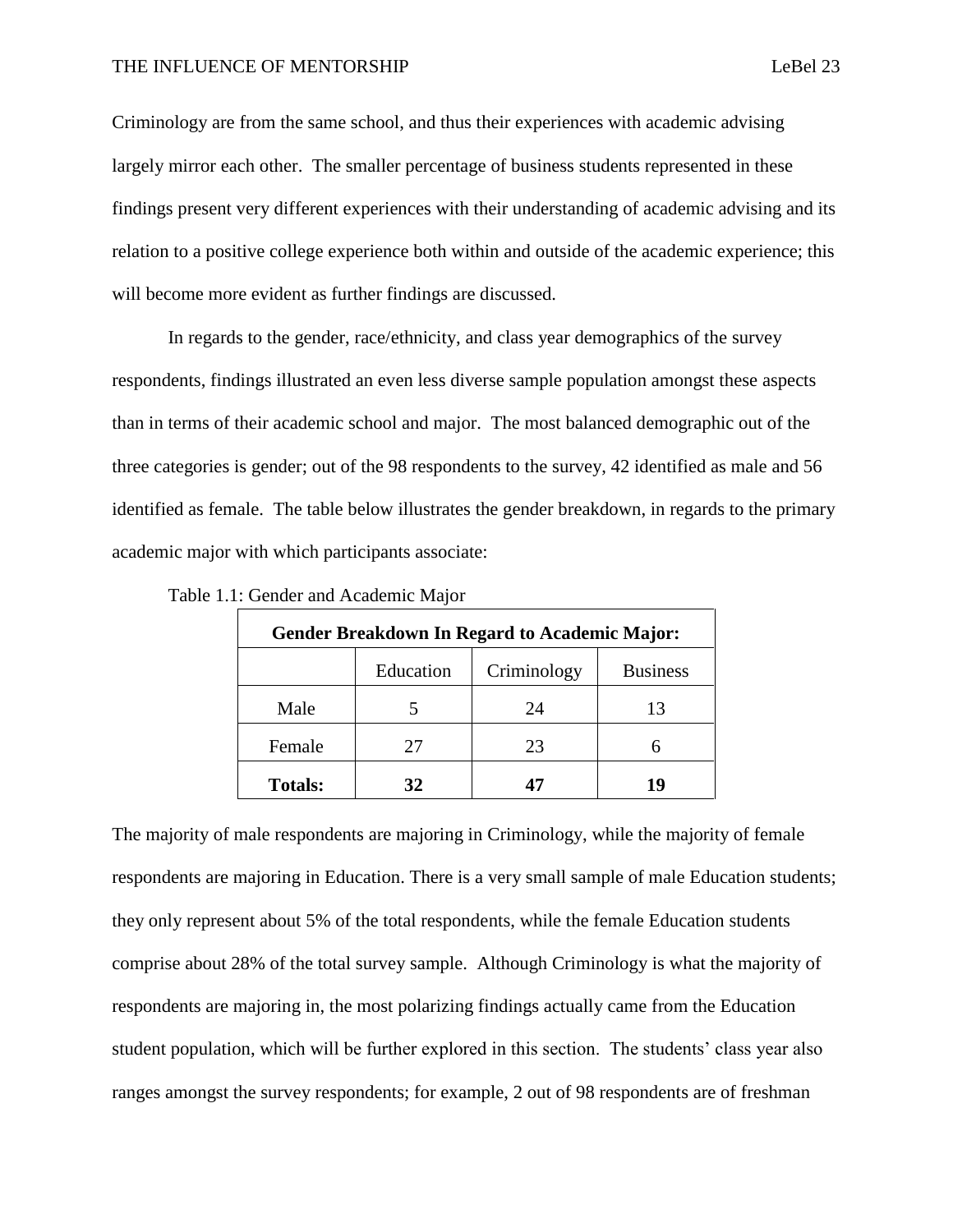class standing, 46 out of 98 are sophomores, 41 are of junior standing, and 9 are seniors. This spread of class years was intentional, as students with greater academic advising experience were purposefully selected so they could draw on more informed experiences. The figure below illustrates the respondents' class standing, while comparing the gender breakdown of respondents for each class year:



Figure 1.2: Bar Graph – Gender and Academic Year

The least diverse demographic of the sample population lies with race and ethnicity; again, the original intention was to have a wide variety of racial and ethnic backgrounds, as the literature shows that students from different racial and ethnic backgrounds, such as international students, occasionally need specific or additional academic advising components to aid in benefitting their college experience. However, the race/ethnicity breakdown of the survey respondents is as follows: 91% identified as White or Caucasian (89 out of 98 respondents), 4% identified as African-American (4 out of 98 respondents), 4% identified as Hispanic or Latino/a (4 out of 98 respondents), and 1% as Asian-American (1 out of 98 respondents). While the diversity in regards to race/ethnicity of this sample is extremely unbalanced, this demographic is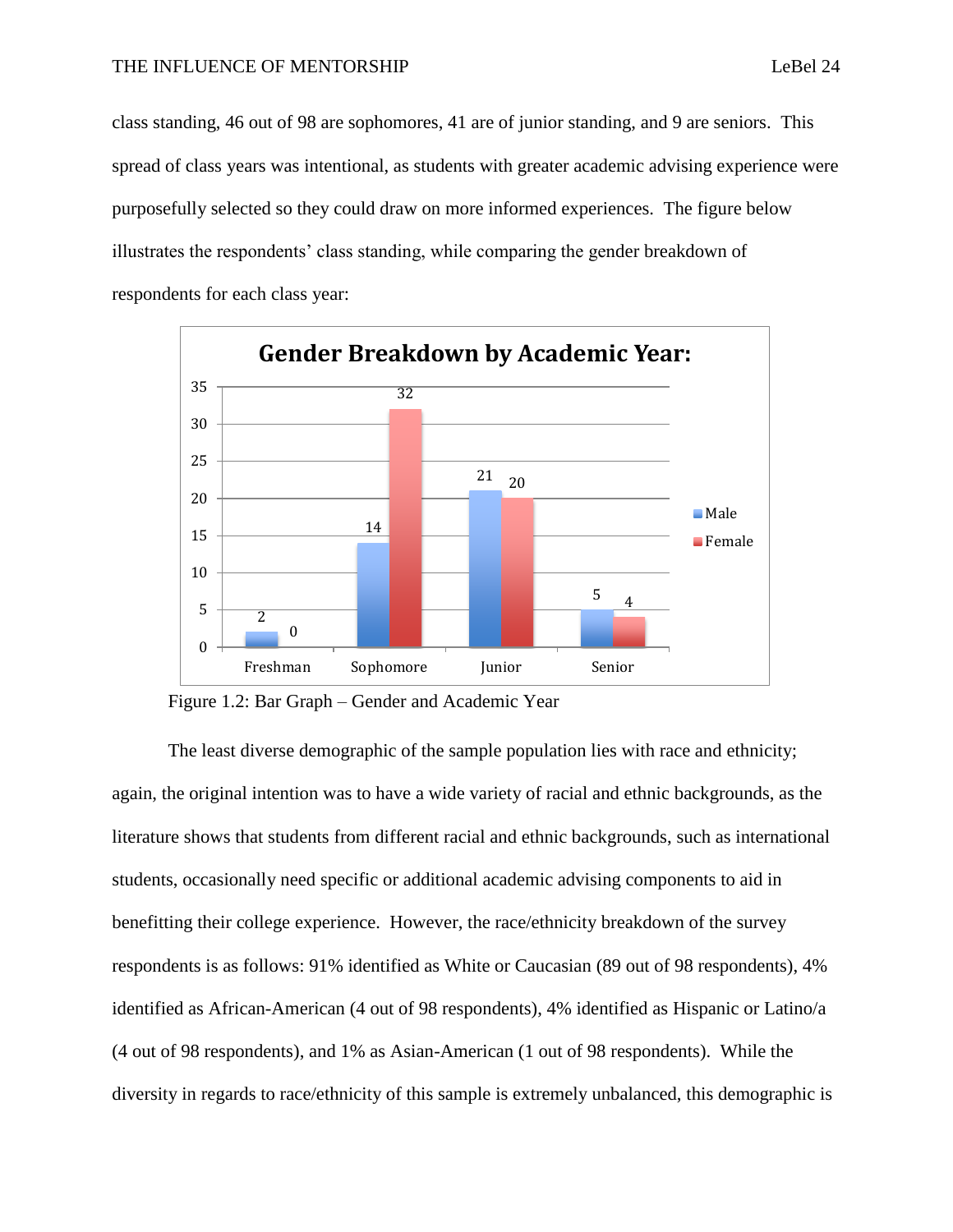also largely representative of the student body population at Mountain College; minority students only make up about 13% of the total undergraduate student population.

Now that the demographic make-up of the survey sample has been broken down, this will aid in putting context behind the instrument's remaining findings. The purpose of this survey did not revolve around any one demographic, in particular, but more serves to demonstrate that specific findings on academic advising experiences spanned across a variety of demographics and backgrounds, adding to the credibility of the survey. The first quantitative question asked on the survey is "True or False: Overall, I have been satisfied with my academic advising experiences so far here at Mountain College." This question was integral to begin with, as it forced respondents to immediately classify their academic advising experience as either largely positive or largely negative, which may then stay in their minds throughout the remainder of the survey. While an overwhelming majority (85%) of respondents responded by agreeing with that statement, it is valuable to highlight the breakdown of the dissenters. While no Business students were found to be dissatisfied with their advising experiences at this institution, and only 6% of the Criminology sample were found to be dissatisfied, a larger dissent arose from the Education student sample. Out of 32 education students surveyed, 12 respondents (or 38% of the education sample) found the statement to be false and strongly disagreed that they were satisfied with their academic advising. These statistics can be summarized in the below table:

| <b>Satisfaction of Advising Based on Academic Major:</b> |           |               |
|----------------------------------------------------------|-----------|---------------|
|                                                          | Satisfied | Not Satisfied |
| Education                                                | 20        | 12            |
| Criminology                                              |           |               |
| <b>Business</b>                                          | 19        |               |
| <b>Totals:</b>                                           | 83        | 15            |

|  | Table 1.2: Advising Satisfaction and Academic Major |  |  |
|--|-----------------------------------------------------|--|--|
|  |                                                     |  |  |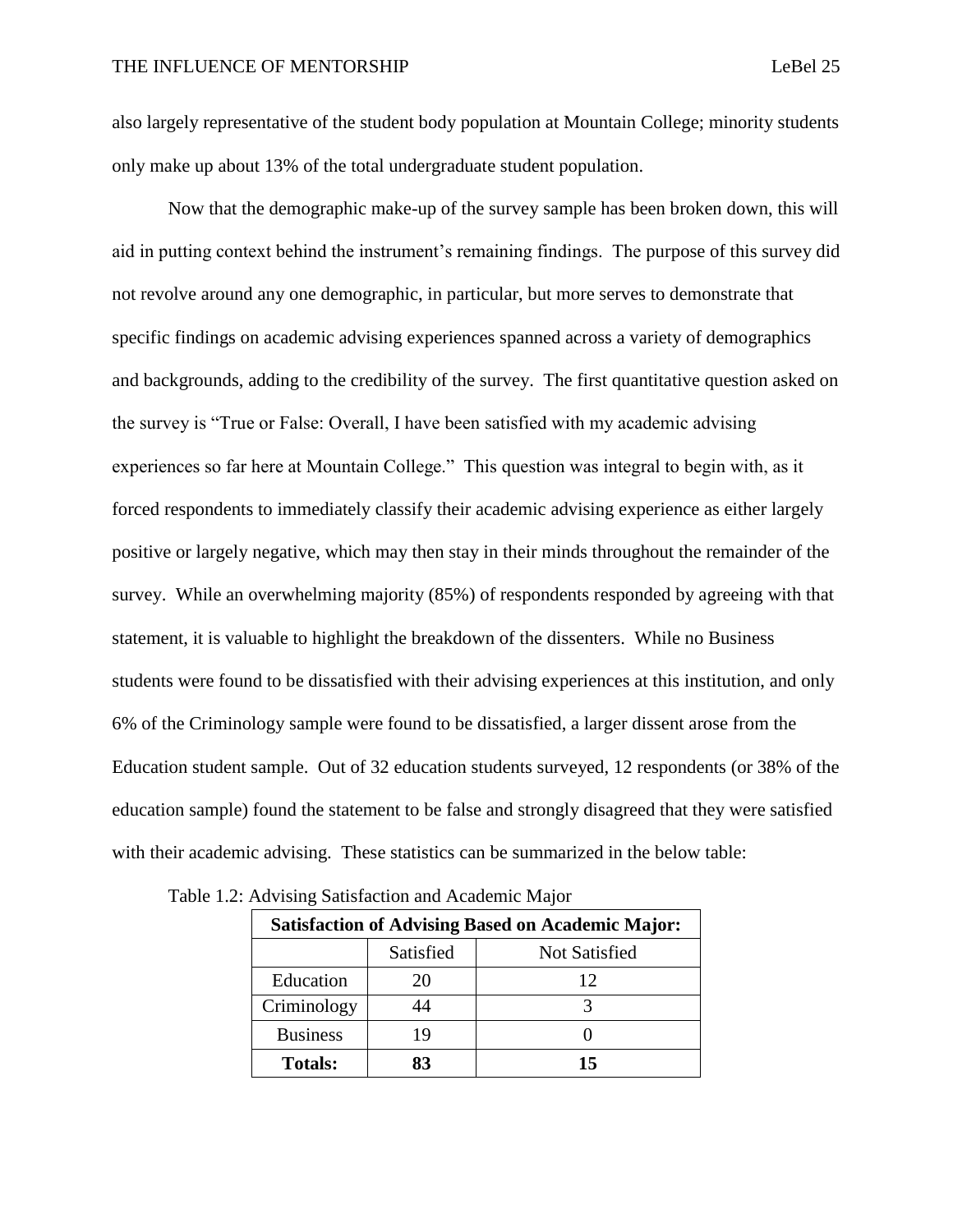#### THE INFLUENCE OF MENTORSHIP **Legislation** LeBel 26

Of the 15 respondents that were found as not being satisfied with their academic advising experiences, all had very passionate follow-up comments to accompany their dissent. Reasons that were provided to explain this dissatisfaction mainly revolved around the organization, communication, helpfulness, and overall effectiveness of the advisor. One respondent noted, "Advisors are not helpful whatsoever – they do not answer emails, and they are not available during their office hours; I have already been through two advisors because they have been that awful." Another dissatisfied respondent said, "I was misguided [by my advisor] during my first semester here and I have been off track ever since." Amongst the 15 dissatisfied survey respondents, which accounts for a little over 15% of the total sample, numerous students agreed that their experience with their advisor was rushed, unorganized, and felt very robotic – as in they felt the advisor had a general setup for a span of students and did not direct advising towards the specific individual. About 80% of dissatisfied respondents were from an Education major, compared to 0% of Business students being dissatisfied, which clearly points to a relation between the academic school and the quality of advising that the students are receiving.

Another question with similar findings based on academic school is, "How would you rate the availability of your advisor, when you wish to contact/see them?" On a scale of 1 to 5, with 1 being the best rating for their advisor's availability and 5 being the least favorable rating for their advisor's availability, the mean rating is 1.85, equating to an overall very favorable perception of their advisor's availability, based on when the respondent wishes to contact or see them for any reason. Within the respondent sample as a whole  $(n = 97)$ , the outliers of this question lie with the lesser favorable rankings; only 4 respondents out of 97, or 4%, ranked their advisor availability as a 4, or infrequently unavailable. This question becomes increasingly important when analyzed through the context of comparing different academic majors: the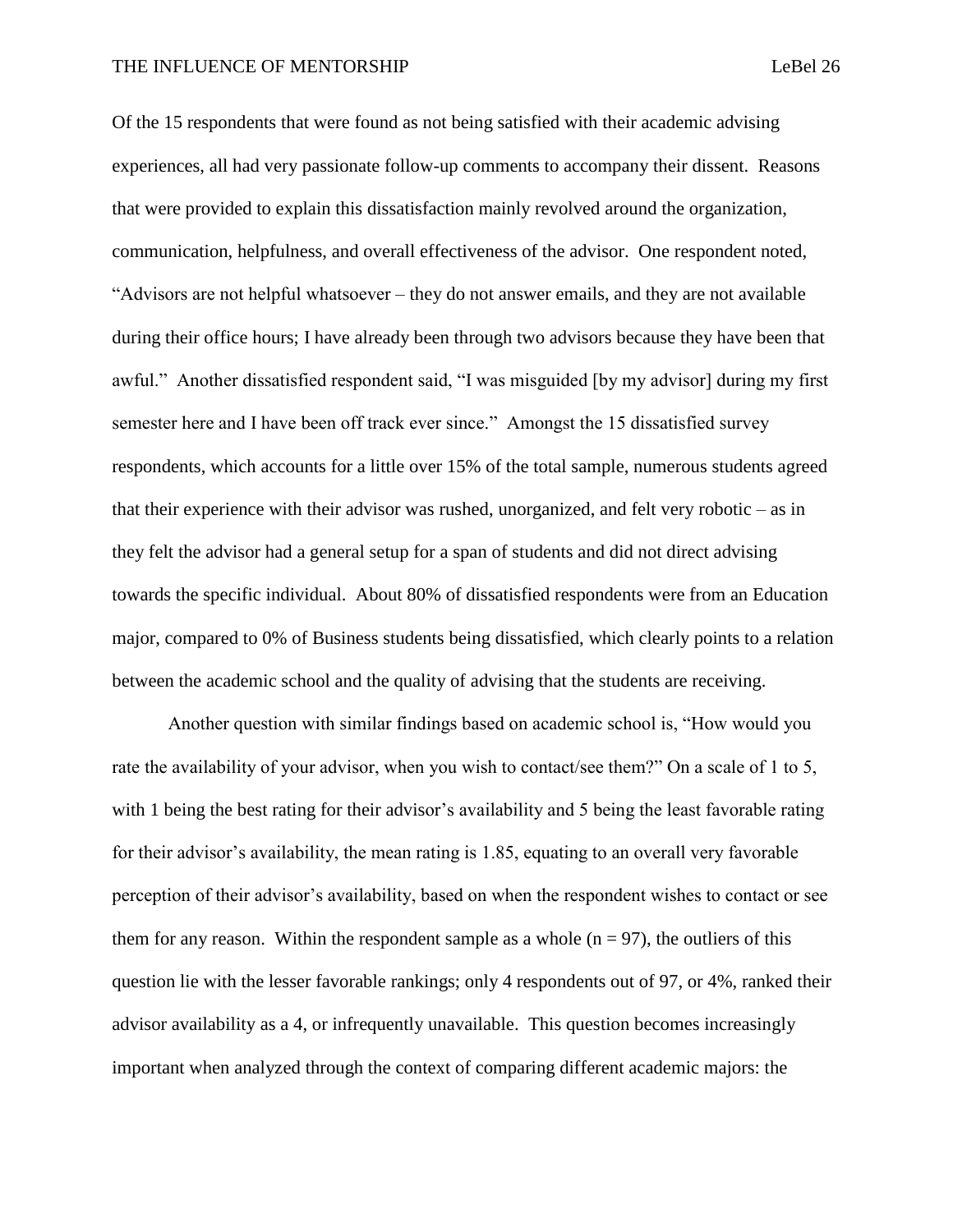Education sample population has an average mean rating of 2.4 ( $n = 32$ ), while the Criminology sample has an average mean rating of 1.5 ( $n = 47$ ). This comparison leads to a p-value of .003, making this statistically significant. Significance in this finding also comes into play when considering both of these majors are from the same academic school, further demonstrating the divide in advising experience amongst majors. When analyzing the higher rating from criminology against the average mean rating of 1.7 ( $n = 18$ ) from the business respondents, these two academic majors' findings for this question are not statistically significant, as the p-value is .06. Education students' responses again illustrate that they have a more negative perception of their advising experiences, while Criminology and Business are fairly comparable.

It is interesting to note after discussing how students rated their advisor's availability when they wish to contact them, the next set of questions dealt with how frequently one communicates with their advisor per semester, and through which mode of communication is this interaction commonly done. Out of the 98 respondents, 55 students (56%) reported to only meeting with their advisor between 0-2 times per semester. This number clearly signifies that the majority of students only communicate with their advisor around advising time, since that comes once every semester. Thirty-eight participants (39%) reported to communicating with their academic advisor 3-5 times per semester, on average. The outliers in this situation were the participants that marked meeting with their advisor most frequently throughout the semester; only 5 students (5%) responded with the options of 6 or more meetings per semester. This breakdown is illustrated in the figure below, to further exemplify the disparity in communicating with the academic advisor per semester: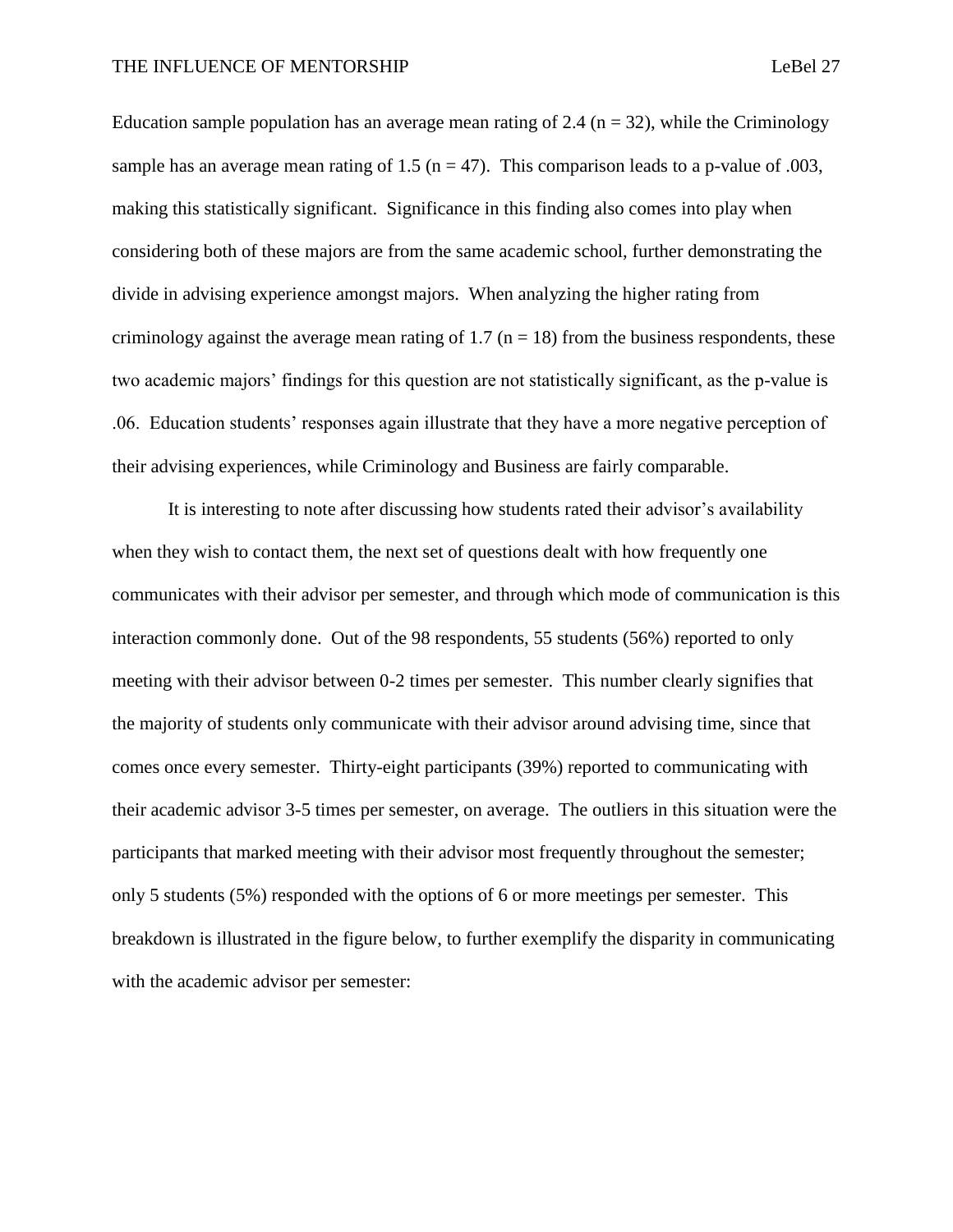

Figure 1.3: Bar Graph – Average Amount of Times Meeting with Advisor, Per Semester

In relation to the amount of times participants communicated with their academic advisor per semester, the findings were staggering when compared to the most common mode of communication between student and academic advisor. Out of the 98 respondents to the survey, 93% (91 respondents) reported to meeting with their advisor in person, through either a walk-in or scheduled appointment, as well as 84% (82 respondents) reporting that they utilize email when contacting their academic advisor. So while the above figure shows that the majority of students in this sample communicate with their advisor less than five times per semester, they largely fulfill these interactions either in person or through email. Only one respondent reported communicating to their advisor by phone, while three respondents said met with their advisor through a group advising session. The frequency that students are communicating with their advisor is relevant to the grand scheme of things, as these findings help demonstrate that the limited amount of times and limited communication with academic advisors can contribute to a lack of understanding on how to properly utilize the limited academic advising time.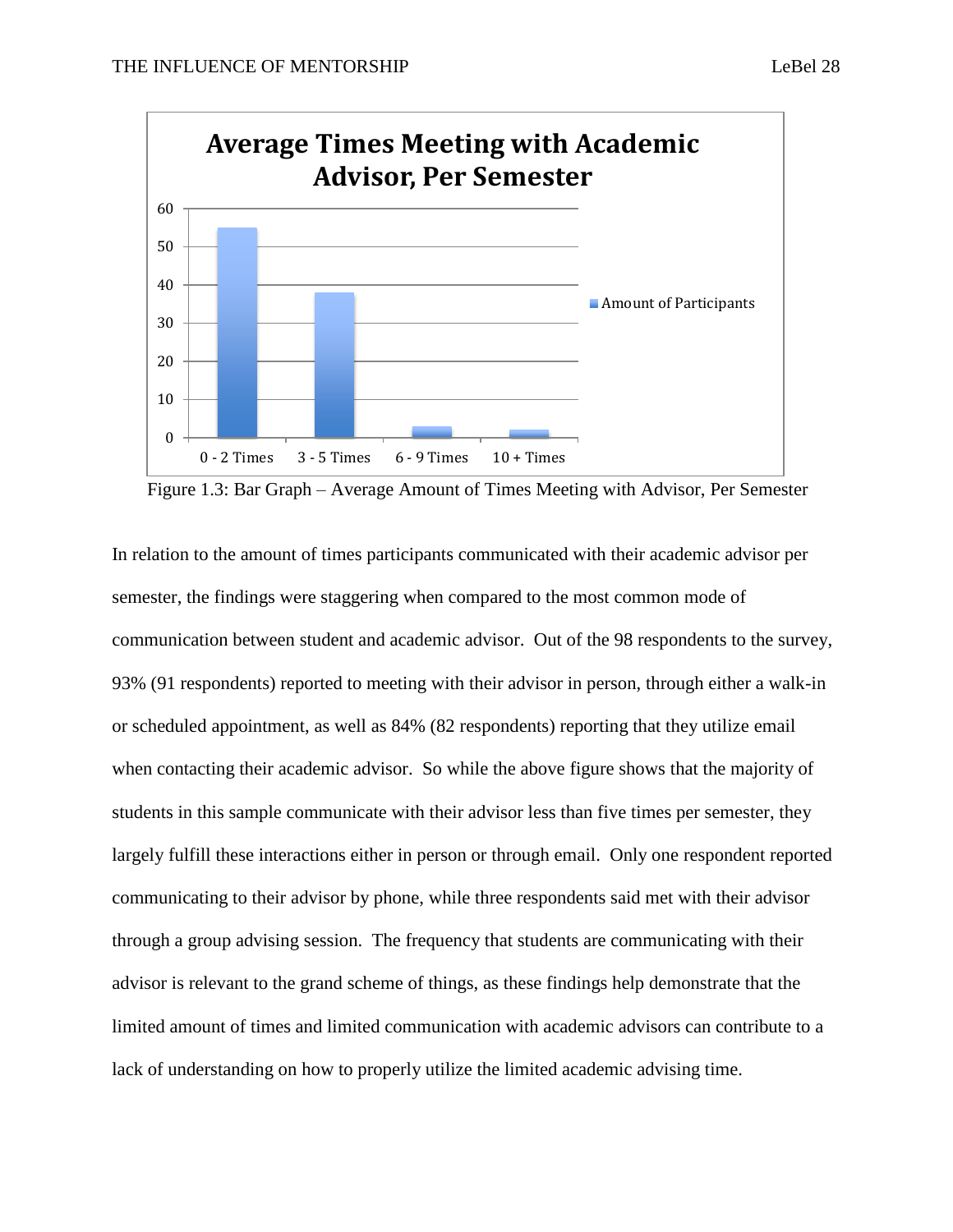Several questions in the survey related to the participants' perceptions of how comfortable or close their relationship is with their academic advisor. If a student does not find that their relationship with their academic advisor is built around comfort and trust, then they are far less likely to take advantage of the mentorship opportunity from their advisors (Hughey, 2011). There was a relatively uneven split amongst respondents when asked, "True or False: You feel comfortable talking with your academic advisor about issues outside of academics." While 68 respondents (70%) reported that they do feel comfortable talking about other issues with their academic advisor, 30 respondents (30%) marked that they do not feel comfortable talking about issues outside of academics. When asked if the participants identify their advisoradvisee relationship as close and personal, the results were a bit more evenly split; 54 respondents (55%) reported that they do not feel like they have a close, personal relationship with their academic advisor, while the other 44 respondents (45%) agreed with the statement.

The difference in these questions' results, based on the breakdown of academic majors, are illustrated in the figure below:



Figure 1.4: Bar Graph – Academic Major and Advisor-Advisee Relationship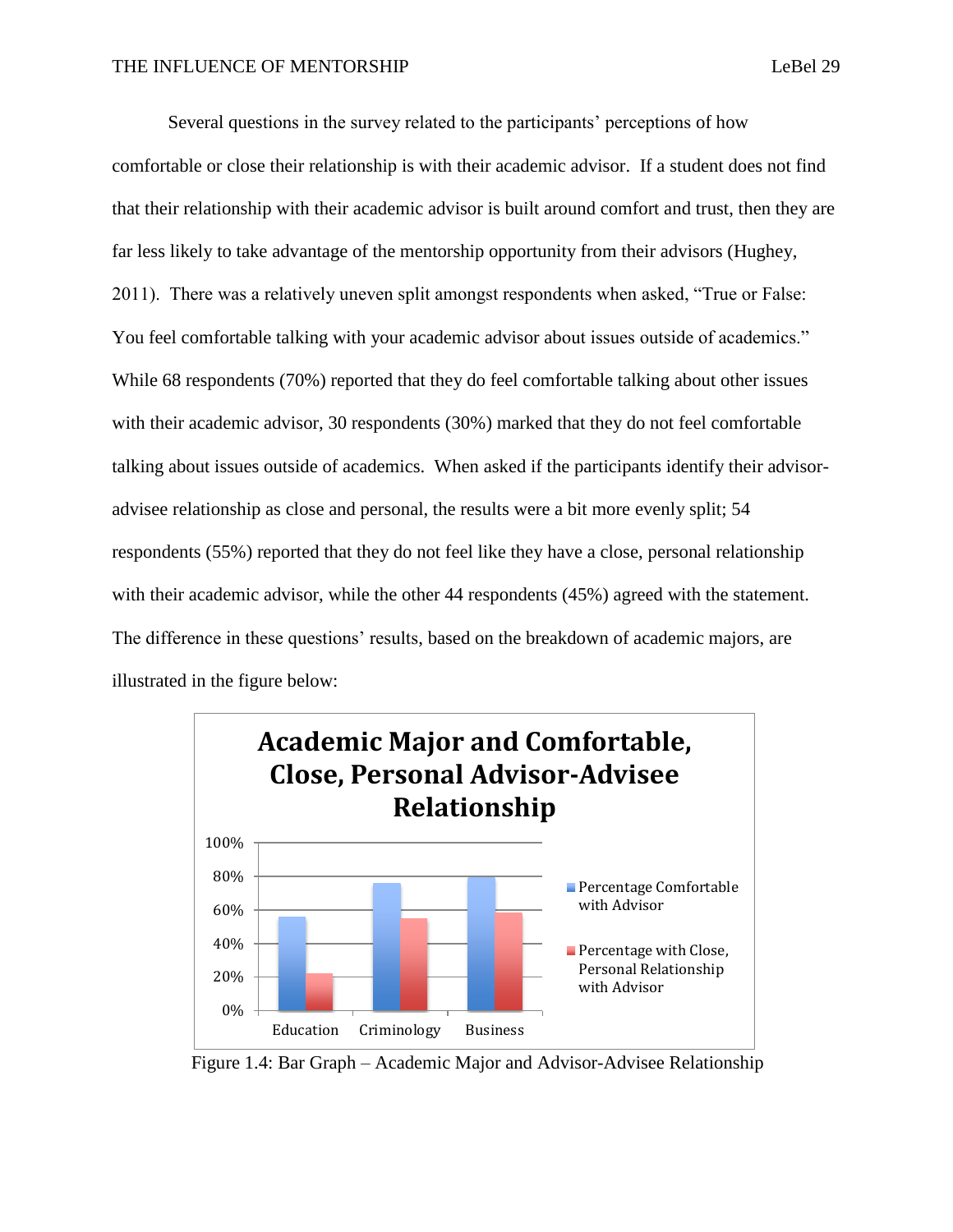An interesting finding when the relationship between the two questions is presented is the difference in advisor-advisee relationship amongst the different academic schools. It is evident through this figure that while the majority of both Criminology and Business students identify as having a close, personal relationship with their academic advisor in which they feel comfortable to discuss issues outside of academics, Education students differ greatly in their relationship. The Education population of participants do not identify as being as comfortable with their advisor, or as having not as close or personal of a relationship, which could relate back to their overall satisfaction with academic advising.

An important finding to discuss after visiting the frequency of meeting with an academic advisor and the advisor-advisee relationship is what actually gets discussed during academic advising meetings. The survey question, "Which of the following topics has your academic advisor discussed with you, either during your advising appointments or outside of scheduled times," addresses just that. Participants were asked to respond with all topics that apply to their conversations and the results staggered. Every single respondent (98, 100%) reported that the most common topic of their academic advising experiences is about course registration and scheduling matters. The next most frequent topic reported is talking about future career goals and aspirations (69 respondents, 70%). The remaining topics of advising conversation, in order of how many respondents selected each option, is as follows: Academic Interests and Passions; Academic Challenges; College Transition and Development; Non-Academic Interests and Passions; Connection to College; Emotional, Mental, Physical, and Spiritual Well-Being; Social Life; and Personal Issues. A figure depicting the breakdown of answers is shown below: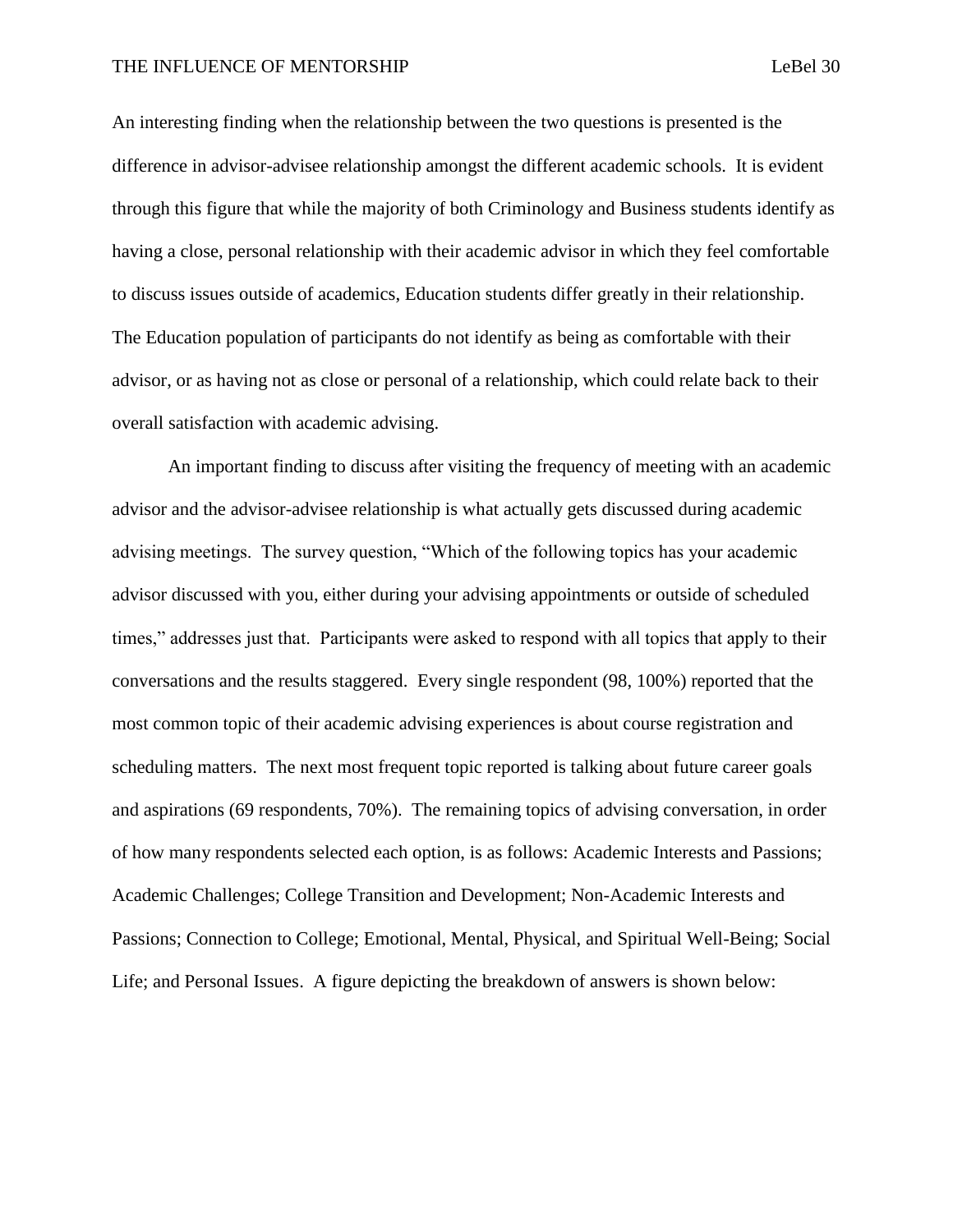

On the surface, this finding suggests that advisors are communicating exactly what they should with their advisees, as the most common topics relate to academia and career support. However, when viewing academic advising in a more holistic manner, topics that serve to foster a closer, more mentoring relationship with the academic advisor were ranked as the less common topics.

A finding that directly relates one's academic advising experience to positive mentorship, in general, comes from the question, "True or False: You would consider your academic advisor to be one of your mentors." This is an important question in the grand relation back to one's positive college experience, as the literature insinuates that with a mentor, a student is able to receive more positive guidance, advice, and role modeling throughout college; having a mentor also aids in retention and success (Lowenstein, 2009). The overall finding for this question was almost split down the middle; 53 respondents agreed that they would consider their advisor to be a mentor, while 43 respondents do not consider their advisor to be one of their mentors ( $n = 96$ ).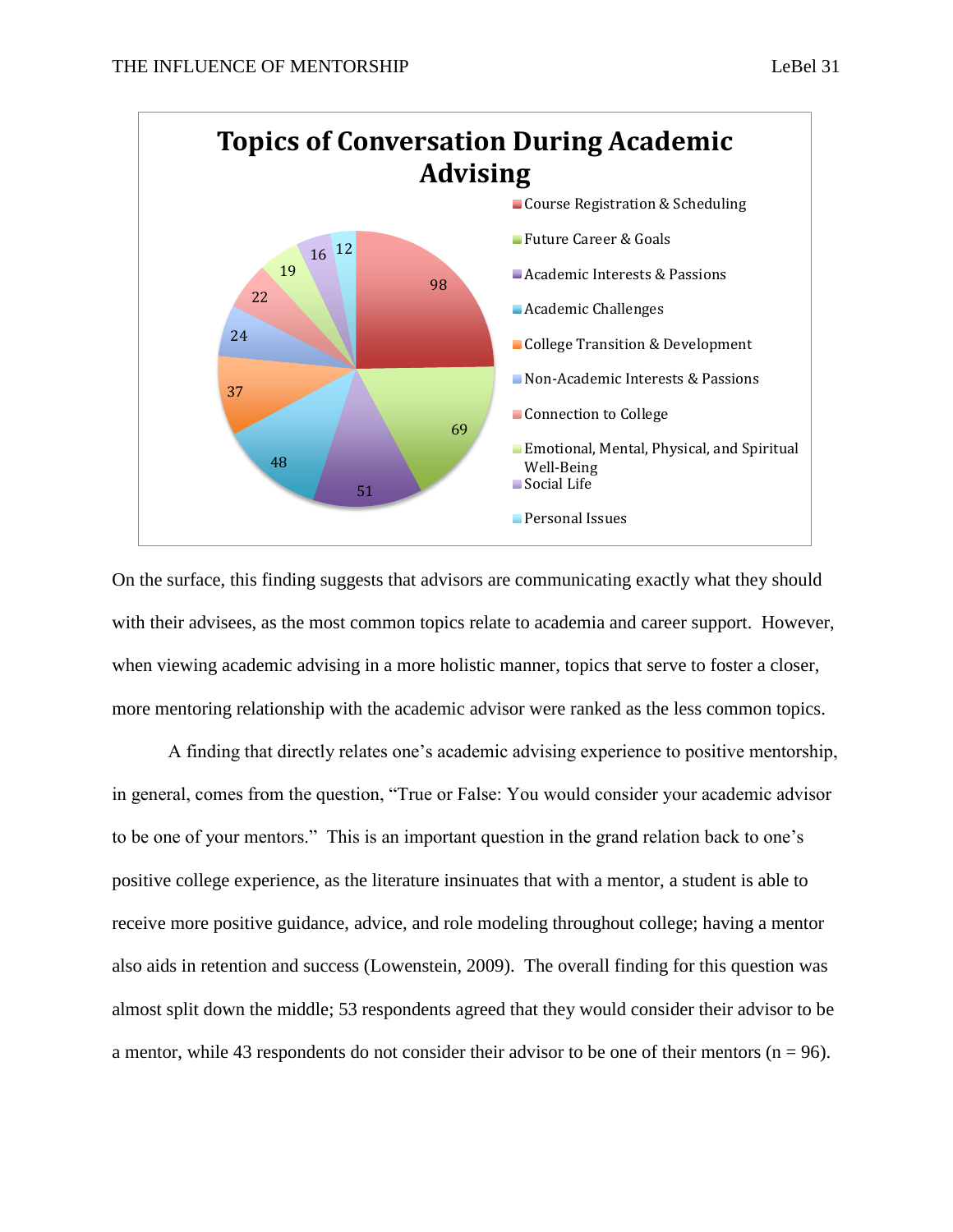#### THE INFLUENCE OF MENTORSHIP **Legislation** and the legislation of the legislation of the legislation of the legislation of the legislation of the legislation of the legislation of the legislation of the legislation of the l

The interesting finding arises when comparing whether or not they consider their advisor to be a mentor against their academic major, as illustrated in the table below:

| <b>Academic Major and Whether the Advisor is Considered a Mentor:</b> |           |             |                 |
|-----------------------------------------------------------------------|-----------|-------------|-----------------|
|                                                                       | Education | Criminology | <b>Business</b> |
| $Advisor = Mentor$                                                    | 13        | 28          | 12              |
| Advisor $\neq$ Mentor                                                 | 18        | 18          |                 |
| <b>Totals:</b>                                                        | 31        | 46          | 10              |

|  |  | Table 1.3: Is Advisor Considered a Mentor? |  |
|--|--|--------------------------------------------|--|
|--|--|--------------------------------------------|--|

The only major in which the majority of respondents (58% of respondents within the education sample) responded by saying they do not consider their advisor to be a mentor is Education; 61% of Criminology students and 63% of Business students responded positively to considering their advisor to be their mentor. The negative correlation between advising experiences and education students continues to be echoed through these findings; however, it is important to recognize that the definition of what a mentor is (or could be) was not provided, so students' interpretations of what a mentor means to them could have swayed the responses.

In addition to the findings from the survey, more in-depth responses were provided from three follow-up interviews, conducted after the survey results were coded and reviewed. One Education student, one Business student, and one Criminology student were selected to participate in the follow-up interviews, so responses from all three academic majors surveyed could be analyzed and used as support, in collaboration with the survey findings. The interviews only lasted around 30 minutes, but were necessary in order to explore more context around some of the quantitative questions in the survey. Questions asked during the interviews focused on exploring the students' experiences with academic advising in more detail, discussing the positive and negative aspects that they perceive from academic advising, implications of the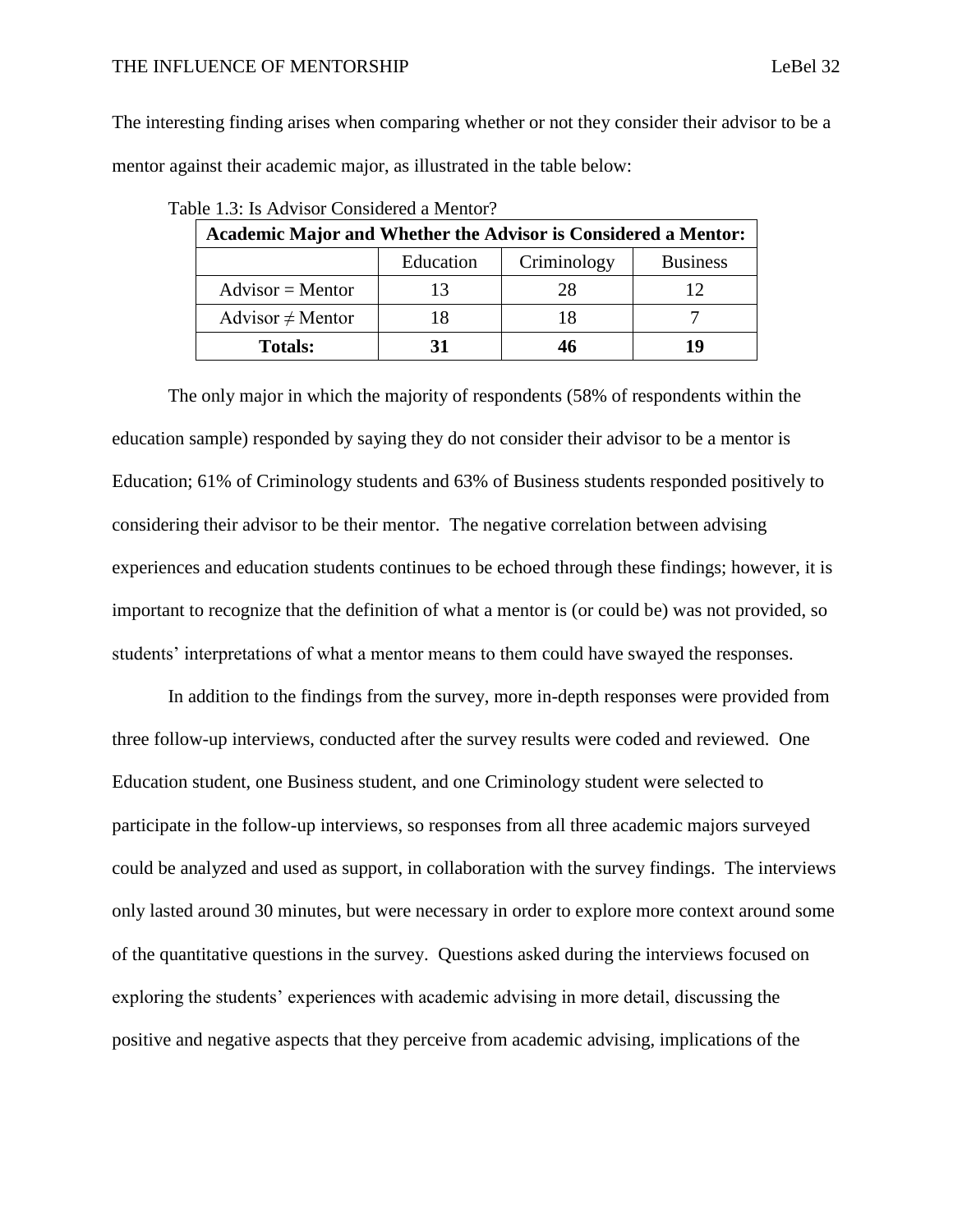benefits to holistic advising and additional mentorship through academic advising, as well as any recommendations that the participants may have for improving academic advising.

Overall, the interview responses seemed to mirror the findings from the survey. The Education student seemed to be the most dissatisfied with their academic advising experience. This student has been through two advisors in her freshman year in the School of Education  $\&$ Social Policy, as she has not felt that her needs are at all addressed through the advising experience. She noted, "My advising experience [as an Education major] has been horrible. My advisor seems very unorganized [prior to] and during our advising meetings. It feels like there is a very robotic setup to the meetings, and it does not feel specific to me at all" (Anonymous Interviewee 1, 2016). This participant went on to discuss that the advising process "feels like an afterthought," and from the student perspective, "it does not feel like the advisors even care that much to devote enough time to academic advising, which just rubs students the wrong way" (Anonymous Interviewee 1, 2016). She concluded the interview by noting better communication between the students and advisors could help get both parties on the same page, and meeting with the advisors more frequently could aid in providing more time for the additional mentorship opportunities, outside of course registration topics.

The other two interviews from Business and Criminology students were much more positive about their academic advising experiences, but still lacked a certain passion behind the overall promotion of the advising process at Mountain College. These sentiments echoed the survey findings, as the Criminology and Business students' perceptions of academic advising were not as negative as some of the Education students' responses. However, they still seemed to place the main emphasis on academic advising as simply being a tool for course registration; neither student seemed too knowledgeable about the additional benefits and opportunities that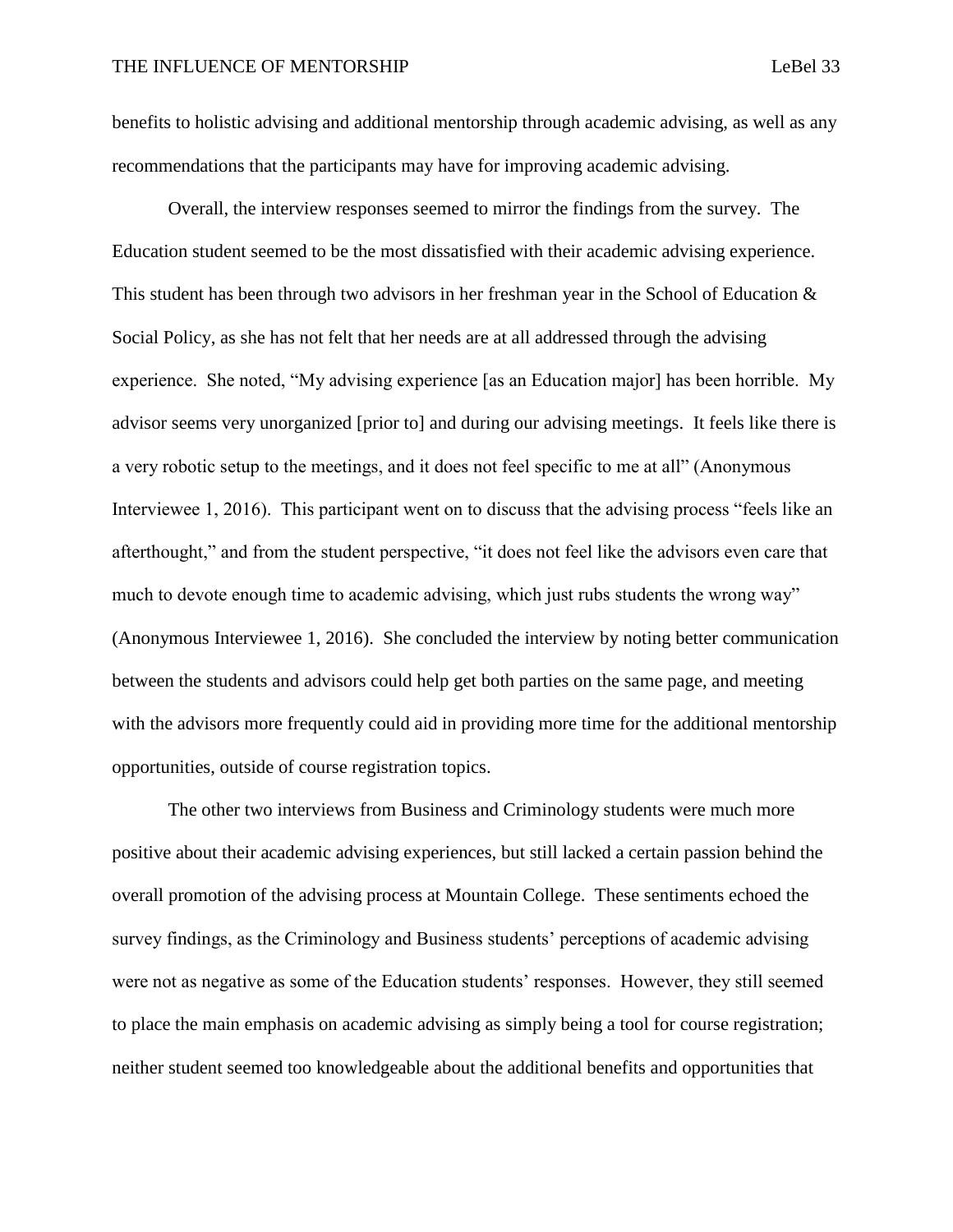can arise from different conversations during academic advising. The Criminology student owned up to not knowing much about what academic advising can do, "Not much is ever communicated to us about academic advising, other than when it's time to register for classes, so I have never really thought that I could also be talking about how to combine my interests and other activities into my academics" (Anonymous Interviewee 2, 2016). All of these interview findings and discussions led to the realization that students are very interested in having a mentor, if they do not already have one, and being able to talk about their entire college experience with someone, in hopes of helped guide and advise them. However, because there is not adequate time, organization, communication, and attention devoted to academic advising amongst the different academic schools at Mountain College, then both students and advisors alike remain unfamiliar with all of the added benefits of holistic advising.

#### **Limitations**

An important piece to discuss after presenting the findings of this study is the potential limitations affecting the outcome of the data. Through extensive research, expert review of the survey instrument, and having a 100% response rate for the study aids in demonstrating the validity and credibility of the findings. However, there are also several limitations that potentially could have altered the data gathered through the survey and interviews.

When designing this study, it was rather difficult to not allow bias to skew the questions asked to participants. After conducting extensive research, certain advising practices seemed to be universally agreed upon that could positively benefit a student's college experience. The survey and interview protocol were designed to gauge overall perceptions of advising and demonstrate aspects of holistic advising that could aid in other aspects of college life, outside of the academic experience. It was important, however, not to let bias affect the wording or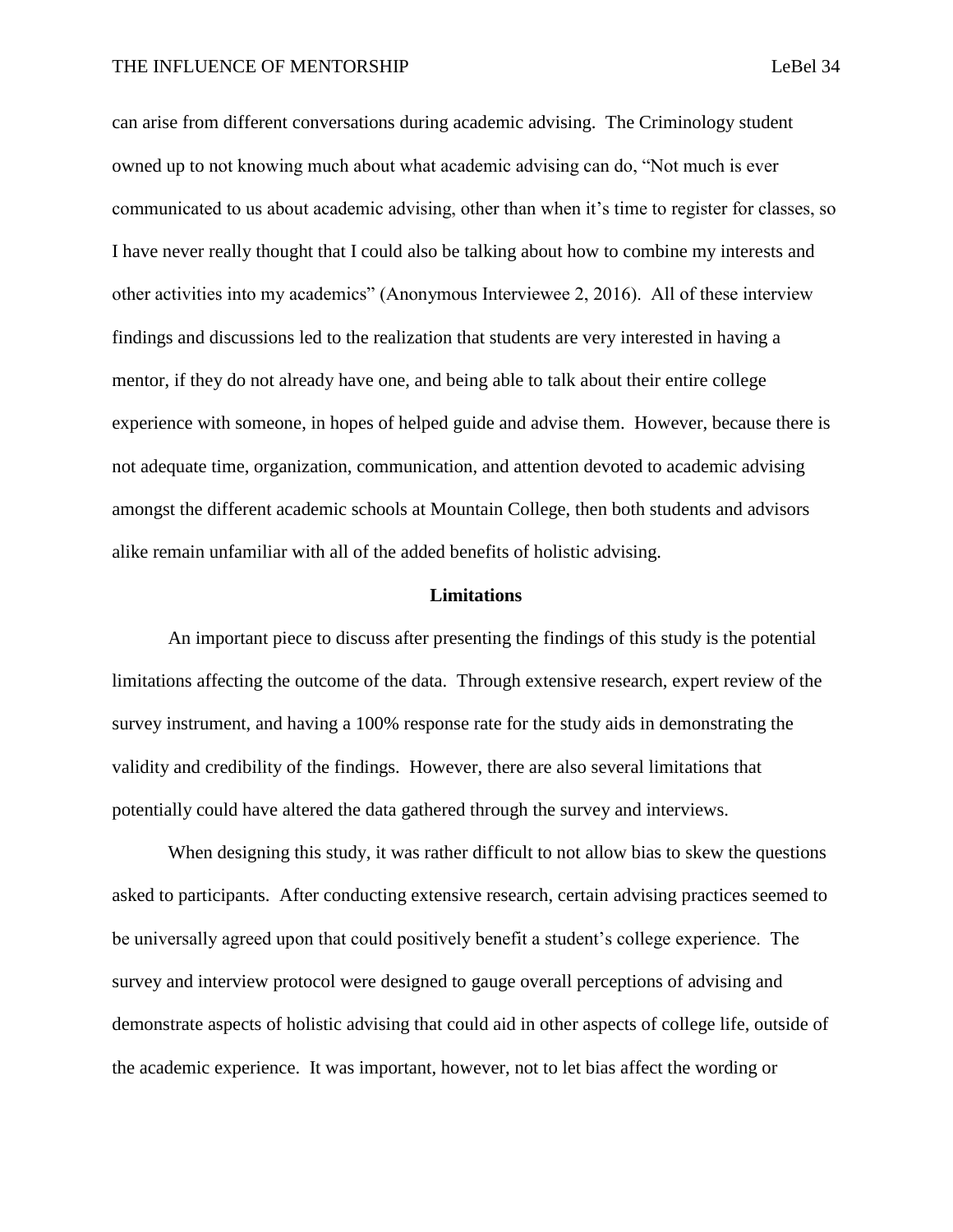purpose of the questions asked; a leading question about holistic advising could affect how open and honest the participant's reflection would be about advising. As stated above, multiple people reviewed the survey instrument and questions, in order to ensure that no question prompted the respondent to answer in a positive or certain manner. However, as with all research that one conducts, there was an ideal outcome to the data and that unintentional bias could have subtly fed into the questions.

Another potential limitation to this study is the sample. Originally, the purpose of this study was to gauge academic advising perceptions across Mountain College, ranging from different class years and academic majors. However, due to time constraints and available resources, the study was scaled back to include three different academic majors with varying class years. Education, Criminology, and Business were selected as the three majors from which the sample classes were chosen, due to the diversity in their academic advising structures, curriculum, and population of students. It was unfortunately not taken into consideration prior to the study that Education and Criminology majors share the same academic school (the School of Education & Social Policy), and therefore function under the same advising systems. A random class from each academic major was chosen as the sample of this study, which ended up producing the varying class years as originally intended; however, there was not as much balance amongst the class years as there could have been. Although all 98 students in the three classes completed the survey, it did limit the diversity of data gathered. This in turn could have affected the follow-up interview findings as well, because the sample population was limited to essentially two academic schools at Mountain College. Even though the sample pool was not as large or diverse as originally intended, the data collected from all respondents ranged in attitude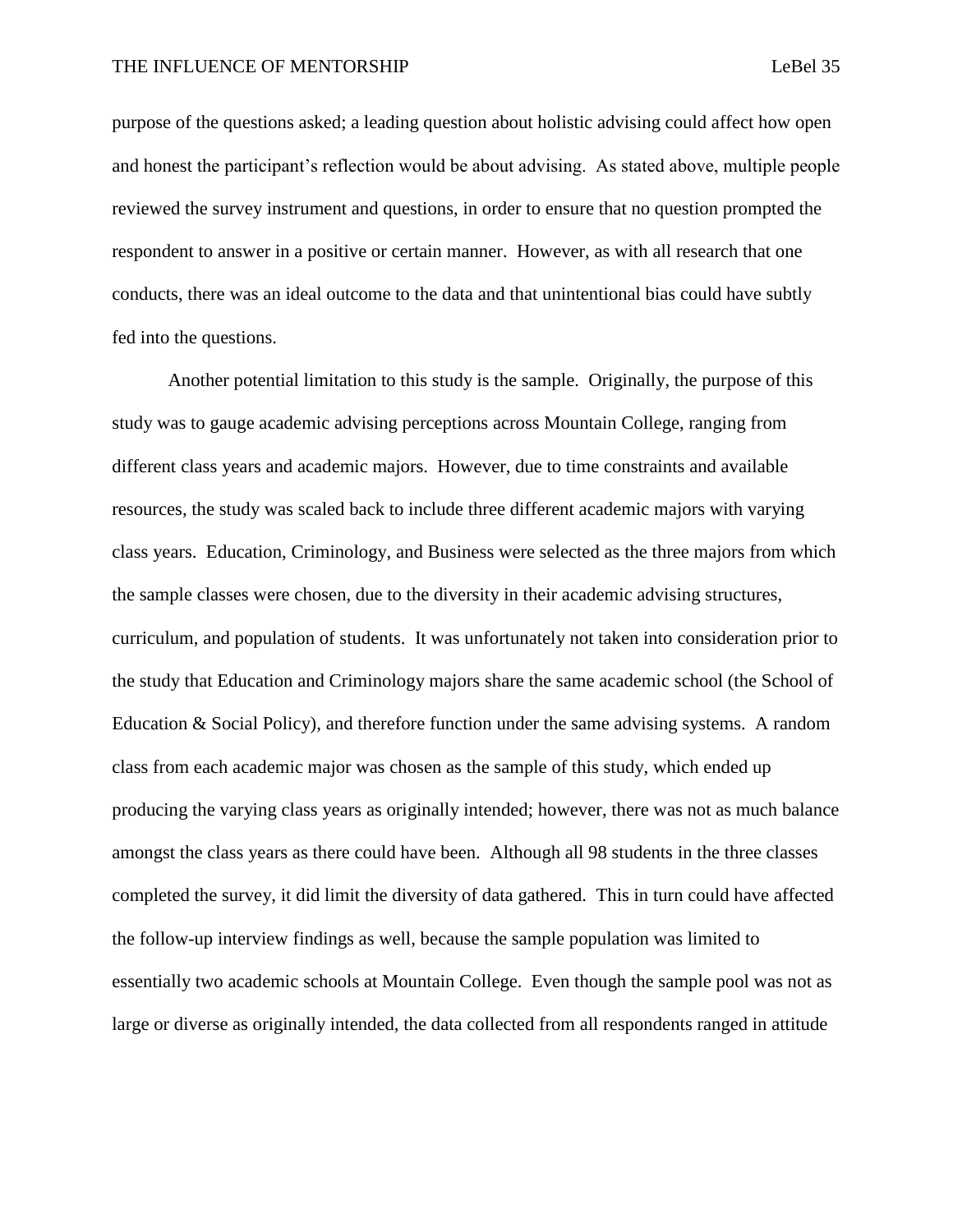and perception of academic advising, and therefore can speak to a more general audience for Mountain's advising experience at large.

Limitations are important to discuss, in order to highlight the potential pitfalls of this study; however, it is more important reiterate that much attention was given to the level of bias and ability to adequately represent the overall advising experience at Mountain College. These limitations could have made an impact on the data collected from the survey and interviews, but the validity and credibility to the study outweighs any potential skew that these limitations could have had on the data.

#### **Implications**

The data and findings collected through this study clearly demonstrate the need for a strong academic advising experience throughout college. Though ranging in responses, certain implications arose that reflect ideas on the benefits to holistic advising and this additional mentorship opportunity presented in literature and research. These connections can aid in discussing purposeful recommendations and specific mentalities that can be incorporated into academic advising, in order to facilitate a more positive college student experience.

### **The Advisor/Advisee Mentality**

In order to adequately project the benefits to academic advising in a holistic manner and the effects it can positively have on a college experience, one must first discuss the overall mentality, perception, and attitude shift that is crucial to view advising as an important mentorship opportunity. The findings in this study largely suggest that most students at Mountain College do not necessarily see any connections between academic advising and other aspects of college life. While almost all students agreed that they meet with their academic advisor primarily for the reason of registering for classes, this notion is also reflected by also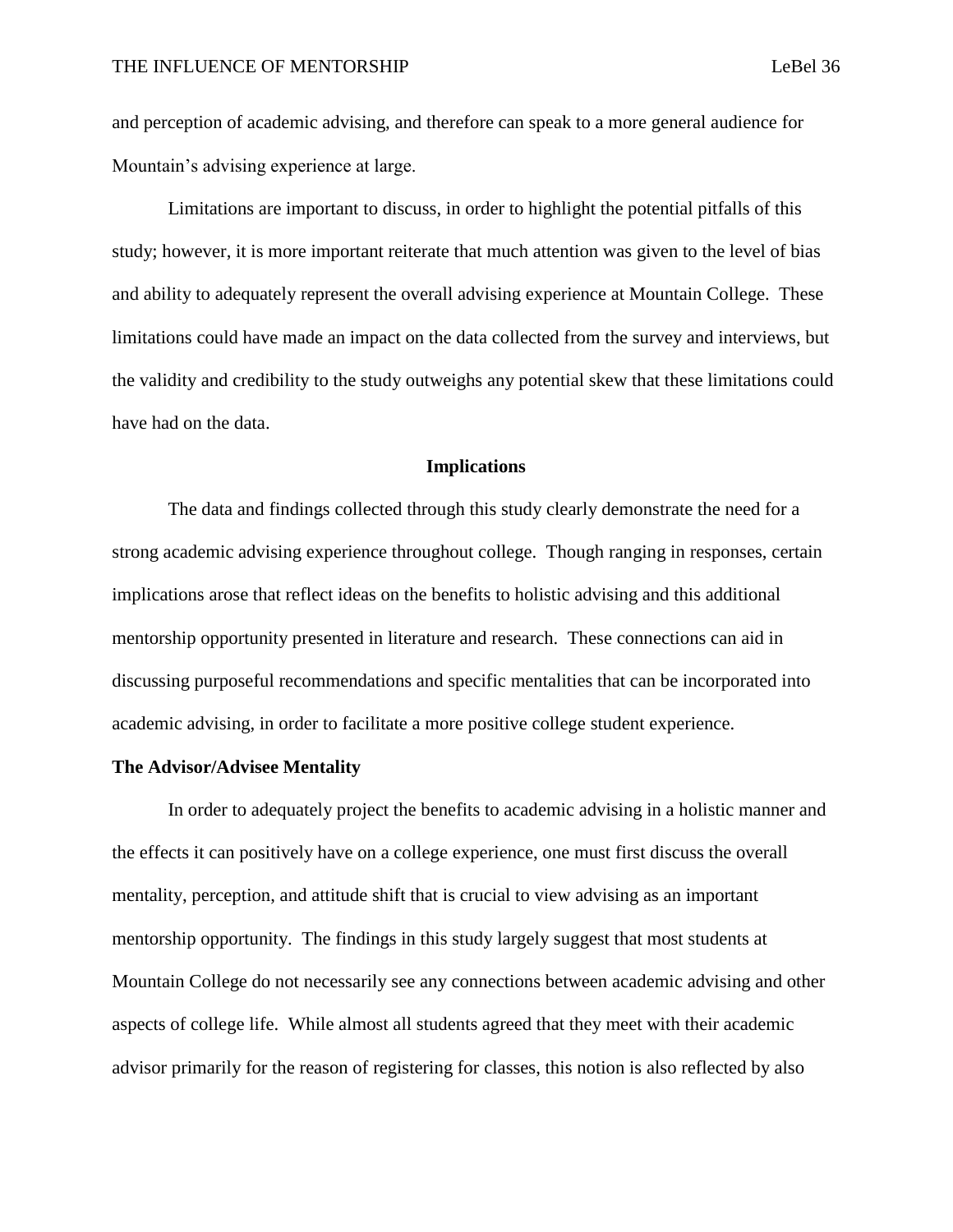almost unanimously agreeing that class registration is the dominant topic of conversation with their advisor. Much of this has to do with the mentality surrounding academic advising in general, from both the advisee and advisor's perspectives.

The literature highlights that it is part of the battle to ensure that academic advisors actually view advising in a holistic manner (Beasley-Fielstein, 1986). Under the advising model that Mountain College's School of Education & Social Policy utilizes, faculty members also serve as the primary advisors to the Education and Criminology students; however, in the School of Business & International Commerce, a different advising structure is utilized where graduate fellows and full-time staff maintain the advising for their students. This difference is important to note, as research suggests faculty members' main priorities are not always academic advising (Kechichian, 2012). Between course load, research opportunities, other academic pursuits, and maintaining their personal lives, faculty members can often not place as much emphasis on the advising process. However, this study and the literature surrounding how advising can facilitate other aspects of college life suggest that it is a fundamental attitude and focus on the advising process that must occur to produce the amount of potential benefits.

Although this study did not focus on the advisor's perceptions of academic advising, one can conclude from the neglect – especially noted from Education students – that advisors are not devoting as much attention to the added mentorship opportunities for academic advising; they, like the students, see the dominant needs as class registration and scheduling. While this function of academic advising continues to be important for the academic success of the student, it is a strong recommendation across the board that the mentality of advising is broadened and that advisors and advisees should both devote more emphasis on the advising experience, in order to maximize the benefits. Advisors, both faculty members and full-time advising staff,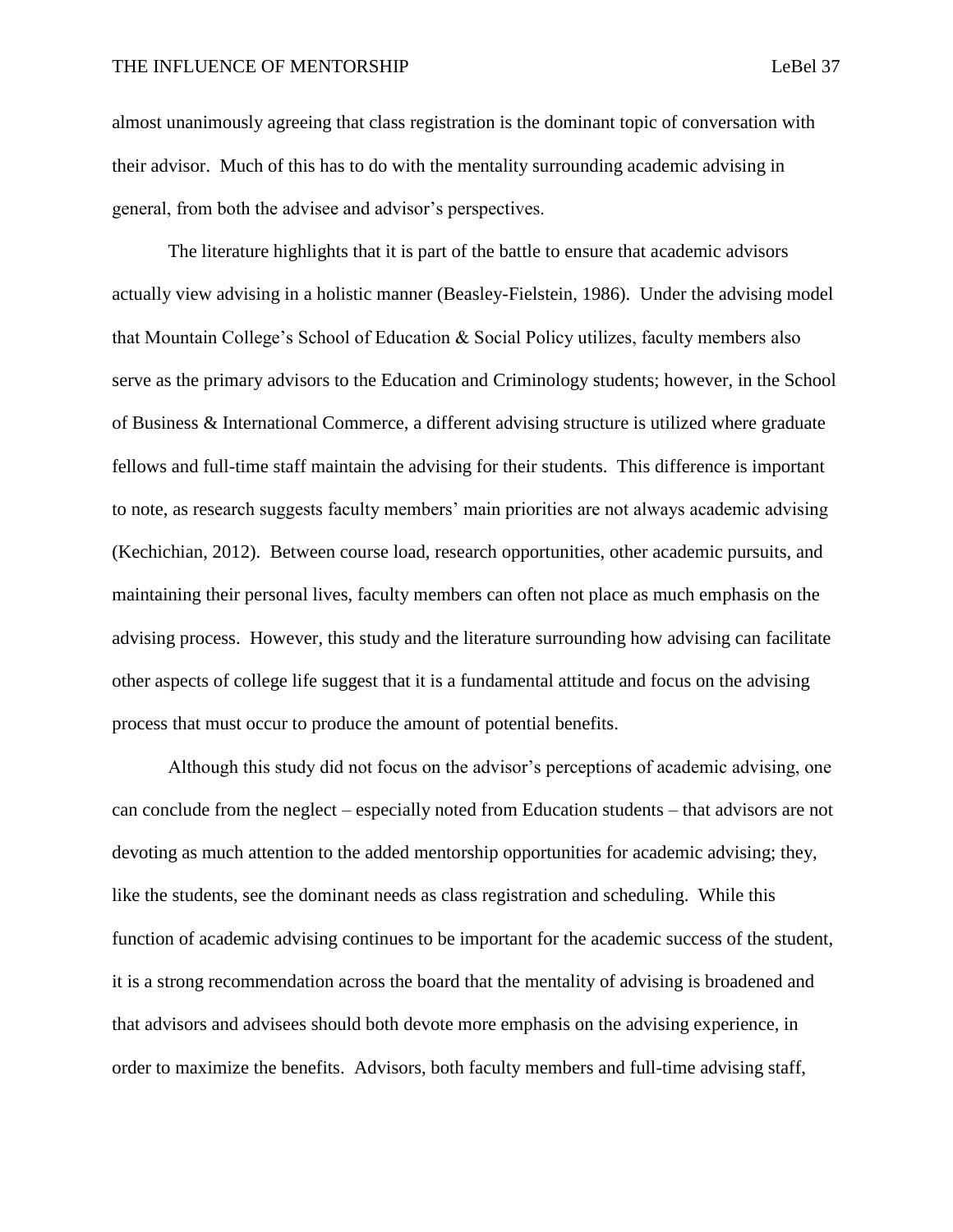should expand their knowledge about other aspects that can discussed and provided to students through advising time; this increase in the value can help demonstrate to them just how powerful of a tool academic advising can become. On the side of the advisee, students need to begin to view their advisor as not just pertaining to academics, but to be able to truly utilize them for advice and additional mentorship. Communication is also pivotal in this process, as pre-advising communication can be enhanced to discuss with students the added benefits to a more holistic advising experience, and how it can positively impact their college experience if they try to explore other topics with their advisor, both within and outside of academics.

It is also an implication from this study and the literature that advising as a whole needs to be reframed in the minds of the advisor and advisee. A commonality amongst the literature was the discussion around transforming the traditional views of academic advising into viewing advising as a teaching opportunity and essential for college cultural navigation (Strayhorn, 2014). As previously discussed, the perception of advising largely centers around class registration and scheduling conflicts, which leads to the view of advising as superfluous to other aspects of college life. However, the implications around reshaping the fundamental core of what academic advising is can lead people seeing more purpose to the opportunities and mentorship available through advising. Conversations about academic advising, in the minds of Mountain College students, revolve heavily on a very logistical and semi-effective way to help with academics; advising's relation to teaching and cultural navigation is not always brought into the limelight, because the adequate resources to truly support this mentality are not always accessible (Lowenstein, 2009). But if advisors and advisees viewed academic advising in a more holistic manner, and reframed the mentality around the influence advising can have on the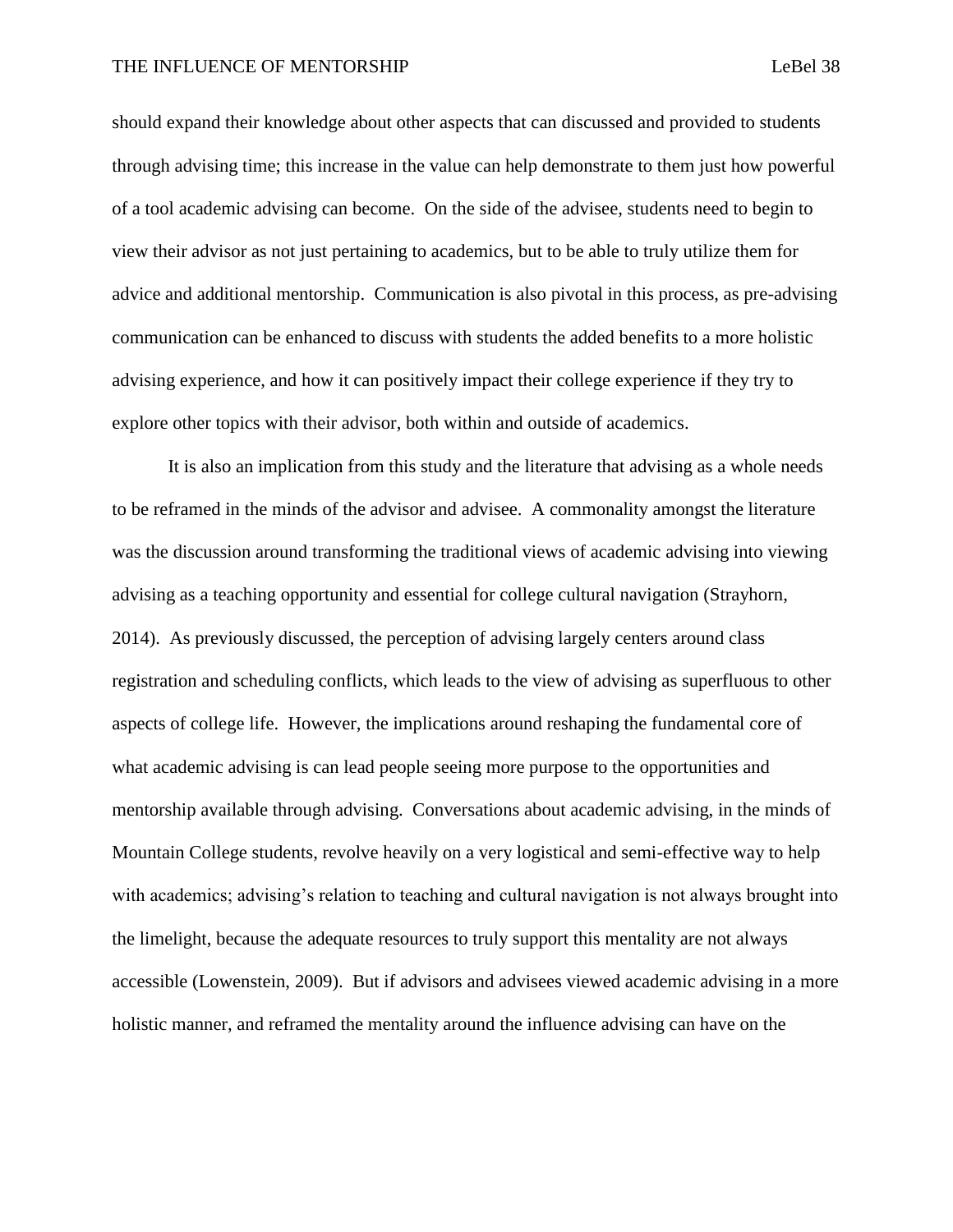college experience as a whole, this study and literature suggests that it would become evident through the positive results that academic advising is worthy of the added emphasis and support.

### **Frequency and Time Devoted to Academic Advising**

An abundant finding from the data collected in this study was the perception of the time and frequency that is devoted to academic advising. The majority of students (56%) reported to meeting with their advisor 0-2 times per academic semester, while a similar percentage reported to meeting with their advisor 3-5 times per academic semester (39%); less than 10% of students attested to meeting with their advisor more than five times during a given semester. It is interesting to recognize that although students did not report a high frequency in the amount of times they met with their academic advisor for any reason, it was a huge commonality that students across all three majors thought that an improvement to academic advising would be to meet with their advisor more often. During an interview, one student said, "I would love to meet with my advisor more and talk about other things than classes, but I don't think they would have that much time for me and it would feel weird to discuss so many things with [him or her]" (Anonymous Interviewee, 3). Part of this point speaks to the emphasis and mentality placed on academic advising, but a large concern raised is how that perception of the importance and relevance manifests in the time devoted to the advising process and experience.

Mountain College's students' concerns about the amount of time they have for academic advising is also echoed throughout the literature; it is key that if one wants to expand upon the perception and opportunities afforded during academic advising, than the actual time devoted to advising needs to increase with it (Hughey, 2011). In relation to the discussion above, academic advising is primarily seen as only applying to academics because students primarily only meet with their advisors around class registration periods, and advisors primarily only contact their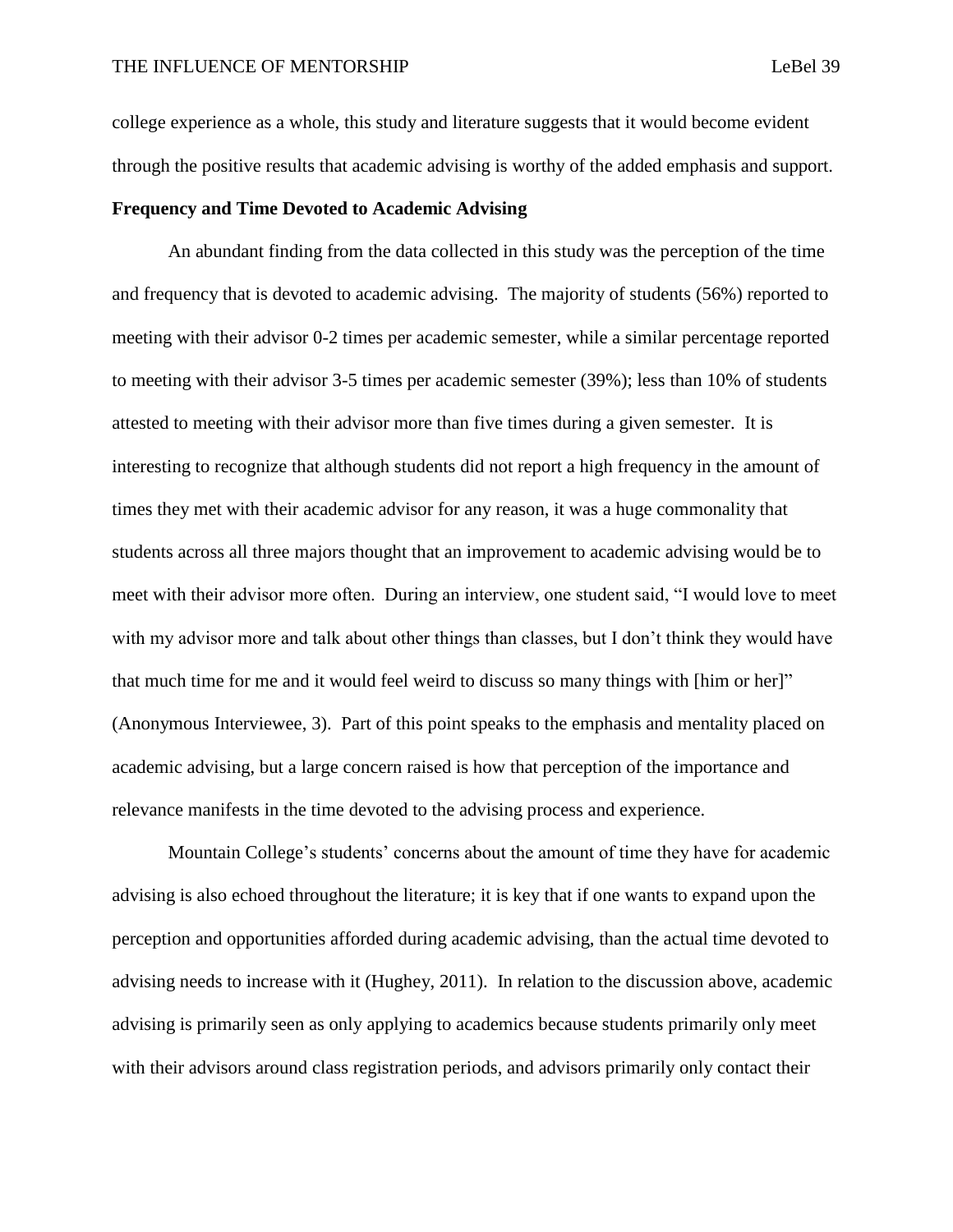students during this period as well. This study and the literature depicts a clear correlation; however, advising does not have a large amount of time devoted to it, so students in turn do not receive more time to explore other opportunities with their advisor, such as asking for advice, discussing how to incorporate their own interests and passions into their coursework, and how the experience can holistically benefit them towards graduation and obtaining a career. Advising periods are very jam-packed and infrequent, so both sides of the aisle do not feel that it is a sufficient time to bridge other topics that may stand to benefit the student (Drake, 2011). In this particular study, across the Education, Criminology, and Business majors, students voiced their main potential improvement as meeting with their advisor more often and for more time.

#### **Recommendations**

Based on the literature, findings, and broader implications from this study, numerous specific recommendations can be provided to Mountain College, in order to enhance their students' academic advising experience, and begin to reshape academic advising into more of this holistic and mentoring approach.

### **Recommendation 1 – Addressing the Current Advisor Mentality**

As discussed throughout the implications section, the foundation of better incorporating mentorship opportunities into academic advising comes with addressing the current mentality around the purpose of academic advising. As evidenced in the survey and follow-up interviews, students feel as though the advisors are not on the same page when it comes to advising practices, and they feel many advisors view the advising process as superfluous to their actual job; academic advising solely serves the purpose of facilitating course registration and graduation checks. However, if the students at Mountain College want this mentorship and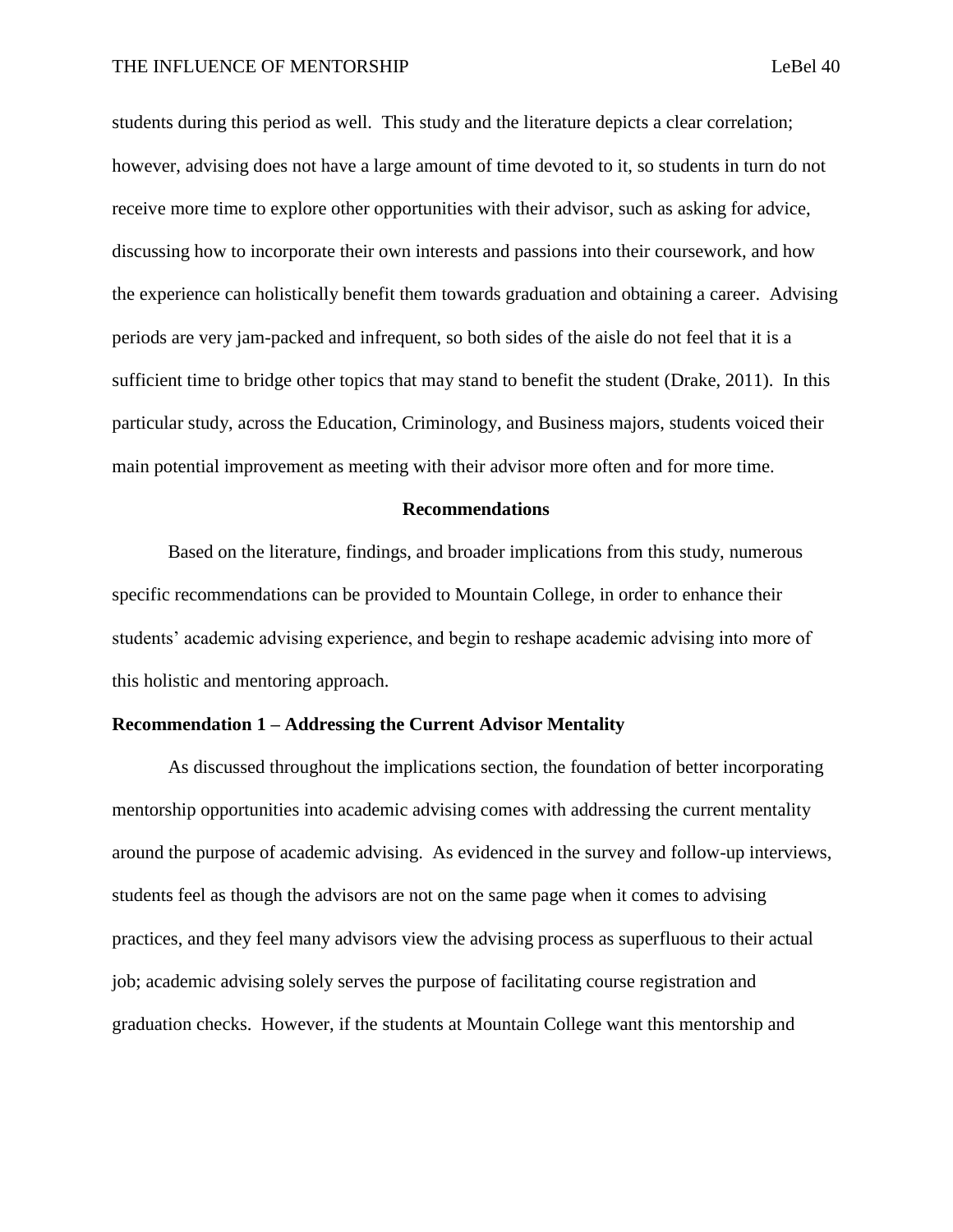holistic approach, then the advisors must adapt their mentality to view academic advising in a broader sense.

This easiest way this mentality can be addressed is through the hiring process, and placing more of an emphasis on academic advising being a pivotal piece of faculty at Mountain College. The Deans of the academic schools, such as the School of Education & Social Policy and the School of Business & International Commerce, should probe incoming and aspiring faculty members on their beliefs for academic advising, and how beneficial they view academic advising to a student's overall college experience. If an new faculty member has been trained in college student development or has experience with appreciative or holistic advising, then it would be beneficial not only to have that person join the team, but so the Dean can help ensure that their faculty members share the beneficial perspectives about academic advising. If newer faculty can be on board with the holistic perspective on academic advising, then their mentality can naturally help influence the more senior faculty or other members that may be stuck in the traditional academic advising practices.

### **Recommendation 2 – Faculty Orientation/Training for Academic Advising**

Another beneficial way to help address the reshaping of the academic advising mentality is by ensuring that all academic advisors share common practices and beliefs on the power of academic advising. A recurring theme throughout the findings is that students were experiencing numerous different forms and views on academic advising, even from faculty advisors within the same school. This lack of organization and cohesion amongst shared academic advising practices not only leaves a bad taste in students' mouths, but also contributes to a lack of unity amongst academic advisors. The lack of training that faculty members receive for academic advising is also troublesome; in neither the School of Education & Social Policy nor School of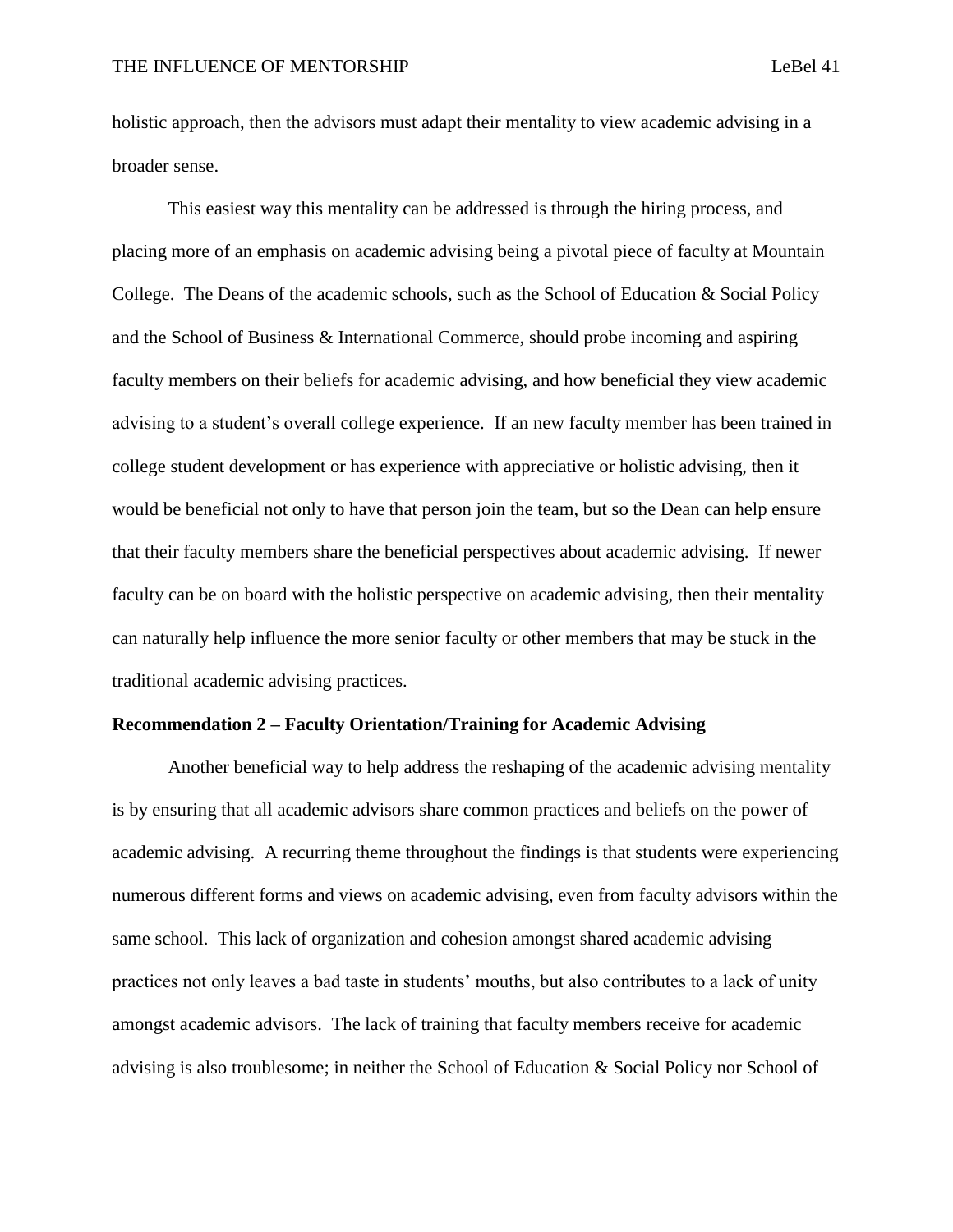Business & International Commerce at Mountain College, there is no formal orientation or training for faculty members when it comes to academic advising. This increases the notion that advising is not a core element of the position, but also does not set advisors up for success in their advising practices.

A way to solve this lack of understanding or cohesion is to hold mandatory orientation/training sessions for all academic advisors prior to each academic year. Again, for academic schools included in this study, all academic advisors are also faculty members. At the start of each academic year, either in the final weeks of summer or right when the semester begins, either the Dean or staff person in charge of academic advising should facilitate a training session, to bring all academic advisors up to speed on the expectations and logistics of how academic advising should go. These training or orientation sessions need to be mandatory, as it is beneficial for all academic advisors to experience an orientation or refresher year after year. Collaboration is key in the world of academic advising, and these orientation sessions could provide a unique opportunity for academic advisors to bounce ideas off of each other, discuss practices that have worked in the past, or discuss challenges that they have faced with students in advising situations. The training or orientation session should be structured around the true power of academic advising in a holistic manner, discussing with the advisors the added benefits to providing more depth to their conversations and to be talking about other things than just academics, such as extracurricular involvement, interests and passions the student has, future career goals, etc. This marrying of different college aspects can serve to unify the experience for both the advisor and advisee, as well as provide positive advice and mentoring towards the students, if the advisor has a better-rounded view than just academic performance.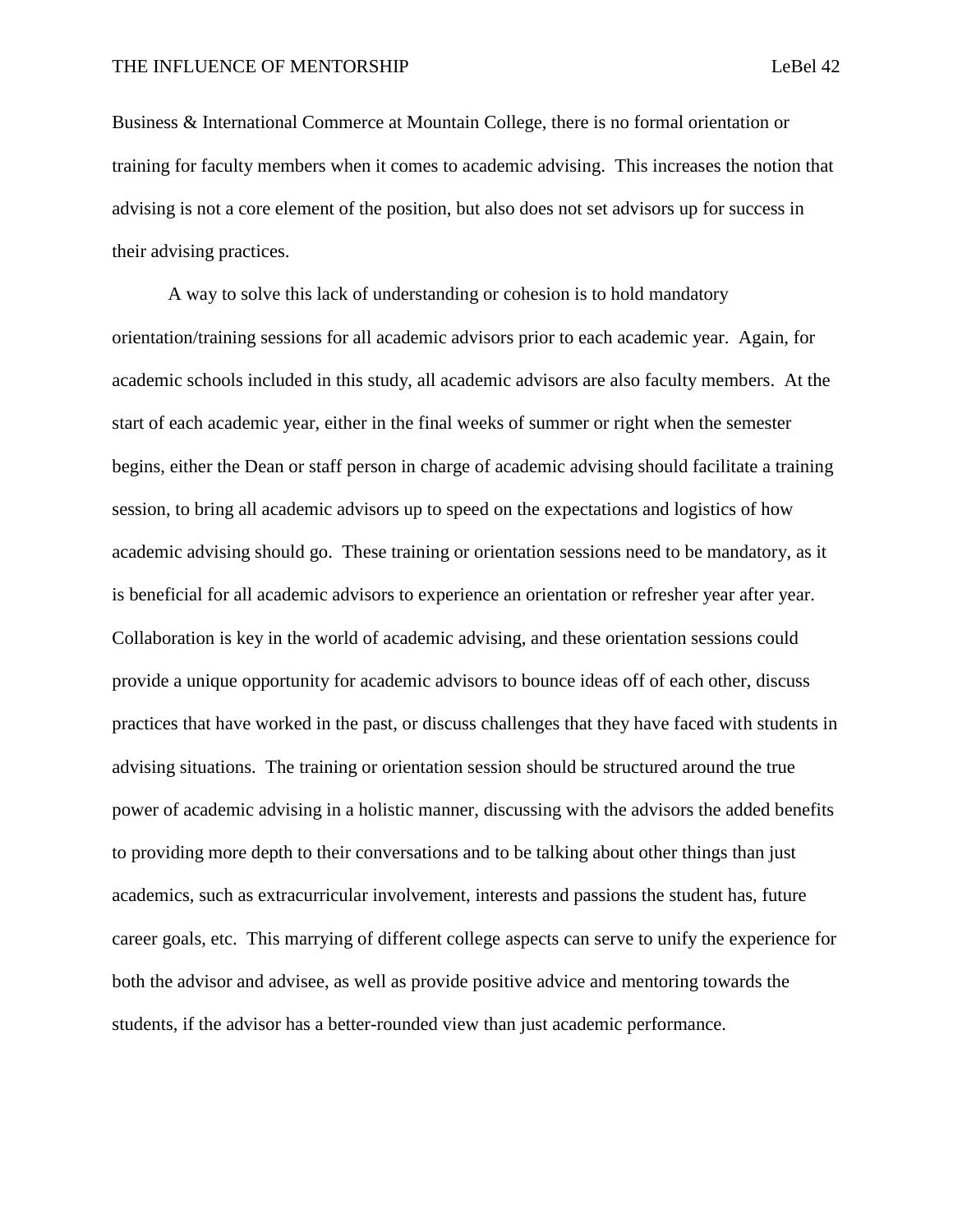A key component of these faculty training sessions should be a take-away handout, which would break down just what academic advising can do. This "universal check-list", so to speak,

can have a list of topics for advisors to try and address with their students; this way, the advisor does not have to try and remember what topics to touch upon during their advising meeting, and can also serve as a reminder to faculty advisors to keep the holistic mentality in mind. If advisors had a "check-list" or beneficial advising practice handout, they would actually have a resource to refer to, and could stand to unify the advisors' advising technique, practice, and topics of conversation with the student, since they would all be advising off of a shared document.

There is evidence at numerous schools across the country of the benefits to training their academic advisors, and making sure they are all on the same page throughout the process. One college in New England, similar in advising structure to Mountain College, orients all new faculty members to their academic advising beliefs and practices, to make sure they all share the same enthusiasm and positive beliefs about the power of academic advising. They provide an "Academic Advising Handbook" to their faculty advisors, which includes common advising topics and situations, advisor referrals, and other resources from the National Academic Advising Association (College Website 1, 2016). Their online presence for their academic advising structure is also very organized and detailed on their website, making it very accessible for academic advisors. They note one of the benefits to orienting their advisors as, "Advising is just an extension of teaching. And once our advisors have that mindset, students can feel much more connected to the advising process" (College Website 1, 2016). If a lack of preparation or confidence affects academic advisors' helpfulness and overall mentality for academic advising, then better orientation and training for the advisors can help better prepare and unify them.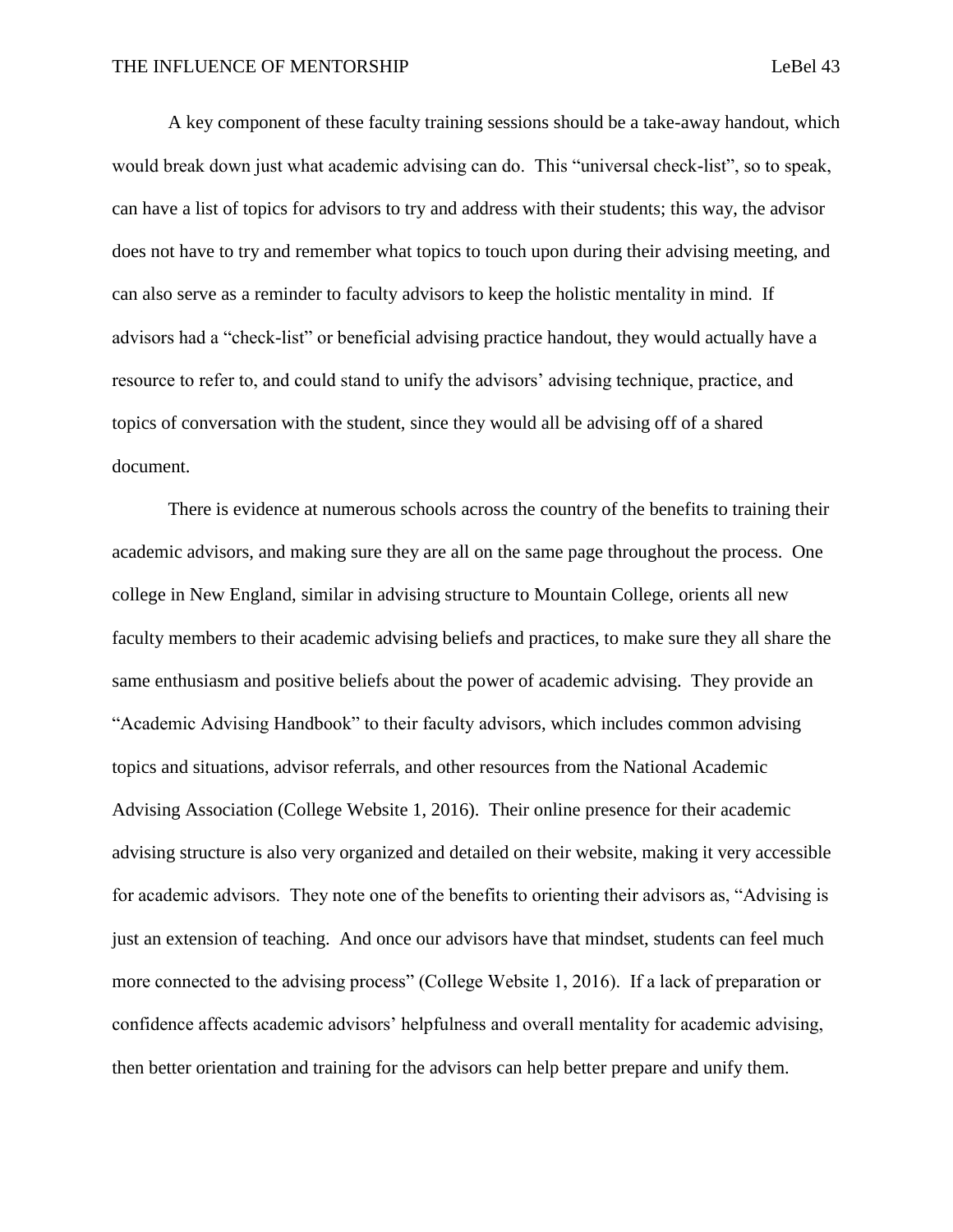### **Recommendation 3 – Meeting Once a Month with Academic Advisors**

Based on the survey and interview findings, a logical recommendation for academic advising at Mountain College is to simply increase the time and frequency devoted to academic advising. But is it truly that simple? Academic advising periods are largely structured around when class registration occurs, thus trying to make the process as expedient as possible. However, this relates back to reshaping the mentality around academic advising; if the influence of mentorship and the added benefits to academic advising became more relevant to the experience, then students and advisors should be meeting more to allow for more time to explore other options and bridge other topics. Based on this study's findings and the literature, recommending advisors and advisees across Mountain College to meet as least once a month throughout the academic year can better facilitate the appropriate amount of time to advise in a holistic manner. A closer connection between advisor and advisee could be developed, by allowing more time for interactions and discussions that could bring to light certain hindrances, apprehensions, or struggles that a student is going through. In shorter sessions, students may not otherwise have time to mention such issues. The communication piece also ties into the increased frequency for academic advising as well; if students truly knew the power that academic advising can truly entail, and if advisors take more advantage to build stronger and more positive connections across the students' overall college experience, then the students will feel a greater motivation to want to meet with their advisor. The increased time and devotion dedicated to academic advising can serve to not only positively benefit the student's academic success, but can also give students much more time for the collaborative-learning advising process and may lead to them feeling a greater sense of connection to their advisor as a mentor, as well as Mountain College as a whole.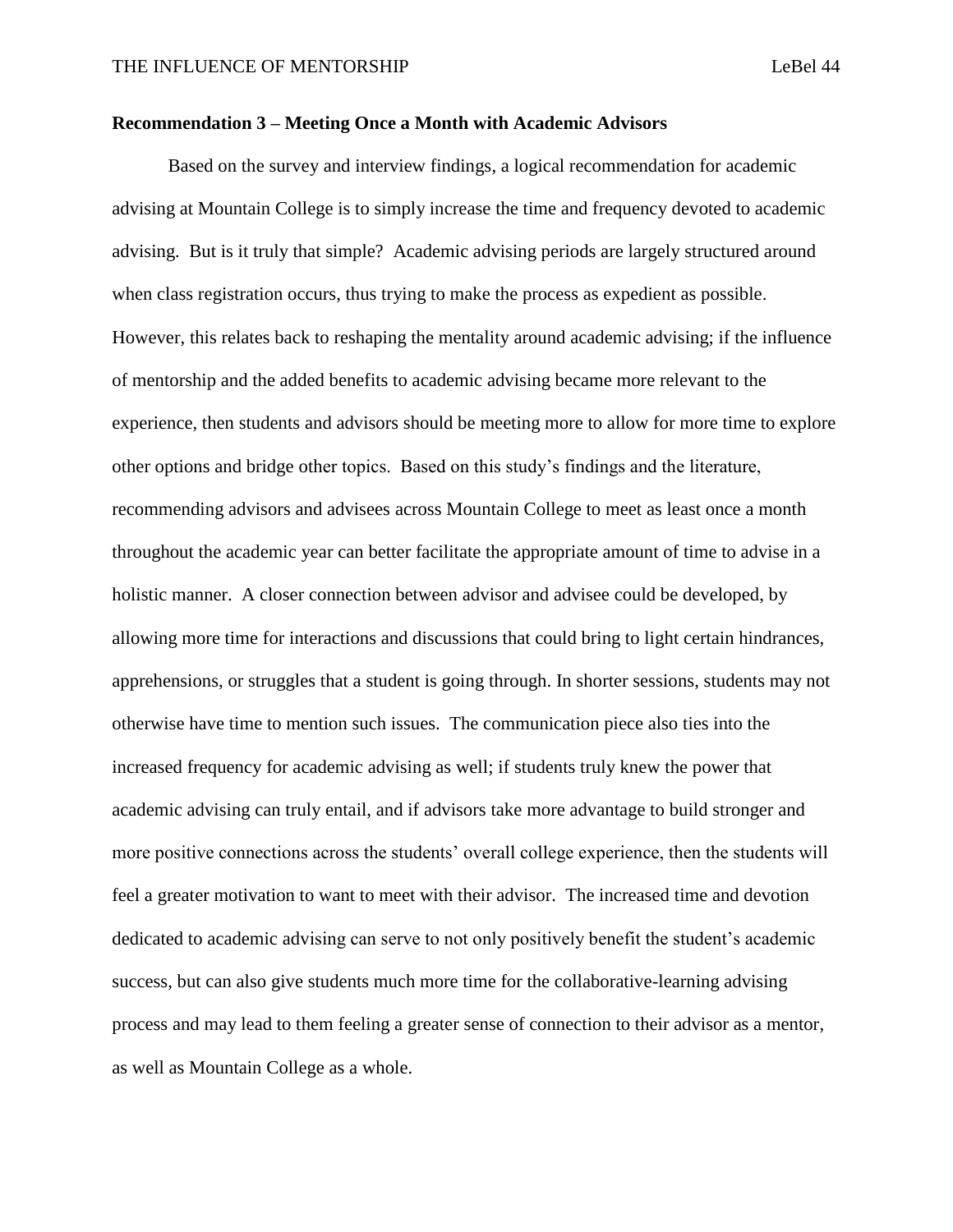Playing devil's advocate on this recommendation is important, as a drawback to academic advising in general is that faculty to do not generally feel that they have the time or extra effort to devote to an in-depth, frequent, holistic approach to advising. The time allotted to academic advising, as advisors try to squeeze in numerous students within a few weeks time span, is currently not substantial enough to provide an adequate opportunity for advisors to help mentor and bridge other topics that relate to the overall college experience. While advisors may be hesitant to increase the frequency of meeting with their advisees, I feel that once-a-month meetings could have a two-folded benefit. For one, advisors will start to feel more like mentors to the students with increased face time. More meetings would allow for the adequate time to build a closer, more comfortable and more trusting advisor-advisee relationship, thus opening up the student to want to discuss more aspects of their college experience. This added context can also benefit the advisor in tailoring the advising needs more closely to what the student actually needs, and can provide more time outside of the crammed academic registration period. It can stand to lighten the burden on faculty advisors if the meetings are more spread out; an advisor would not feel as rushed to talk about every detail in one sitting, because they would know they will se the student at least once a month to touch base on everything.

When benchmarking this idea of meeting once a month against other colleges and universities, it does not appear that this practice is very common. Most institutions appear to place the heavy emphasis for academic advising on the actual course registration time, even if they prefer a more holistic approach to the actual advising. However, there is an East Coast institution that utilizes a central university advising center, with the additional assistance from faculty advisors. They require that each student meets with the university advising center at least four times (twice a semester) during their first year at the institution; they then transition to a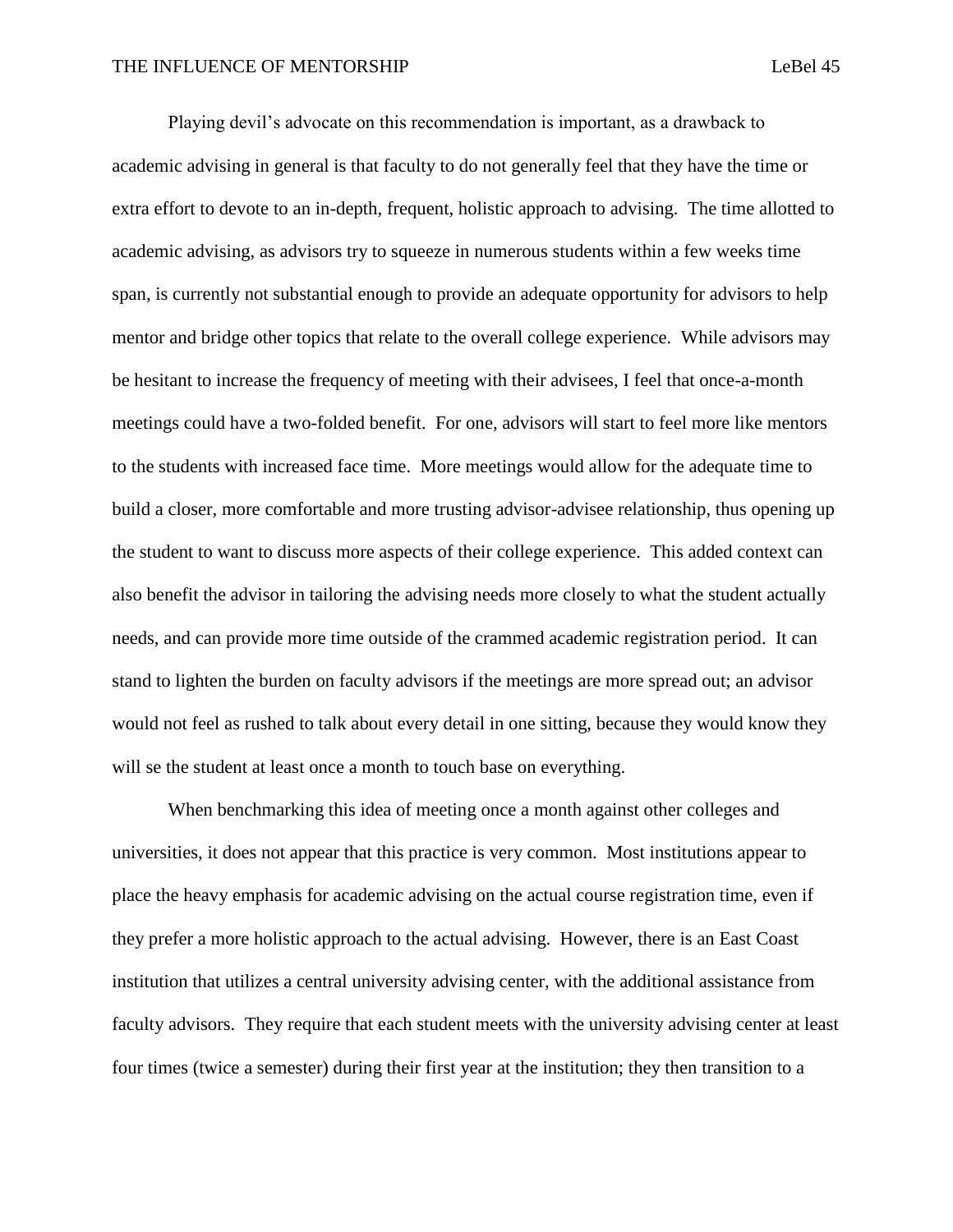faculty advisor once they have officially declared a major, while the university advising center still retains oversight over all advisees and the process as a whole. They require that students and faculty advisors meet at least three times throughout the semester (once at the beginning, once during actual course registration time, and a third time at the end of the semester), which ensures that students are definitely on the right track to graduate. The added opportunities also provide ample time for the advisor to structure and plan other conversations into their advising meetings; the university advising center provides numerous resources to faculty advisors to help facilitate when to have certain discussions. For example, they suggest that during the first couple of advising meetings after they have transitioned to the faculty advisor, conversations should not only revolve around academics, but also their adjustment to their second year, how to get them more involved in campus activities, and how to marry their academic interests with other interests and career goals (College Website 2, 2016). This school provides a great example of having a holistic advising mentality, while ensuring that your advisors are supported in this belief and practice, and that the students have ample time to utilize the mentorship as well.

### **Recommendation 4 – Improving Academic Advising Communication**

The final recommendation to Mountain College ties together all three previous recommendations, which is to improve the overall communication around academic advising. This involves better communication to the faculty advisors, mainly through the recommendations of helping to reshape the advising mentality and through a faculty orientation/training session on holistic academic advising. However, a huge component to the communication piece, as evidenced throughout this study, is also better communicating the added benefits of academic advising to the students.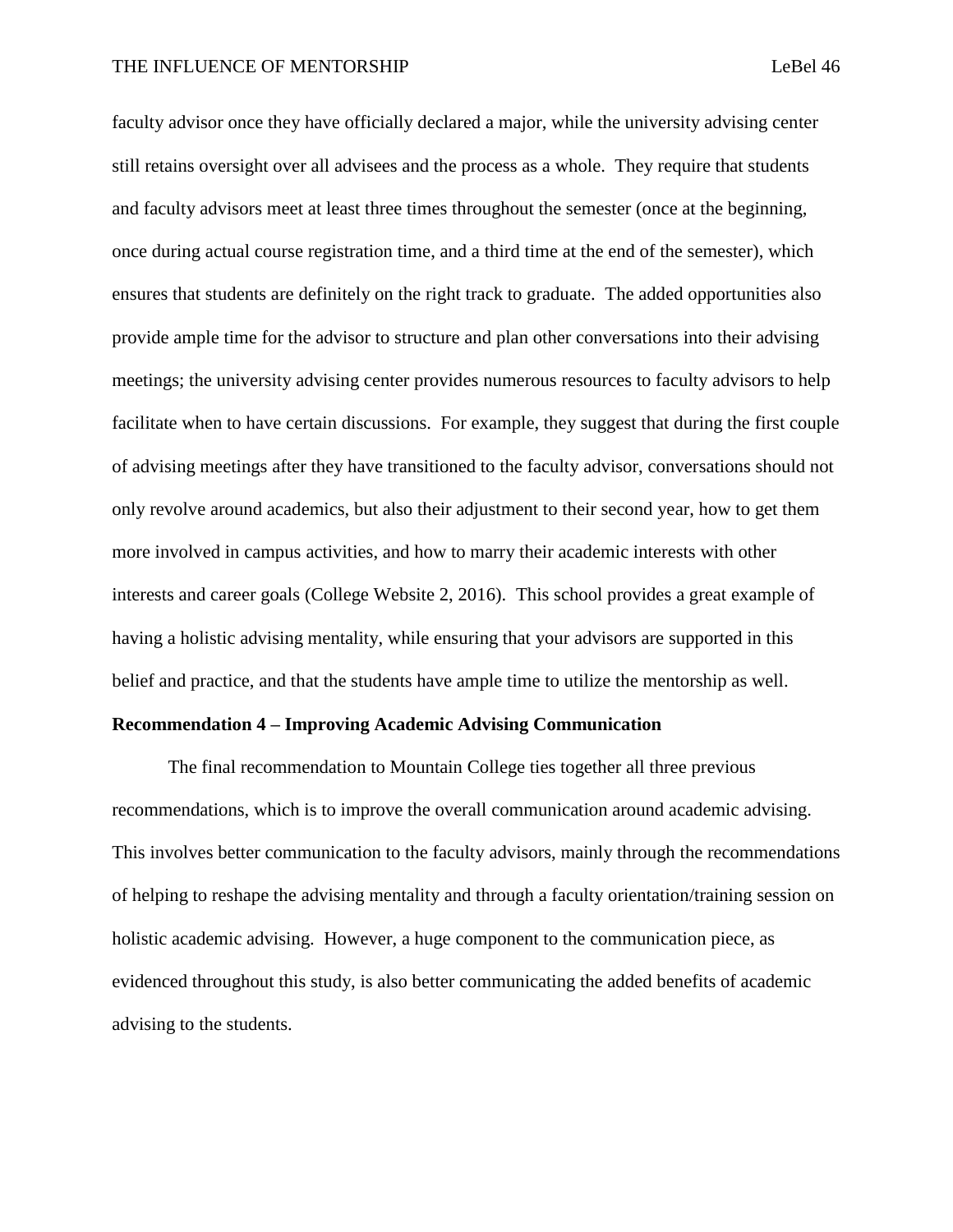Based on student perceptions from this study, they are not very knowledgeable on the true power of how holistic advising can benefit other aspects of their college experience, and not just their academic performance. This point is further illustrated through which topics they most commonly talked about during their advising meetings; while 100% of the respondents said their advisor always talks about course registration, less than 20 students reported that their academic advisor talks to them about their emotional, physical, mental, and spiritual well-being, their social life, or personal issues. This can be due in part to the academic advisor; however, this can also be due to the student not knowing what to discuss during academic advising, what questions to ask their advisor, or to really start to view their academic advisor as an added mentor.

The easiest way to enhance the communication to students in regards to how they can utilize academic advising is through a few different ways. For starters, there should be a small session on academic advising at orientation. If the faculty advisors are being trained and oriented to beneficial beliefs and practices around holistic advising, then students should also be aware of the power of advising and what they can truly use it for. Early on, if advising is communicated to students in way that paints the broad picture and relates advising to all aspects of college, then students will go into the institution already looking to really utilize their academic advisor in a multitude of ways. Numerous emails can also be sent to students before, during, and after academic advising times, to better prepare them for conversations they could be having with their academic advisor. The added mentoring benefits to academic advising are never communicated to students; however, if emails were distributed listing all of the conversation topics and aspects of college that they could be talking about, in an effort to marry academics and non-academic elements together, then they could start to see how advising can positively affect the college experience as a whole.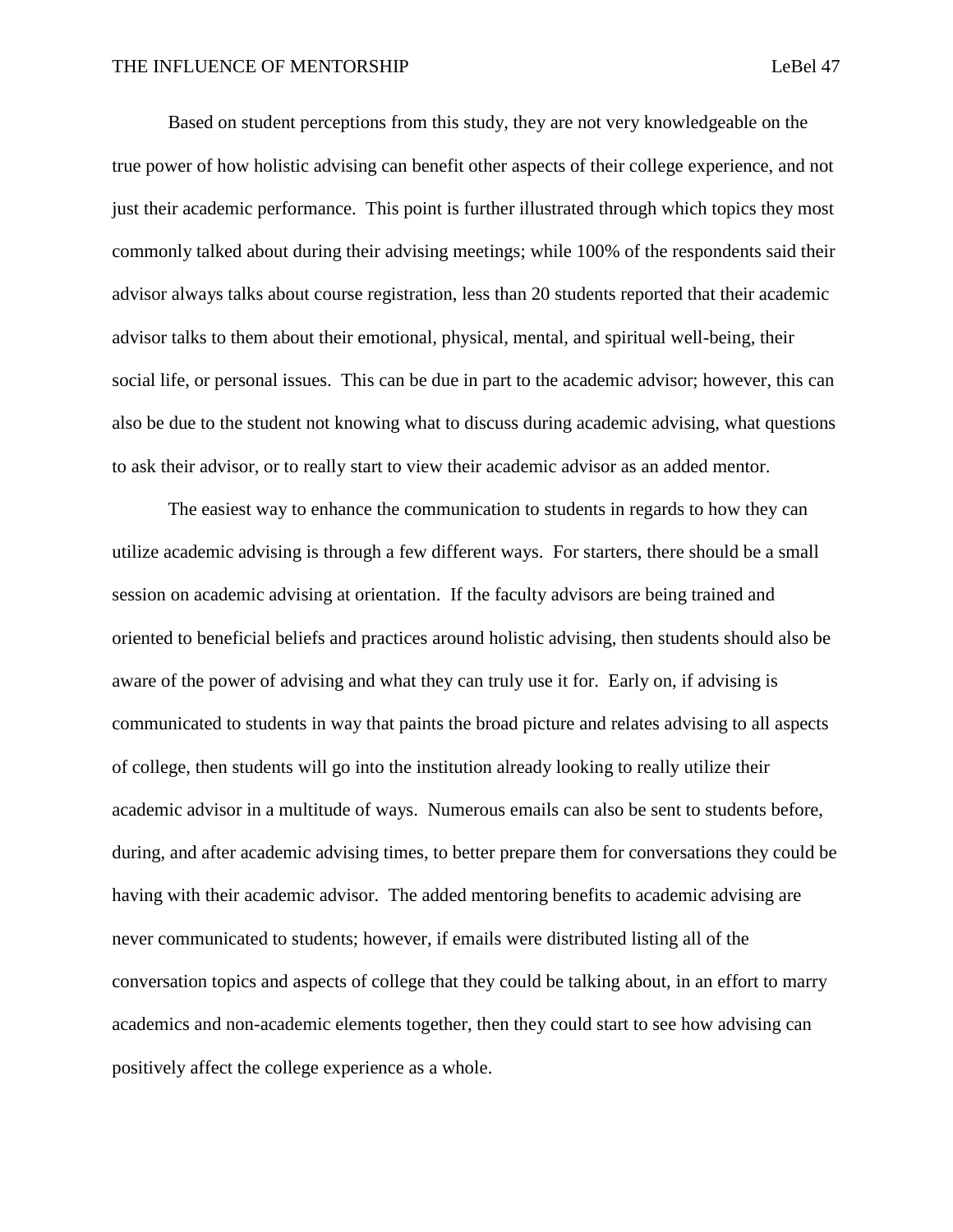### **Conclusion**

In closing, the power and influence of academic advising is an extremely powerful tool to facilitate an overall positive college student experience. Much of the research identified in this study, as well as the literature, highlighted broad, beneficial practices for academic advising, such as its relation to institutional retention and success. A main priority of colleges and universities is to adequately provide resources and support for its students, to ensure that they feel comfortable with the institution, they feel connected to the institution, and they have appropriate opportunities to succeed. In this regard, academic advising can be a tremendous intervention tool before a student transfers or drops out, as the mentorship provided can be instrumental in connecting that student to a person on campus and giving them that sense of belonging. Other such benefits to academic advising in facilitating a positive college experience, such as maintaining a strong advisor-advisee relationship and providing that first line of differentiated support for the students, only further demonstrate the need for colleges and universities to place more emphasis on the academic advising process in general. The advisors must be the first entity to be on board with this unique notion, whether they be faculty or professionals in an advising center; they must be communicated the additional benefits of advising as holistic mentoring, and appropriately trained to provide the intrusive support that can help foster growth and development in students.

This study not only contributes to the broader understanding of what academic advising can do in regards to mentorship, but also helps provide context for how exactly academic advising is perceived at Mountain College. In a way, the survey in this study serves as a satisfaction check, to gauge how the students are viewing and interacting within their academic advising experience. But it is also important to begin the process of changing the students' perceptions towards academic advising, both at Mountain College and on a grander scale.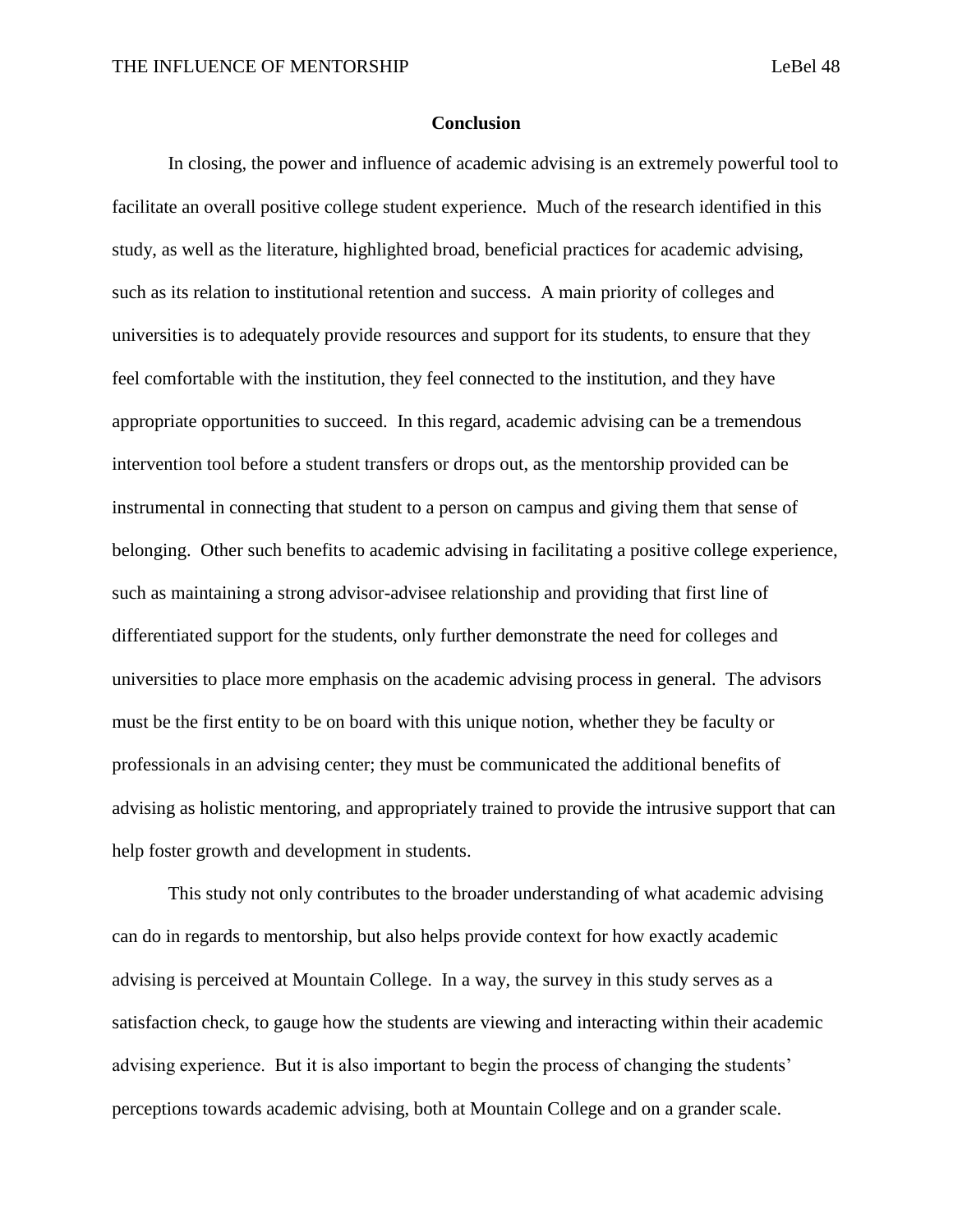Through the recommendations of reshaping the mentality and communication around advising, meeting with the academic advisors more, as well as better orienting faculty advisors to the advising process, the different academic schools at Mountain College can stand to benefit from a more organized and cohesive academic advising experience for its students, but can also use this opportunity to provide this additional holistic mentorship to positively aid in a student's college experience. There is much room to continue this study and research, as all academic schools and majors at Mountain College can be surveyed and included in this data, to continue to paint the broad scope of the advising experience. It is also worth noting that if this new mentality behind holistic advising can take shape, future research can be conducted to compare the benefits of the new holistic advising model, with that of the current model which focuses largely on academic registration.

Academic advising should no longer be seen as an extra hoop for students to jump through; it should no longer be seen as a lackluster branch of academic affairs that is isolated into just pertaining to academic guidance and course checks. Undervaluing academic advising has proved to be counterproductive for the exact reason that it was designed: to provide cohesive, collaborative, holistic mentorship that combines a student's academic focus with his or her passions, social life, extracurricular involvements, and life/career goals. While arguments can be made against utilizing academic advising in this way, such as the need to divert more finances and campus resources to adequately support academic advising in this way, as well as the notion that this form of advising may not be beneficial for all students, the argument of this paper can not be attested: providing all students with a holistic mentoring opportunity, sometimes the only mentor opportunity they ever receive, can truly only lead to positive results and a positive correlation with their academics to other aspects of their collegiate career.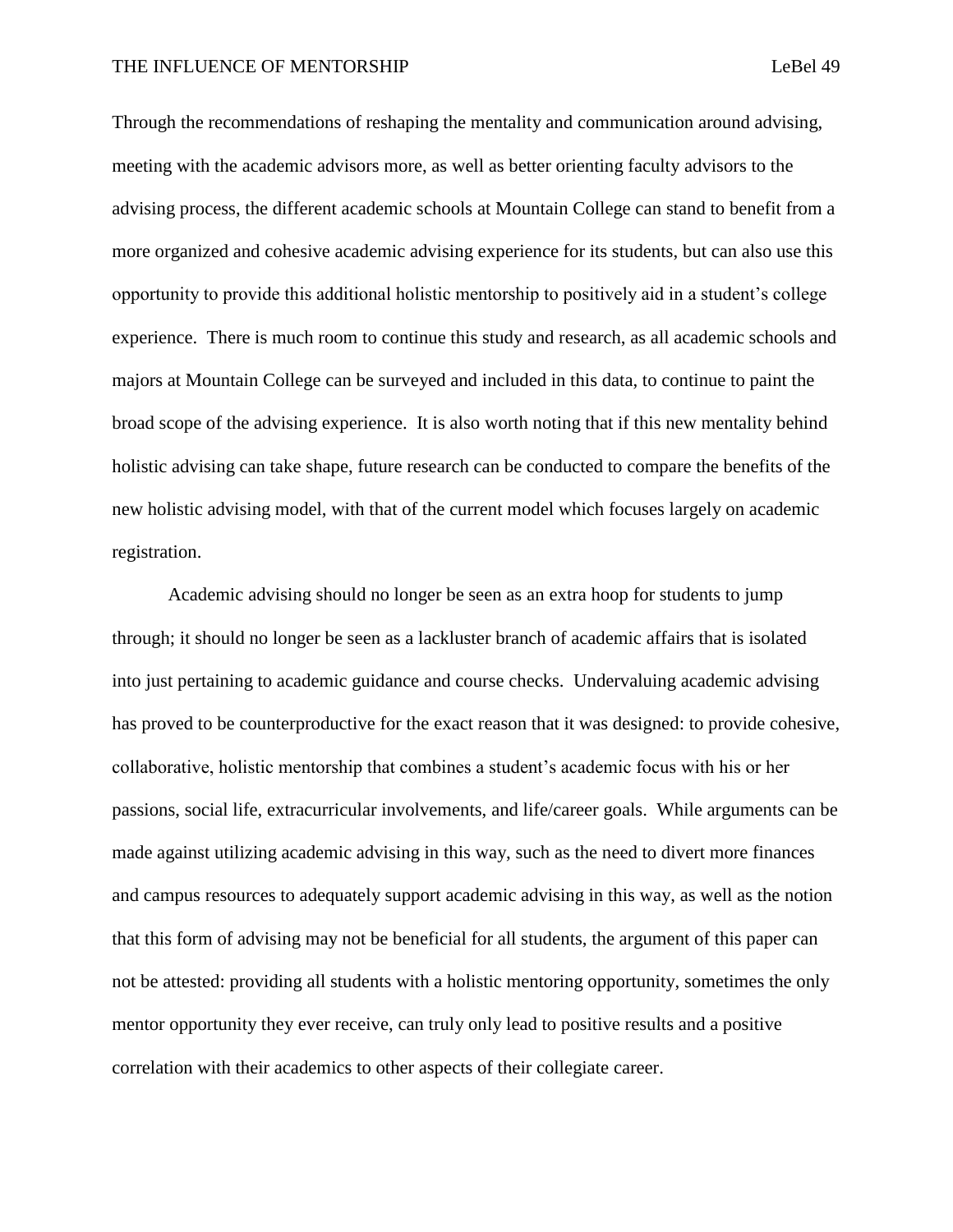### **References**

Beasley-Fielstein, L. (1986). Student perceptions of the developmental advisor-advisee

relationship. *NACADA Journal*: September 1986. 6(2), pp. 107-117.

College Website 1. (2016). Academic Services, University Advising Center.

http://www.emerson.edu/academic-advising-center

College Website 2. (2016). Academic Advising. http://www.gulfcoast.edu/advising/

Drake, J. K. (2011). The role of academic advising in student retention and persistence.

*About Campus*, *16*(3), 8-12.

Ellis, K. (2014). Academic advising experiences of first-year undecided students:

A qualitative study. *NACADA Journal*: Fall. 34(2), pp. 42-50.

Fullick, J., Smith-Jentsch, K., and Kendall, D. (2013). Advisees' expectations for support as

moderator between advisor behavior and advisee perceptions of advisor behavior.

*NACADA Journal*: Fall. 33(2), pp. 55-64.

Gordon, V.N., Habley, W.R., Grites, T.J. (2008). *Academic advising: A comprehensive* 

*handbook*. (2nd edition). National Academic Advising Association. San Francisco: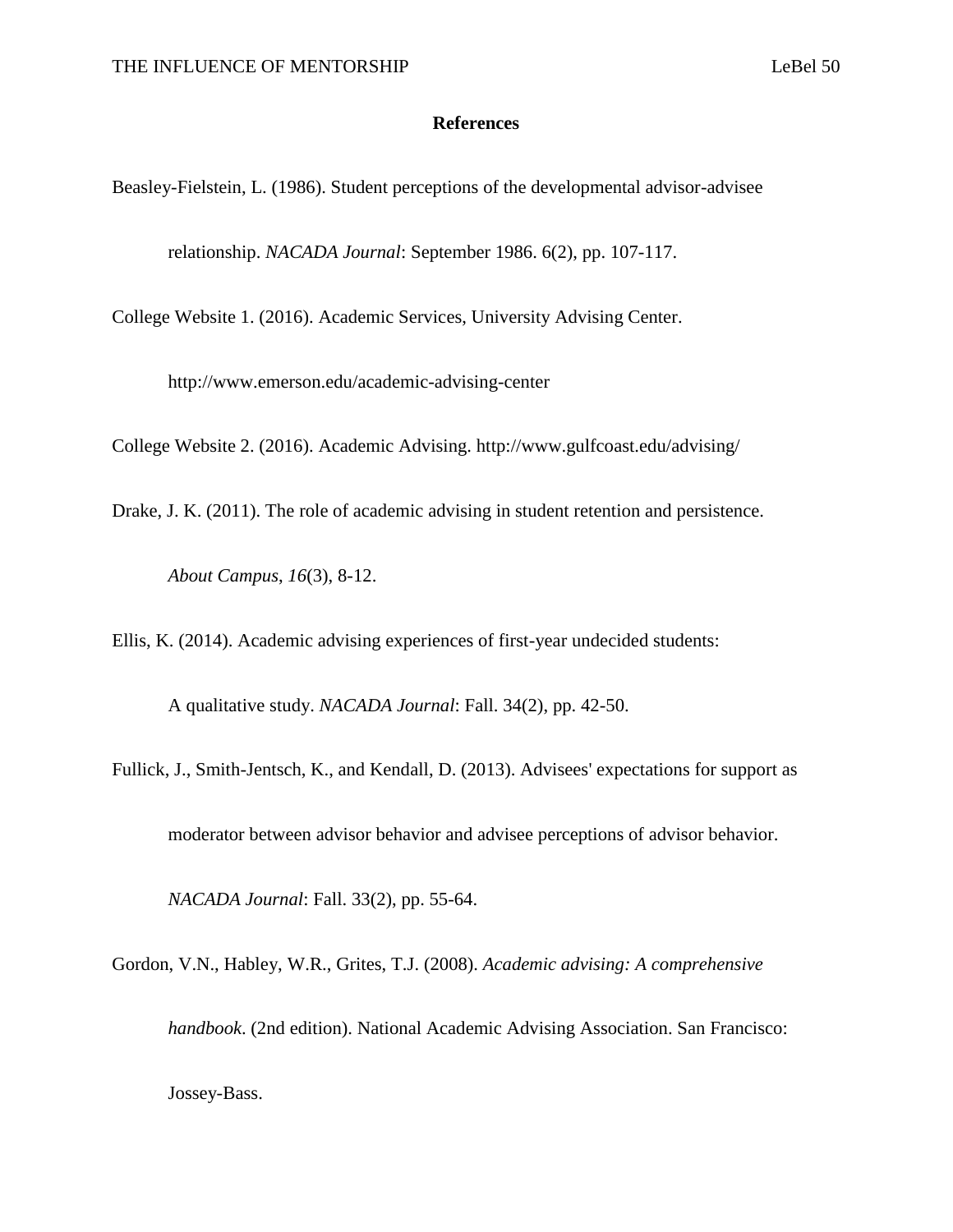- Hale, M. D., Graham, D. L., & Johnson, D. M. (2009). Are students more satisfied with academic advising when there is congruence between current and preferred advising styles?. *College Student Journal*, *43*(2), pp. 313.
- Houman, K. and Stapley, J. (2013). The college experience for students with chronic illness:

Implications for academic advising. *NACADA Journal*: Spring. 33(1), pp. 61-70.

Hughey, J. (2011). Strategies to enhance interpersonal relations in academic advising.

*NACADA Journal*: Fall. 31(2), pp. 22-32.

Kechichian, M. (2012). The academic advisor plays an important role in the life of a

student. *Academic support and retention services newsletter*. 1(1).

University of La Verne publications, retrieved from

http://sites.laverne.edu/academic-advising/files/2010/11/Newsletter.October-2012.pdf

Lowenstein, M. (2009). If advising is teaching, what do advisors teach?.

*NACADA Journal*: Spring. 29(1), pp. 123-131.

Lynch, M. and Stucky, K. (2001). Advising at the millennium: Advisor roles and responsibilities.

*NACADA Journal*: Spring-Fall. 21(1-2), pp. 15-31.

Mansson, D. and Myers, S. (2013). Mentoring support and relational uncertainty in the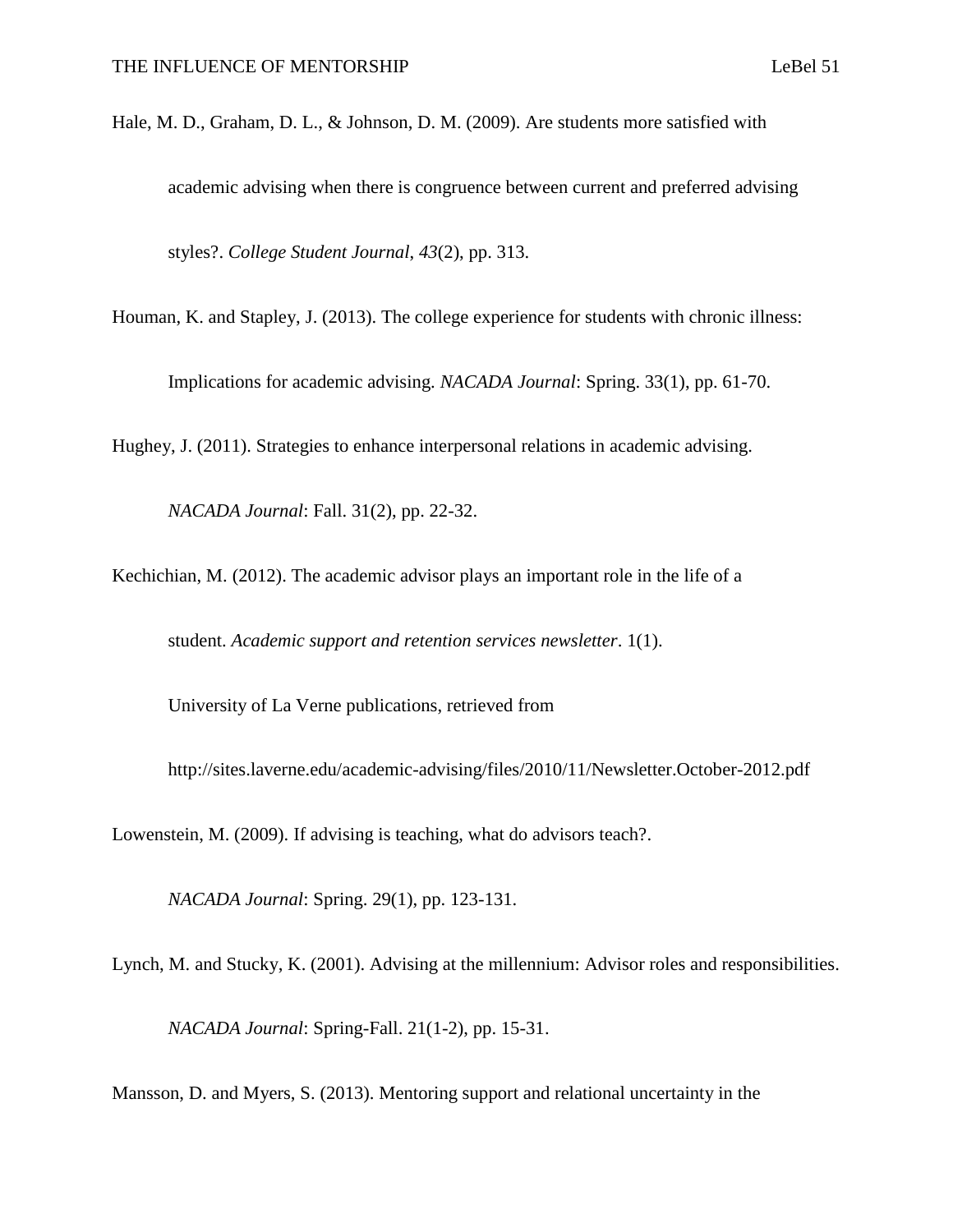advisor–advisee relationship. *NACADA Journal*: Spring. 33(1), pp. 54-60.

McClellan, J. (2007). The advisor as servant: The theoretical and philosophical relevance of servant leadership to academic advising. *NACADA Journal*: Fall. 27(2), pp. 41-49.

Mertens, D.M. (2009). *Research and evaluation in education and psychology:* 

*Integrating diversity with qualitative, quantitative, and mixed methods approaches*.

(4th edition). New York: Sage Publications.

Strayhorn, T. (2014). Reframing academic advising for student success:

From advisor to cultural navigator. *NACADA Journal*: Spring. 35(1), pp. 56-63.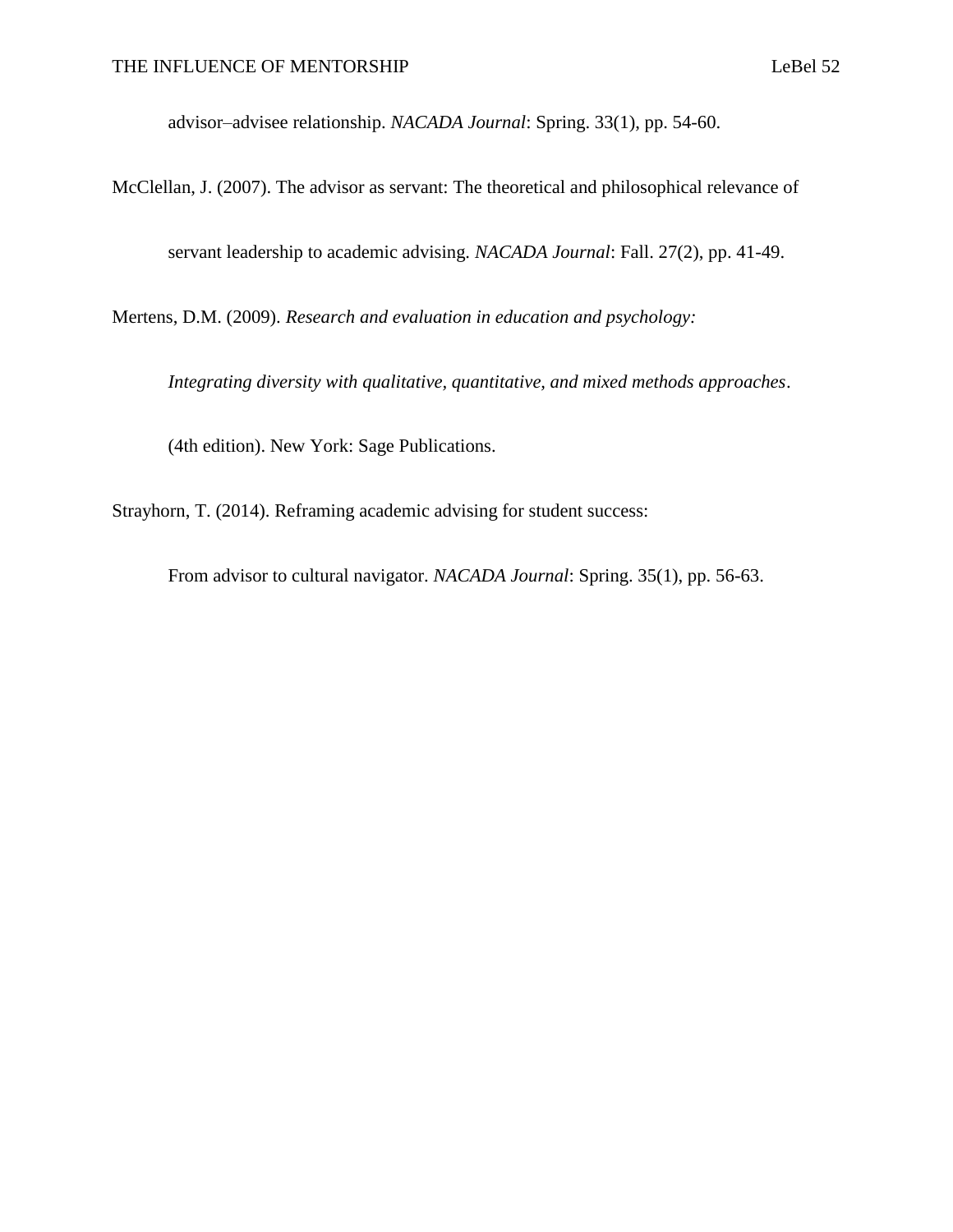### **APPENDIX A:**

### **RECRUITMENT EMAIL:**

Dear [Faculty Member of Class I Intend to Survey],

My name is Tim LeBel and I am the Graduate Fellow in the School of Education & Social Policy. I am writing to you to ask if you would be willing to allow your [specific class] to participate in a brief survey, to aid in identifying the relationship between academic advising and how it can facilitate a positive college student experience.

If you wish to allow your class of students to participate, I will administer the brief survey either at the beginning or end of one of your class sessions; the survey should only take students no longer than 10-15 minutes to complete, so the time I can come in and administer this survey is completely up to your discretion. To explore more depth in the findings, a few students may be contacted for a follow-up interview after the survey is complete.

Attached you will find the consent form for the student participants, outlining the research question and their rights as participants in the study, as well as the proposed questionnaire. Allowing your class to participate in this study will not only aid the research and my understanding, but will also expose your students to an example of educational research and a topic relevant to their college experience.

If you are interested in allowing me to administer this survey to your [class], please respond to this email and we can discuss when the most appropriate day and time would be for me to come in. If you have any questions, comments or concerns, please do not hesitate to reach out with those as well.

Thank you! Tim LeBel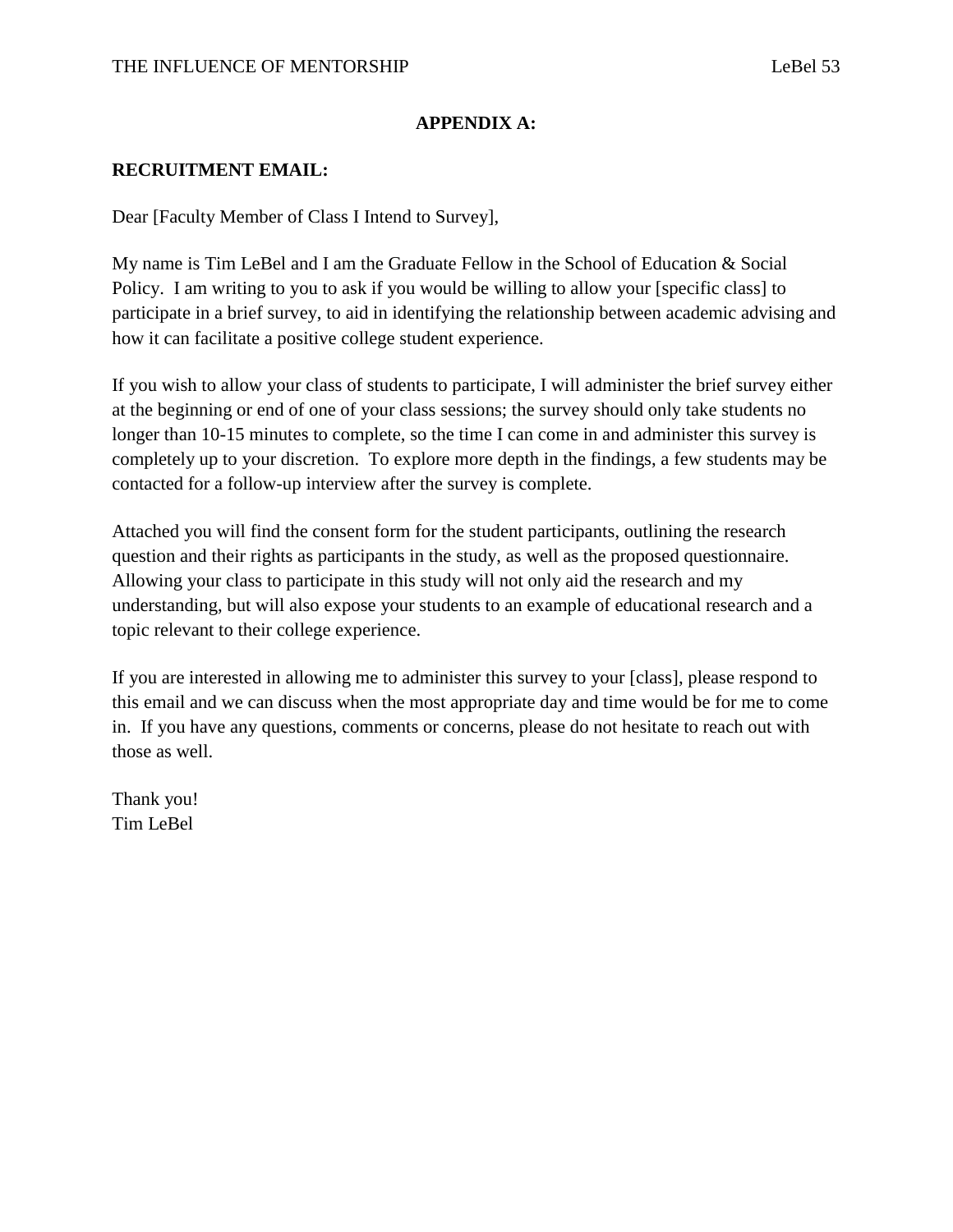### **APPENDIX B:**

### **INFORMED CONSENT (SURVEY) CONSENT TO PARTICIPATE IN RESEARCH PROJECT ENTITLED:**

The Influence of Mentorship: A Study on How Academic Advising can Facilitate a Positive College

Student Experience

Principal Investigator: Tim LeBel

You are invited to take part in a research study examining the relationship between academic advising at Merrimack College and how it can benefit a student's overall college experience in a positive way. You are asked to participate in this study because we wish to gain a better understanding of how to improve academic advising. Based on your experiences with academic advising, and how it has pertained to you as a whole student, we are interested in learning more about the ways academic advising can provide unique mentorship to aid in a positive college experience.

Your participation in this survey is voluntary, and you are free to withdraw from the study at any time. A decision to not participate will not affect any relationship with the investigator or any representative of Merrimack College. You may skip any questions you do not wish to answer. If you choose to participate in this study, you will be asked a series of survey questions that pertain to your experiences with academic advising. The survey should last around 10-15 minutes.

There are no inherent physical risks in the procedures themselves, and it is not anticipated that participants will experience risks in completing the survey. The information acquired through these surveys will be used for research purposes only. Names will not be tied to anything answered in the survey, and your name will not be used in any reports or publications of this study. All survey responses will be locked and protected upon collection.

\***Potential Follow-Up Interview**: This study is using both a survey *and* interviews to compile the necessary depth of information relevant to the topic. Please note that based on your answers to the survey questions, you may be invited (again, voluntarily) to participate in a brief follow-up interview to explore your academic advising experiences more in detail. Your anonymity will still be protected through this survey and interview process, and another consent form will be provided before the interview. The potential interview will last no more than 30-45 minutes.

Before signing this form, please ask any questions on any part of this study that is unclear to you. You may take as much time as necessary to complete this survey, and feel free to ask the investigator questions at any point during the study. The investigator, Tim LeBel, can be contacted at 860-748-5802 o[r lebelt@merrimack.edu.](mailto:lebelt@merrimack.edu) In addition, you are free to contact the Merrimack College Institutional Review Board Chair, Russell Mayer, at 978-837-3499 or mayerr@Merrimack.edu.

By proceeding with the survey, you acknowledge that you have read and understand the above consent form, I certify that I am 18 years old or older and, by my willingness voluntarily take part in the study.

### **THANK YOU!!**

**\*\*If you consent to participate, please continue on to the next page to begin the questionnaire. If you choose not to participate, simply turn the survey over.\*\***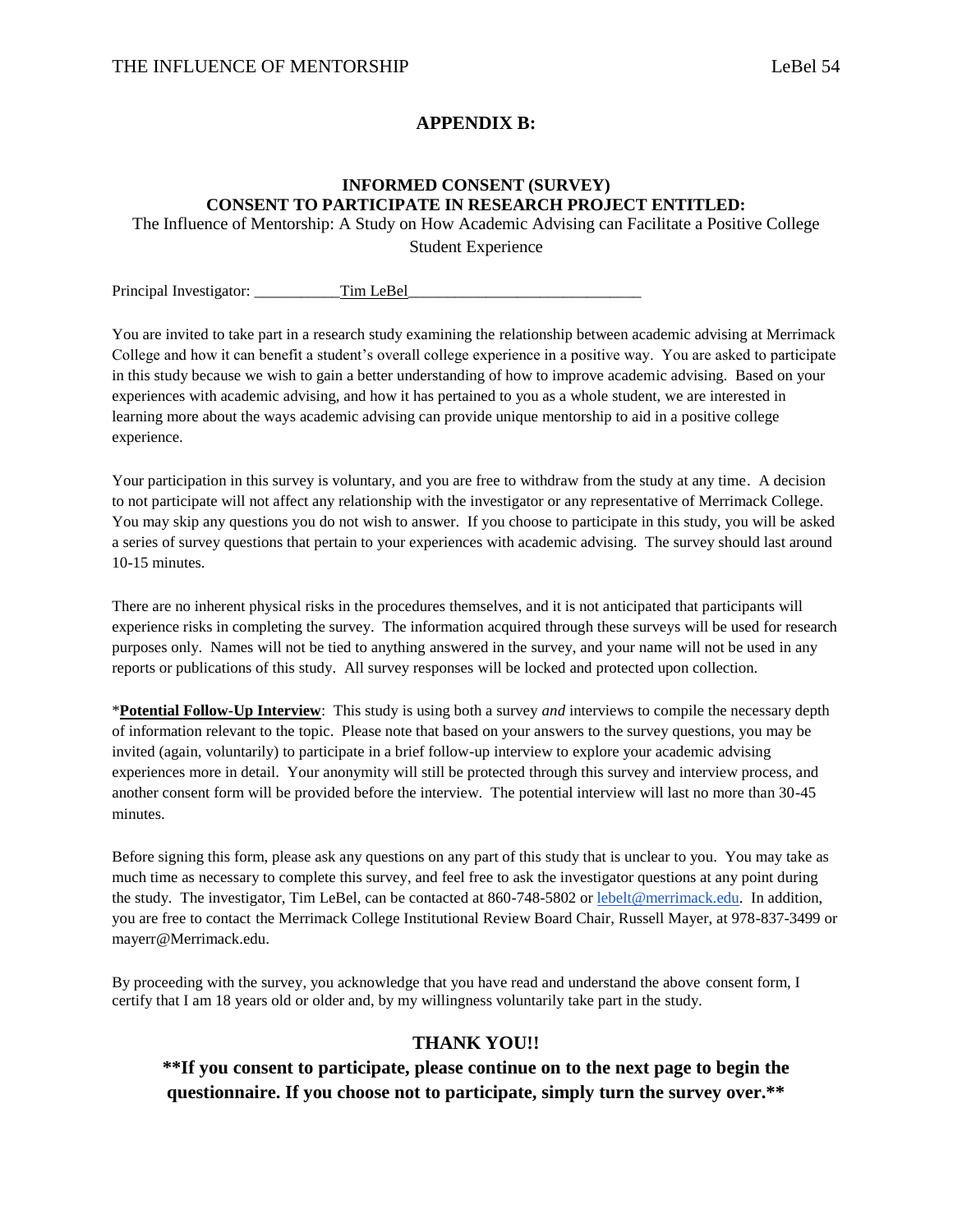### **INFORMED CONSENT (INTERVIEW) CONSENT TO PARTICIPATE IN RESEARCH PROJECT ENTITLED:**

The Influence of Mentorship: A Study on How Academic Advising can Facilitate a Positive College

Student Experience

| Principal Investigator: | Tim LeBel |
|-------------------------|-----------|
|                         |           |

Participant's Name:

You are invited to take part in a research study examining the relationship between academic advising at Merrimack College and how it can benefit a student's overall college experience in a positive way. You are asked to participate in this study because we wish to gain a better understanding of how to improve academic advising. Based on your experiences with academic advising, and how it has pertained to you as a whole student/provides connection to college aspects outside of academics, we are interested in learning more about the ways academic advising can provide unique mentorship to aid in a positive college experience.

This study will provide us with a better understanding of how academic advising can pertain to more than just academics, and how this additional form of mentorship can be beneficial in multiple ways to students' lives. The questions you will be asked will better inform academic advisors on the students' needs during advising time, and can help improve academic advising practice at Merrimack College based on your suggestions and feedback. You will also be able to view the finalized research findings at the Graduate Capstone Colloquium on May 5th, 2016.

If you choose to participate in this study, you will be asked a series of interview questions that pertain to your experiences with academic advising. The questions you will be asked will focus on your personal experiences with academic advising, the relationship you have made with your advisor, and how academic advising applies to the college experience as a whole. The interview should last around 30-45 minutes. For agreeing to participate in this interview, you will be compensated with a \$10 gift card to Dunkin Donuts.

There are no inherent physical risks in the procedures themselves, and it is not anticipated that participants will experience risks in completing this interview. The information acquired through these interviews will be used for research purposes only. Names will not be tied to anything answered in the interview, and your name will not be used in any reports or publications of this study. All interview responses will be locked and protected upon collection.

Your participation in this interview is voluntary, and you are free to withdraw from the study at any time. A decision to not participate will not affect any relationship with the investigator or any representative of Merrimack College.

Before signing this form, please ask any questions on any part of this study that is unclear to you. You may take as much time as necessary to answer the interview questions, and feel free to ask the investigator questions at any point during the study. The investigator, Tim LeBel, can be contacted at 860-748-5802 or [lebelt@merrimack.edu.](mailto:lebelt@merrimack.edu) In addition, you are free to contact the Merrimack College Institutional Review Board Chair, Russell Mayer, at 978- 837-3499 or mayerr@Merrimack.edu.

This project has been explained to me to my satisfaction and in language I can understand, and I have received a copy of this consent form. I understand what my participation will involve and I agree to take part in this project under the terms of this agreement. I understand that I am not giving up any legal rights by signing this form.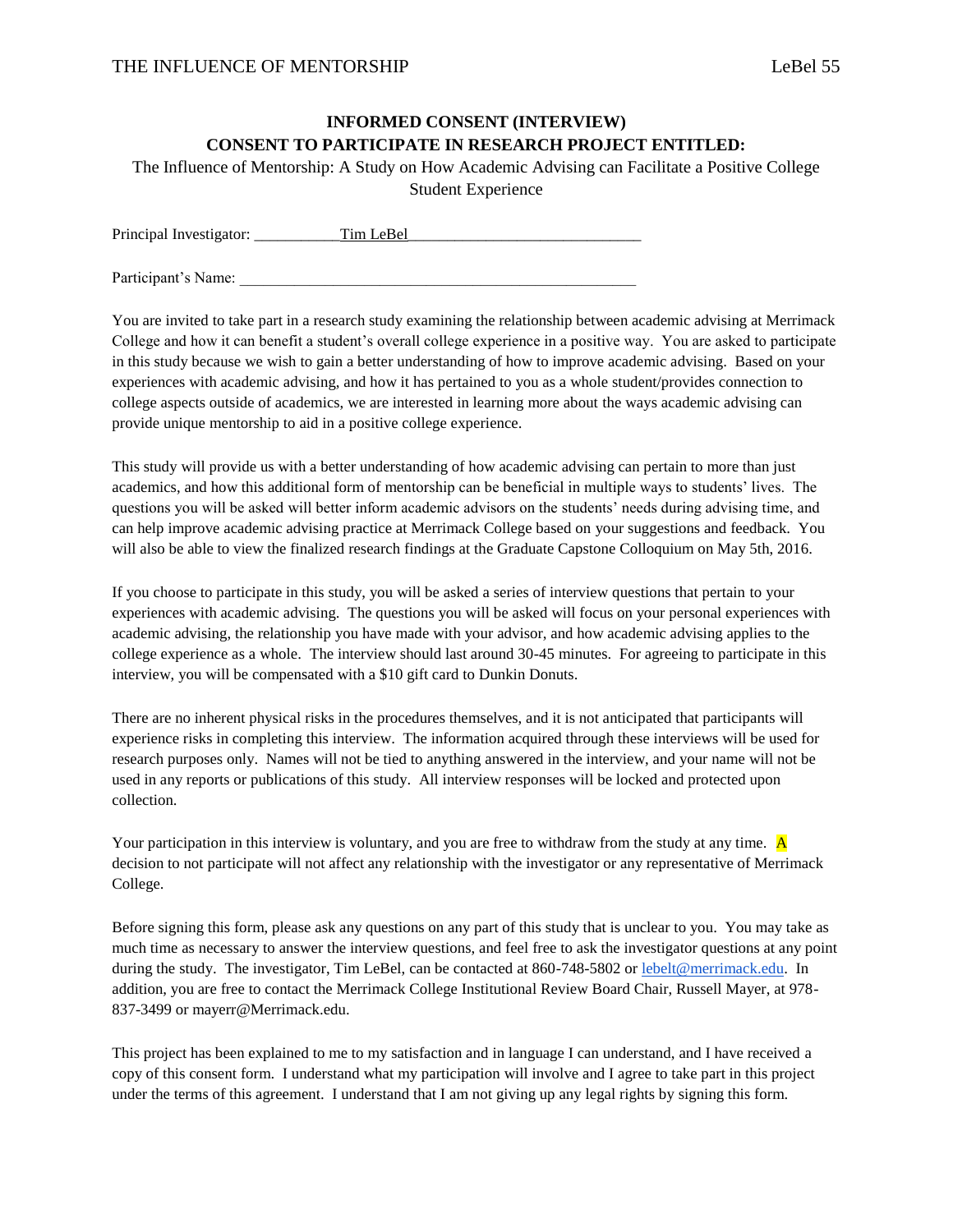# THE INFLUENCE OF MENTORSHIP LeBel 56

\_\_\_\_\_\_\_\_\_\_\_\_\_\_\_\_\_\_\_\_\_\_\_\_\_\_\_\_\_\_\_\_\_\_\_\_\_\_\_ \_\_\_\_\_\_\_\_\_\_\_\_\_

\_\_\_\_\_\_\_\_\_\_\_\_\_\_\_\_\_\_\_\_\_\_\_\_\_\_\_\_\_\_\_\_\_\_\_\_\_\_\_ \_\_\_\_\_\_\_\_\_\_\_\_\_

\_\_\_\_\_\_\_\_\_\_\_\_\_\_\_\_\_\_\_\_\_\_\_\_\_\_\_\_\_\_\_\_\_\_\_\_\_\_\_ \_\_\_\_\_\_\_\_\_\_\_\_\_

Signature of Participant Date

Printed Name of Participant Date

Signature of Investigator Date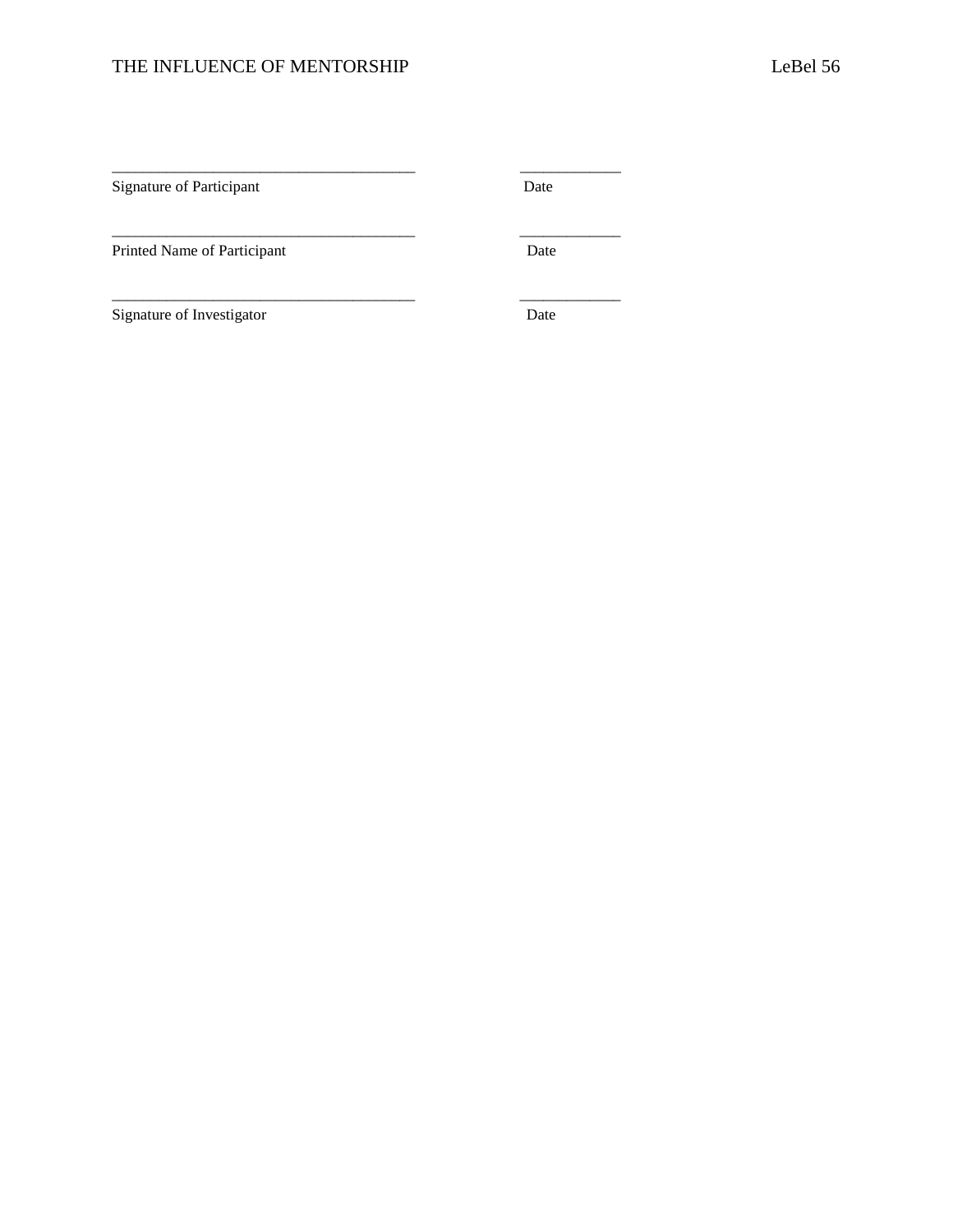### **APPENDIX C:**

**This survey is being given to students, ranging amongst a few different academic majors, to explore their experiences with academic advising, and to better understand how academic advising's mentorship can positively impact a student's college experience. Please answer the following questions carefully and candidly. Your results will be kept confidential and will only be used to aid the research in this study. If you are willing to participate in a brief, follow-up interview, please indicate this at the end of the survey. Again, if you have any questions while taking this survey, please do not hesitate to ask. Thank you!!**

\_\_\_\_\_\_\_\_\_\_\_\_\_\_\_\_\_\_\_\_\_\_\_\_\_\_\_\_\_\_\_\_\_\_\_\_\_\_\_\_\_\_\_\_\_\_\_\_\_\_\_\_\_\_\_\_\_\_\_\_

\_\_\_\_\_\_\_\_\_\_\_\_\_\_\_\_\_\_\_\_\_\_\_\_\_\_\_\_\_\_\_\_\_\_\_\_\_\_\_\_\_\_\_\_\_\_\_\_\_\_\_\_\_\_\_\_\_\_\_\_\_\_\_\_\_\_

1) Gender:

- 2) Race/Ethnicity:
- 3) Class Standing:
	- a) Freshman
	- b) Sophomore
	- c) Junior
	- d) Senior

4) What academic school/college do you belong to at Merrimack?

- a) School of Education & Social Policy
- b) Girard School of Business & International Commerce
- c) School of Liberal Arts
- d) School of Science & Engineering
- e) Other:
- 5) What is your academic major?
	- a)  $\equiv$

\_\_\_\_\_\_\_\_\_\_\_\_\_\_\_\_\_\_\_\_\_\_\_\_\_\_\_\_\_\_\_\_\_\_\_\_\_\_\_\_\_\_\_\_\_\_\_\_\_\_\_\_\_\_\_\_\_\_\_\_\_

- 6) True/False: Overall, I have been satisfied with my academic advising experiences so far here at Merrimack College.
	- a) True
	- b) False
		- i) \* If false, please briefly explain your negative views towards academic advising: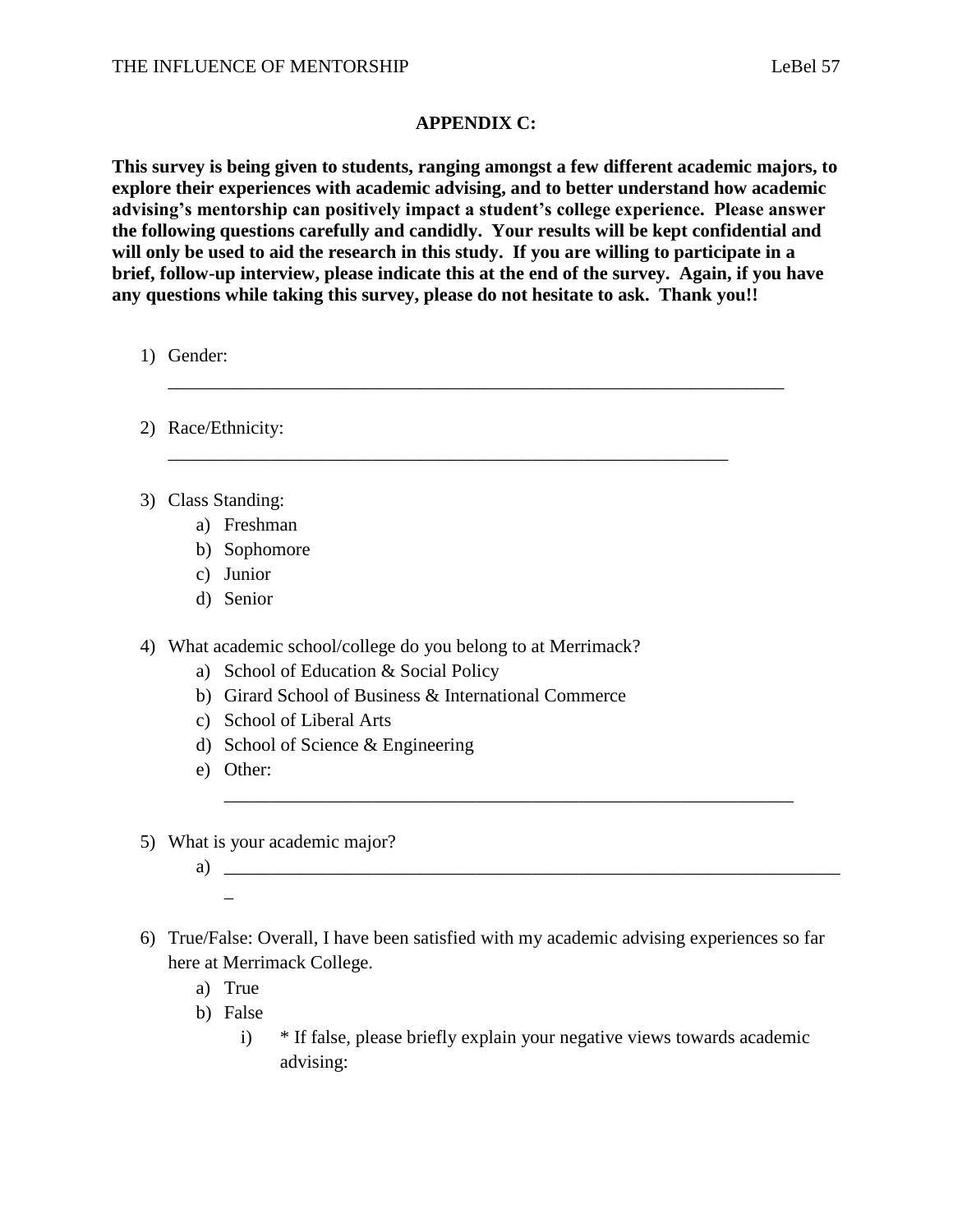- 7) Do you know your academic advisor's name off the top of your head?
	- a) Yes
	- b) No
- 8) How many times (on average) do you speak/visit your academic advisor **for any reason**, per semester?
	- a) 0 2 times (only during academic advising time)
	- b)  $3 5$  times
	- c) 6 9 times
	- d)  $10+ \text{times}$
- 9) How do you normally interact with your advisor? (Please circle all that apply)
	- a) In-person by appointment
	- b) Walk-in; not by appointment
	- c) By Email
	- d) By Phone
	- e) Group Session
	- f) Other: \_\_\_\_\_\_\_\_\_\_\_\_\_\_\_\_\_\_\_\_\_\_\_\_\_\_\_\_\_\_\_\_\_\_\_\_\_\_\_\_\_\_\_\_\_\_\_\_\_\_\_\_\_\_\_\_\_\_\_\_

10) How would you rate the availability of your advisor, when you wish to contact/see them?

- a) Always Available
- b) Frequently Available
- c) Available on Occassion
- d) Infrequently available
- e) Never available
- 11) What are the reasons you have met with your academic advisor, or what topics have you discussed with your advisor? (Please circle all that apply)
	- a) Assistance with course registration/scheduling
	- b) To talk about my interests and passions
	- c) To update my progress towards graduation
	- d) To ask for advice outside of academics
	- e) Assistance with academic policies/regulations
	- f) Academic difficulties
	- g) Post-graduation plans/career planning
	- h) I had a hold on my account that required I meet with my advisor
	- i) Other: \_\_\_\_\_\_\_\_\_\_\_\_\_\_\_\_\_\_\_\_\_\_\_\_\_\_\_\_\_\_\_\_\_\_\_\_\_\_\_\_\_\_\_\_\_\_\_\_\_\_\_\_\_\_\_\_\_\_\_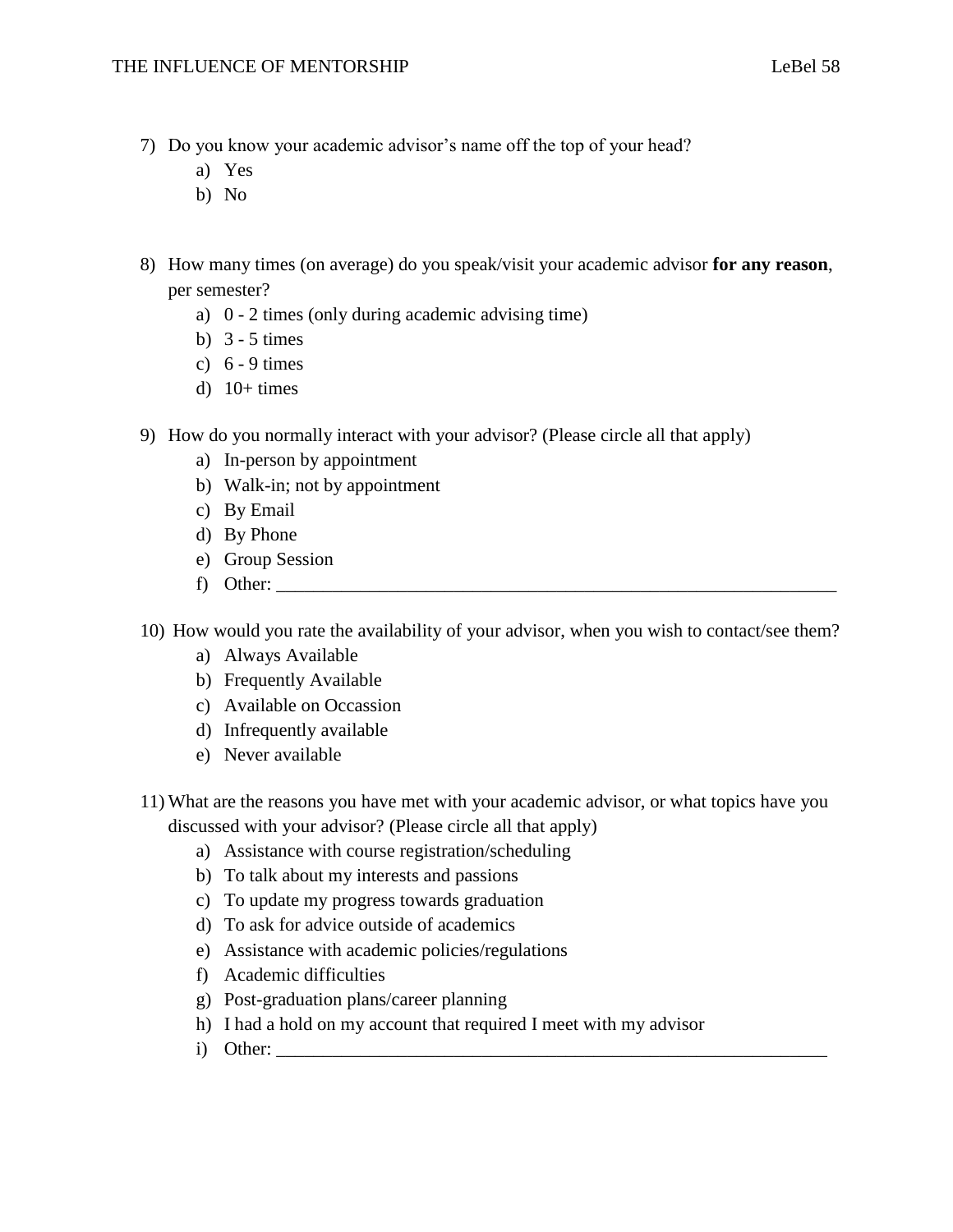- 12) True/False: You feel comfortable talking with your academic advisor about issues outside of academics.
	- a) True
	- b) False
- 13) How would you describe the relationship that you have with your academic advisor?

- 14) True/False: You believe you have a close, personal advisor-advisee relationship?
	- a) True
	- b) False
		- i) \* If True, please explain more about your personal working relationship with your advisor.
- 15) Which of the following topics has your academic advisor discussed with you, either during your advising appointments or outside of scheduled time (Please circle all that apply):
	- a) My course registration/scheduling
	- b) My future career and life plans/goals
	- c) My social life at college
	- d) My transition and development during college
	- e) My academic challenges
	- f) My interests and passions within academics
	- g) My interests and passions outside of academics
	- h) My connection to the college
	- i) Personal Issues that I may be struggling with
	- j) How I am doing emotionally, mentally, physically and spiritually during college
- 16) True/False: You would consider your academic advisor to be one of your mentors.
	- a) True
	- b) False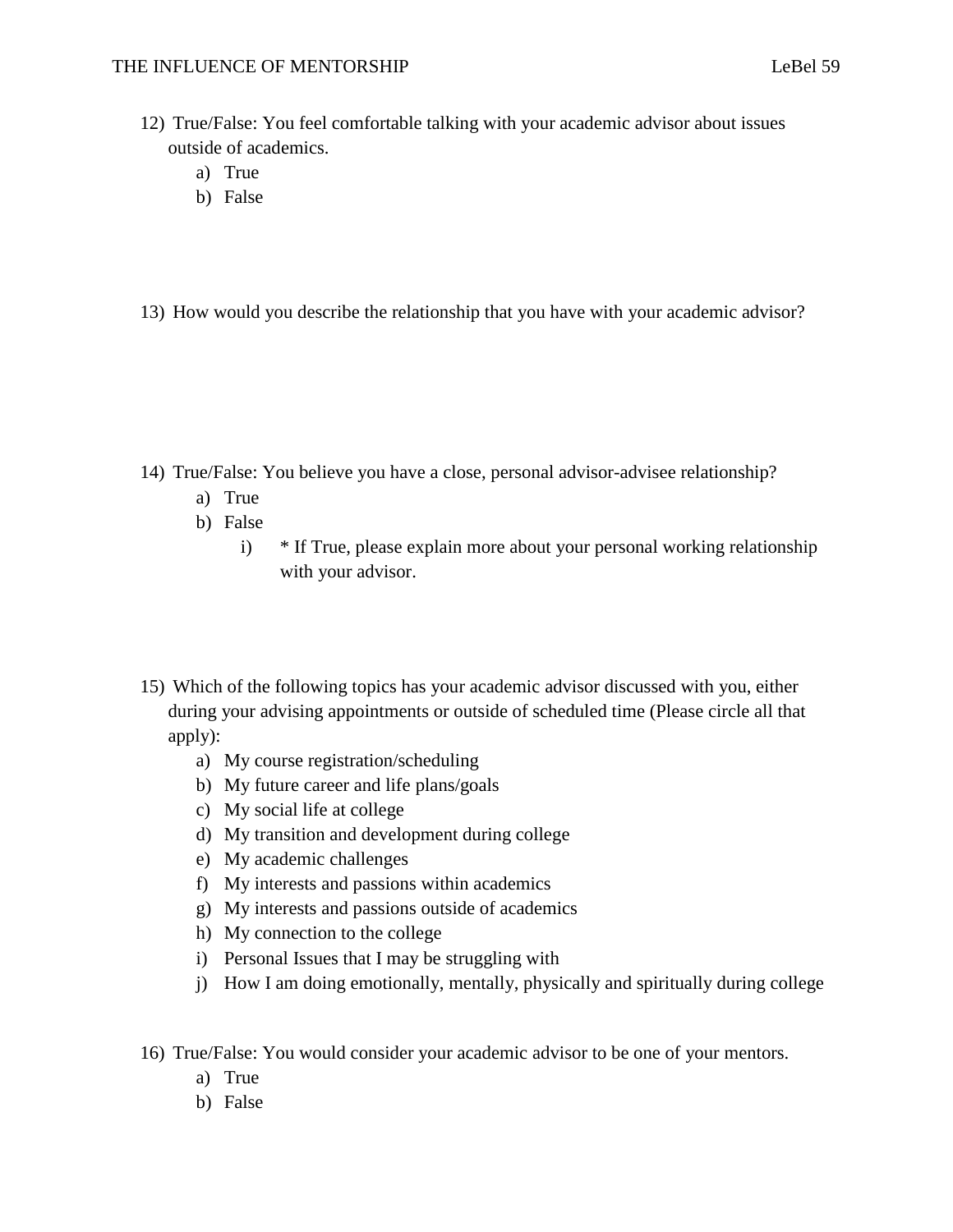- 17) Please indicate the level to which you agree with the following statements about your academic advising experience:
	- a) My advisor was knowledgeable about academic policies and procedures, degree programs and graduation requirements.
		- (1) Strongly Agree
		- (2) Agree
		- (3) Neutral
		- (4) Disagree
		- (5) Strongly Disagree
	- b) My advisor referred me to other campus resources or support systems, when applicable.
		- (1) Strongly Agree
		- (2) Agree
		- (3) Neutral
		- (4) Disagree
		- (5) Strongly Disagree
	- c) My advisor listened carefully and understood my needs as a whole person, not just academically.
		- (1) Strongly Agree
		- (2) Agree
		- (3) Neutral
		- (4) Disagree
		- (5) Strongly Disagree
	- d) My advisor discussed my interests and passions, and connected those to my academic goals and pursuits.
		- (1) Strongly Agree
		- (2) Agree
		- (3) Neutral
		- (4) Disagree
		- (5) Strongly Disagree
	- e) My overall advising experience has met or exceeded my expectations.
		- (1) Strongly Agree
		- (2) Agree
		- (3) Neutral
		- (4) Disagree
		- (5) Strongly Disagree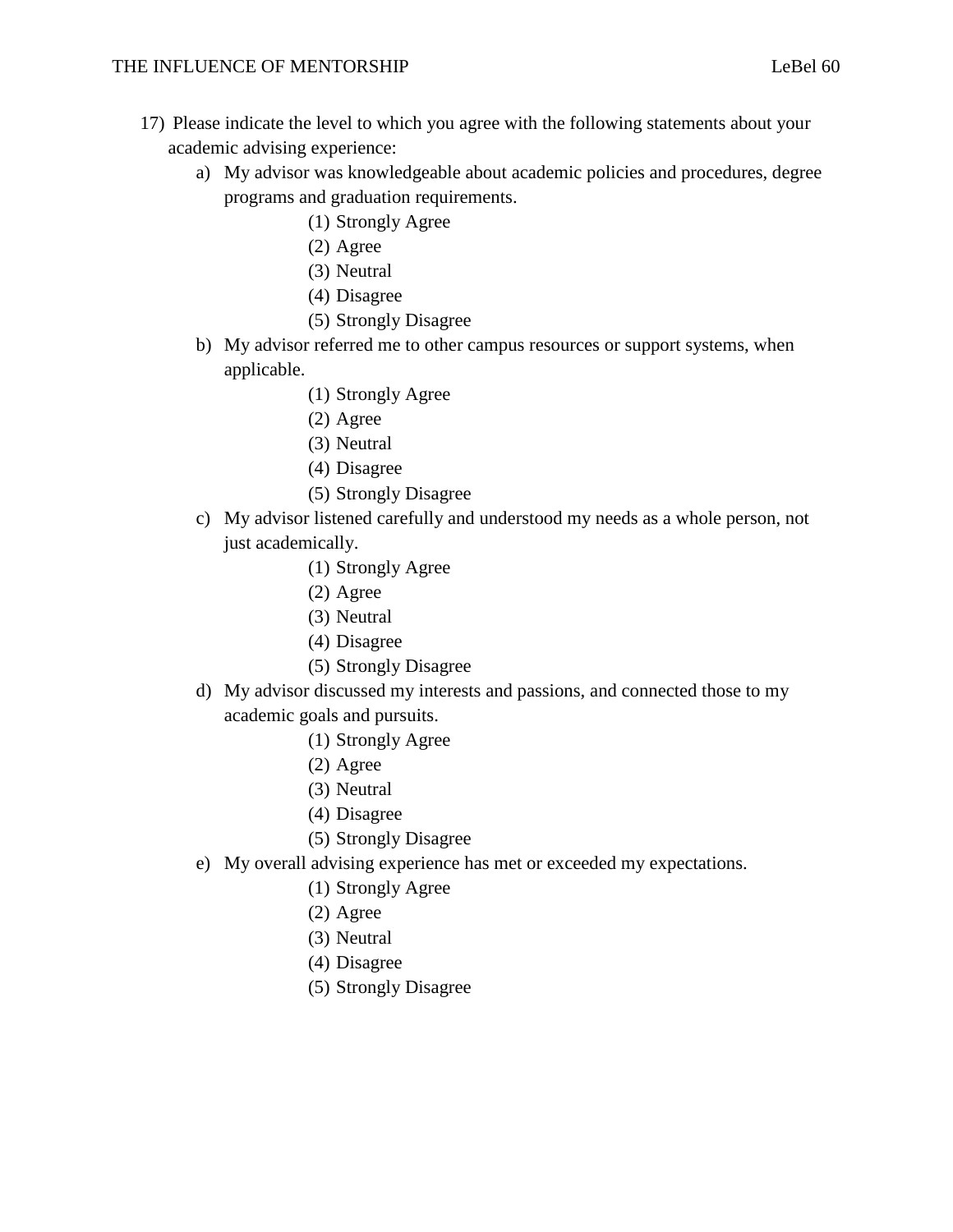18) Please briefly describe how academic advising has assisted you throughout college, both within and outside of academics (how has your academic advisor, if at all, made the connection between your academics and other aspects of your college experience)?

19) How might you improve your academic advising experience, so it could more positively impact your overall college experience and future life plans?

20) If anything was not already asked regarding your experiences with academic advising and how it can facilitate a positive college experience, please provide any additional comments or recommendations below:

\*\* If you are willing to be contacted for a brief, follow-up interview to expand on your responses, please print your name and signature below:

 $\overline{\phantom{a}}$  , and the contribution of the contribution of the contribution of the contribution of the contribution of the contribution of the contribution of the contribution of the contribution of the contribution of the

Printed Name Date

Signature

**Thank you again for your time and candidacy in filling out this survey!!**

\_\_\_\_\_\_\_\_\_\_\_\_\_\_\_\_\_\_\_\_\_\_\_\_\_\_\_\_\_\_\_\_\_\_\_\_\_\_\_\_\_\_\_\_